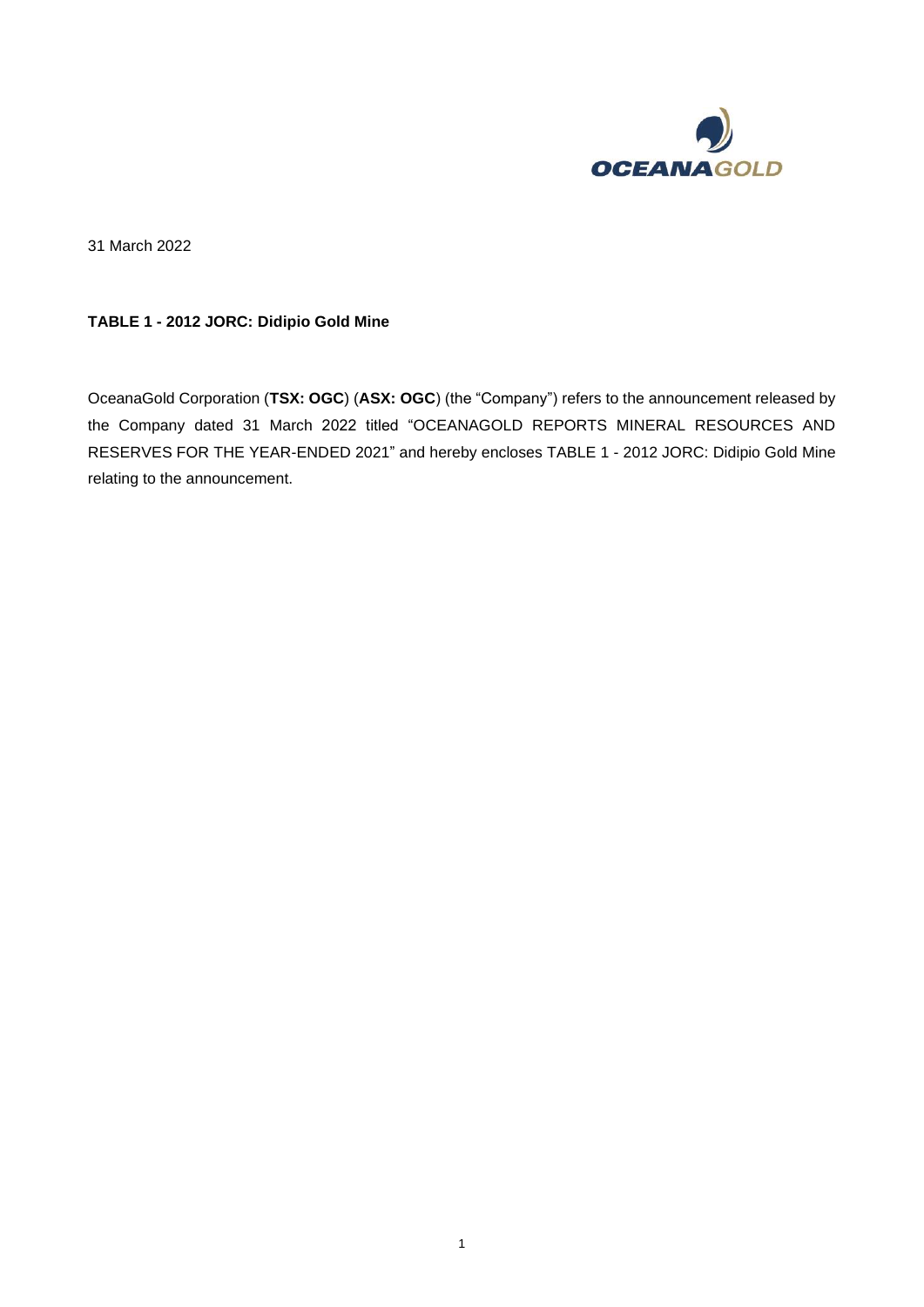#### **SUMMARY OF TABLE 1 - 2012 JORC: Didipio Gold Copper Operation**

A Material Information Summary pursuant to ASX Listing Rules 5.8 and 5.9 is provided below for the Didipio operation which includes both open pit and underground mining, ore processing and a single economic analysis based on combined open pit and underground Ore Reserves as at 31 December 2021.

The Didipio operation is controlled by OceanaGold Corporation through its wholly owned subsidiary OceanaGold (Philippines) Inc. OceanaGold is listed on the Toronto and Australian stock exchanges under the code "OGC" and is the Issuer of this Technical Report.

#### **1.0 Didipio Operation**

The Didipio operation is an operating gold-copper mine in the northern Luzon region of the Republic of the Philippines with in-situ underground and surface stockpile reserves estimated to be 42.2 Mt at 0.91 g/t Au and 0.35% Cu for 1.23 million ounces of gold and 0.15 million tonnes of copper, including 2.57 million ounces of silver as at 31 December 2021. The operating mine life remaining is 12 years with underground production and processing complete in 2033. The average ore grade for underground material is 1.54g/t Au, 0.42% Cu and 1.79g/t Ag. Surface stockpile ore has an average grade of 0.34g/t Au, 0.29% Cu and 1.99g/t Ag.

Annual mill throughput ramped up from initial rates of 2.5 million tonnes per annum (Mtpa), reaching 3.5 Mtpa in 2015. Annual production is forecast to be 100-130 koz of gold per annum from 2022 until 2027 when grades start to decline. Similarly, annual copper production is forecast to be 12-13 kt from 2022 until 2029, dropping below 10 kt from 2030 onwards.

In July 2019 operations were suspended following the expiry of the Didipio Financial or Technical Assistance Agreement ("FTAA"). The FTAA was renewed in July 2021. Processing of surface stockpiles resumed in November 2021 and underground production restarted in November 2021. Current Ore Reserves support underground mining and processing through to 2033. As at December 31, 2021, the operation employed approximately 1,250 personnel consisting of OceanaGold employees and its contractors. Over half of those come from the provinces of Nueva Vizcaya and Quirino.

### **1.1 Geology and Mineralisation**

The project area is situated within the southern part of the meridional Cagayan Valley basin in north-eastern Luzon and is bounded on the east by the Sierra Madre Range, on the west by the Luzon Central Cordillera range, and to the south by the Caraballo Mountains. The regional geology comprises late Miocene volcanic, volcaniclastic, intrusive and sedimentary rocks overlying a basement complex of pre-Tertiary age tonalite and schist, which have been interpreted to represent an island arc depositional and tectonic setting.

The Didipio gold-copper deposit is hosted within the multiphase Didipio Stock, which is in turn part of a larger alkalic intrusive body, the Didipio Igneous Complex. The deposit has been identified as an alkalic gold-copper porphyry system, roughly elliptical in shape at surface (480 m long by 180 m wide) and with a vertical pipe-like geometry that extends to at least 800 m below the surface.

Porphyry-style mineralisation is closely associated with a zone of K-feldspar alteration within a small composite porphyritic monzonite stock intruded into the main body of diorite (Dark Diorite). Chalcopyrite, gold and silver (electrum) are the main economic minerals in the deposit. Chalcopyrite occurs as fine-grained disseminations, aggregates, fracture fillings and veins. Fine grained gold occurs as micro-inclusions in sulphides, as well as free gold, electrum, and telluride. Visible gold is rare.

Oxidisation of sulphides persists from the surface to a depth of between 15 m and 60 m, averaging 30 m. All economic oxide and transitional mineralisation has now been mined.

#### **1.2 Drilling, Sampling and Analyses**

Underground drilling is by diamond coring, generally fanned on north-south orientated sections (mine grid). This has resulted in a range of intersection angles, from perpendicular to dip, to 45 degrees to dip. Given the typically diffuse mineralisation style, the drilling provides an acceptable basis for resource estimation. As of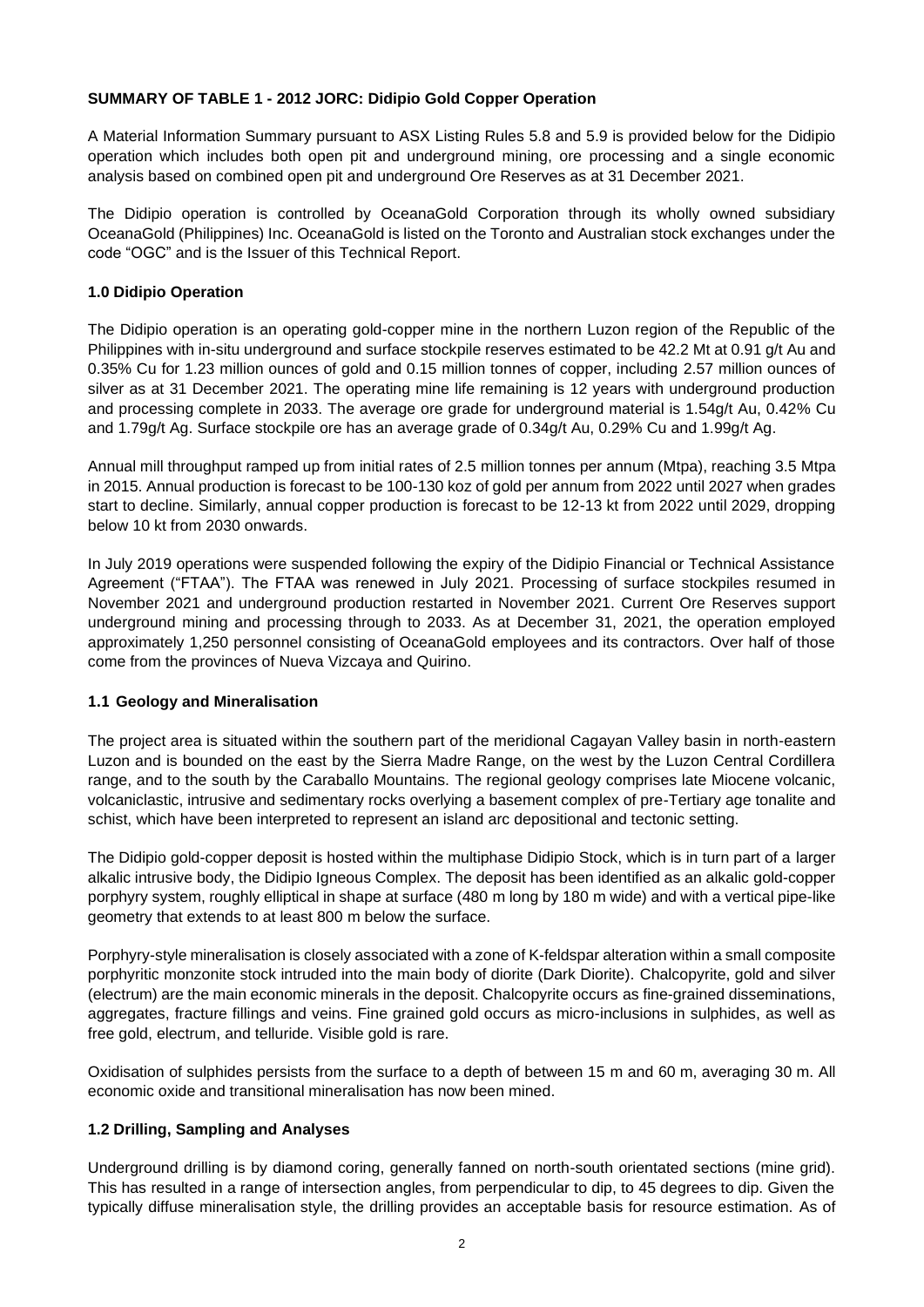December 31, 2021 the drill hole database for the Didipio FTAA area contained records of 1013 holes for a total of 164,451.7 m.

Sample preparation of Didipio drill core has been conducted in a number of phases. The OceanaGold phase represents 88% of the samples used for estimation. Half or whole core is crushed, sub-sampled and analysed on-site at a certified, independently operated SGS laboratory facility. Gold analysis is by Fire Assay with AAS finish. Copper analysis is either by AAS on a 3-acid digest, XRF, or ICP. The quantity and quality of the lithological, geotechnical, and geochemical data collected in the exploration, surface resource delineation, underground resource delineation, and grade control drill programs are considered sufficient to support the Mineral Resource and Ore Reserve estimation.

#### **1.3 Estimation Method**

Gold, copper and silver are independently estimated into 10 mE x 5 mN x 15 mRL blocks using ordinary kriging of 3 m composites. Where appropriate, geological constraints are applied to the estimation of gold and copper. Underground Resources are classified as:

- Measured are based on drilling typically closer than 25 m x 25 m
- Indicated closer than 45 m x 45 m, and
- Inferred greater than 45 m x 45 m.

#### **1.4 Mining and Metallurgy**

Mining at Didipio is via underground methods. Studies have been conducted to optimise the transition from open pit mining to underground mining. Major open pit mining was completed in 2017 with a small amount of material mined from the pit floor since then as part of Crown Stabilisation Project (CSP). Ongoing work at the base of the open pit involves placement of an engineered crown pillar comprised of cemented rock fill (CRF) in the base of the open pit, which will be complete in 2024. Stopes in the crown pillar area directly beneath the base of the pit can then be extracted, resulting in increased mining recoveries and reduced geotechnical risks through this region.

Since portal establishment in 2015, 20 km of lateral development has been completed. Based on current Ore Reserves, an additional 28 km of lateral development is required for capital infrastructure and to access all stoping blocks, with a peak advance rate of 400 m per month of jumbo advance. Vertical waste development related to ventilation infrastructure and emergency egress is mined via a combination of longhole drill and blast, and raisebore. Waste generated through lateral and vertical development is hauled directly to the bottom of the pit to be used for CRF, or to the surface waste dump later in the mine life. With paste fill utilised for backfill, no internal haulage and stockpiling of waste underground is required. Approximately 1.02 Mt of waste will be generated over the remainder of the LoM.

**Key mine infrastructure includes two 5.5 m diameter exhaust ventilation raises with accompanying primary fans, a 5.5 m diameter intake fresh air raise, and an underground ladderway system located within fresh air which provides a second means of egress to the surface via an additional portal located at 2540 mRL in the southern wall of the pit. The paste backfill plant and associated infrastructure is located on the surface with underground reticulation to transfer paste to underground stopes. An underground dewatering system is currently in place, with the main pump station and water storage stope located at the 2250 mRL Level. An additional pump station, wastewater storage stopes, and associated infrastructure is planned for the 2160 mRL Level to provide additional dewatering capacity for the lower levels of the mine. A section view of the underground mine layout and major infrastructure can be seen in**

<span id="page-2-0"></span>[Figure 1](#page-2-0) below.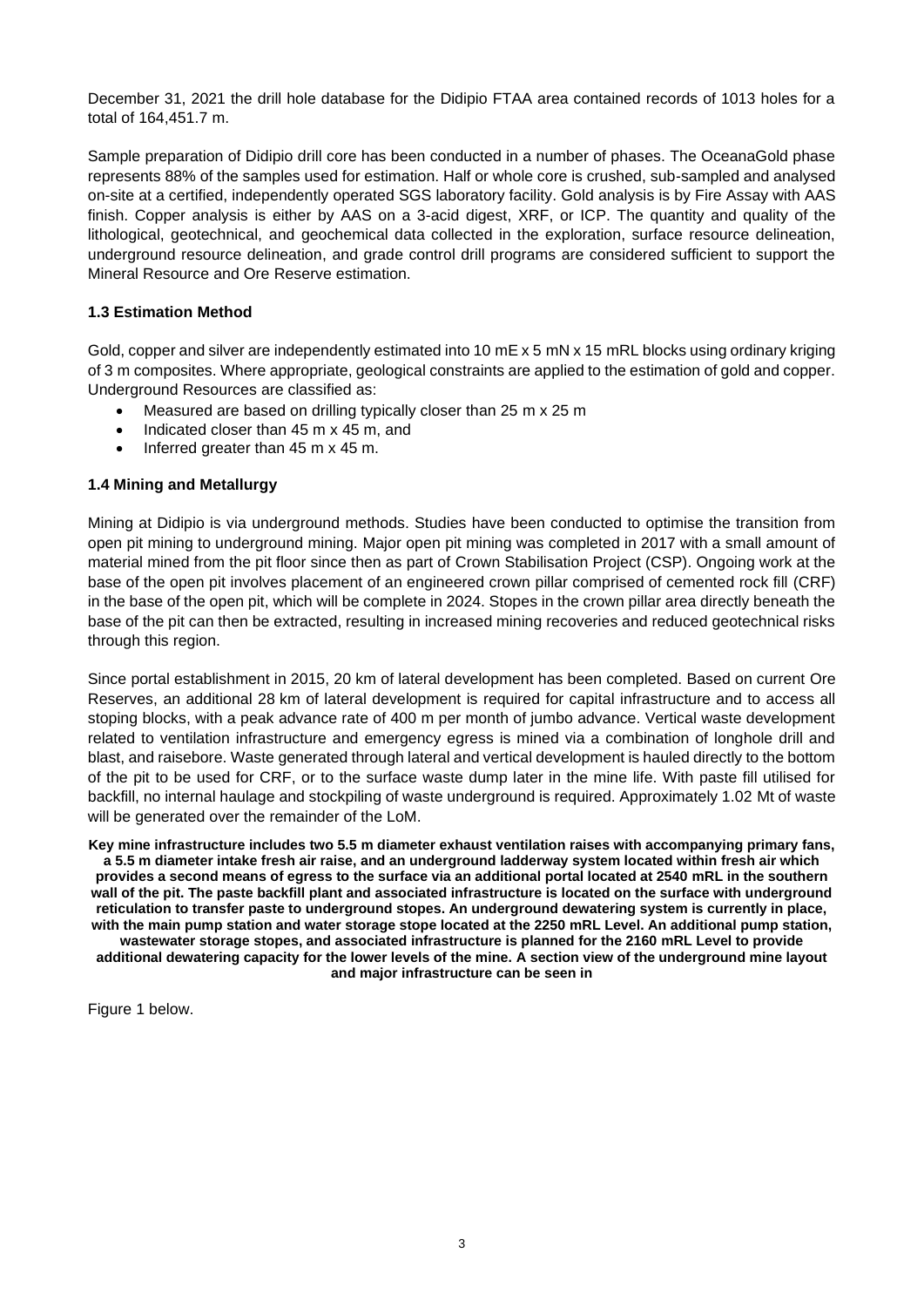**Figure 1: Didipio Underground and Major Infrastructure**



A transverse primary/secondary stoping sequence with paste backfill is used at Didipio. The sequence progresses from the top down, with personnel and equipment working on top of insitu rock. The exception to this is some stopes on the two upper levels (2400 mRL and 2430 mRL) that recover ore beneath the cemented rockfill crown pillar in the base of the pit. The mining sequence at Didipio involves extraction of primary stopes followed by mining the secondary stopes. Previous iterations of the production schedule at Didipio allowed for unconsolidated rockfill to be placed in secondary stopes. However, given the change to a top-down mining sequence, all stopes will require paste fill. The primary/secondary sequence allows for stoping to be undertaken concurrently in multiple working areas, allowing for increased production rates compared to other methods such as longitudinal retreat or a continuous front approach. Production rates from the underground are ramping up from 1.4 Mtpa in 2022 to 1.7 Mtpa steady state throughput in 2024.

Open pit mining was completed in May 2017 however low-grade stockpiles that were mined prior to the cessation of open pit mining provides supplementary mill feed to underground ore. For Ore Reserves purposes, these stockpiles are defined as Open Pit Reserves at Didipio.

Ore processing at Didipio is via a conventional SABC grinding circuit followed by froth flotation for recovery of copper and gold minerals into a flotation concentrate that is filtered and trucked to the port facilities for sale. A number of Falcon gravity concentrators are used on key streams to recover free gold from the flotation concentrate for smelting into Dore on site for direct sale with metal recoveries overall averaging 93.2% for copper and 89.8% for gold over the project to date. An additional coarse gravity gold recovery circuit is being installed and planned to be operational by Q3 2022 to recover a higher proportion of the free gold to the higher payable dore product.

The process plant throughput has consistently achieved the rate of 3.5Mtpa since 2015 and has demonstrated the ability to mill over 4Mtpa if permit changes are successful in the future.

### **1.5 Mineral Resources**

Resources are reported to a gold equivalence cut-off, where  $AuEq = Au + 1.39 \times Cu\%$ .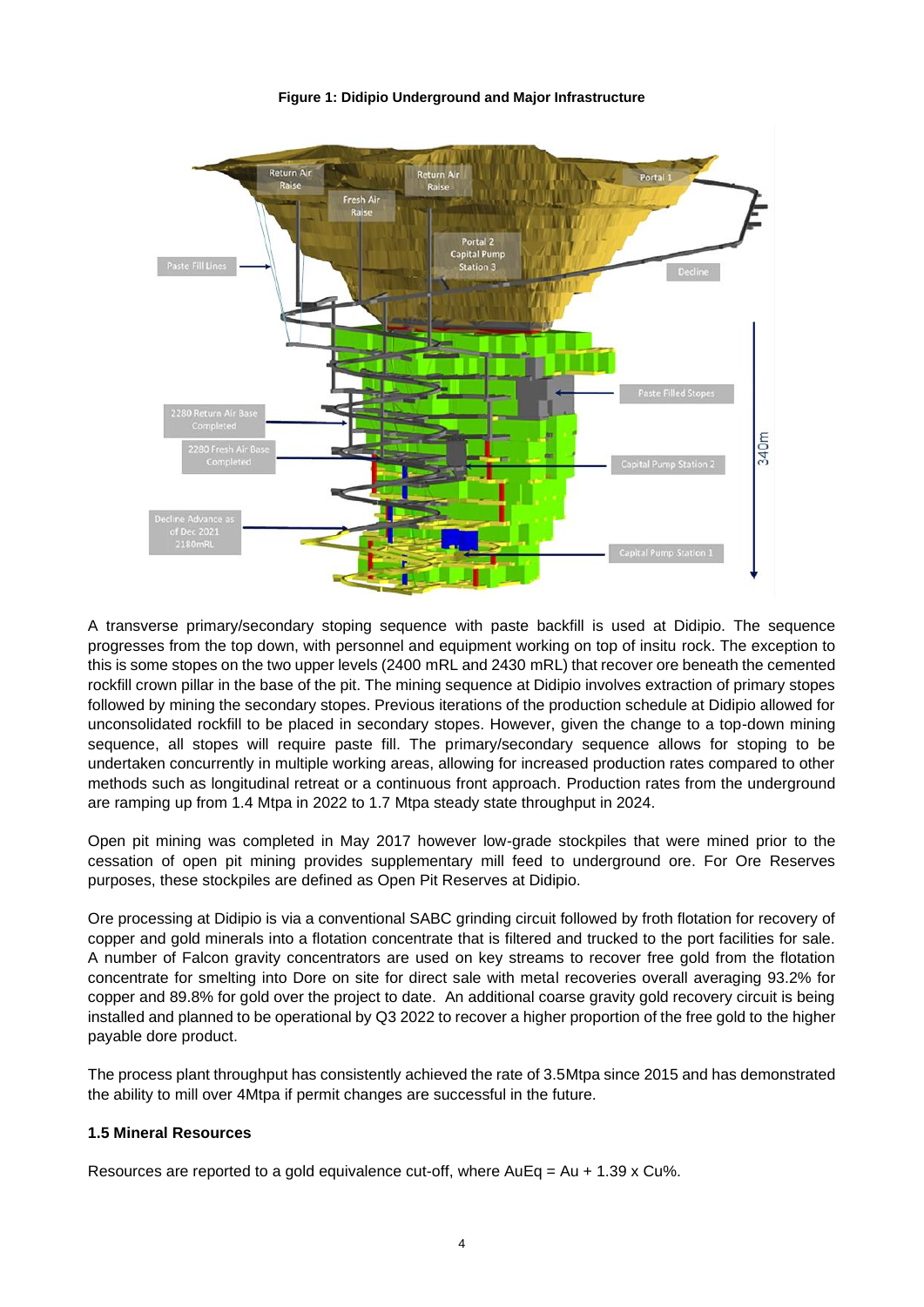The underground, stockpile, and combined Mineral Resource estimates in the tables below are reported and classified in accordance with the JORC 2012 Code and the CIM Definition Standards for Mineral Resources and Mineral Reserves.

There is no certainty that Mineral Resources, not included as Mineral Reserves, will convert to Mineral Reserves.

The underground resource estimate is reported below the 2460 mRL (base of the completed open-pit) and the base of Panel two at 1980mRL.

The equation for contained gold equivalent ("AuEq") is  $q/t$  AuEq =  $q/t$  Au + 1.39 x Cu%. Silver is reported as an incidental by-product and does not contribute to gold equivalence.

The underground resource is reported at 0.67 g/t AuEq within a volume guided by an optimised stope design which was based on metal prices of US\$1,700 per ounce for gold and US\$3.50 per pound for copper (the reserve assumptions are US\$1,500 per ounce for gold and US\$3.00 per pound for copper).

The resources have been depleted for mining as at 31 December 2021.

Surface stockpiles are reported, resulting from open pit mining during 2012 to 2017 mined to a 0.4 g/t AuEq cut-off. These include 5.3 Mt of low grade at a 0.27 g/t AuEq cut-off.

| <b>Class</b>                    | <b>Tonnes</b><br>(Mt)    | Au<br>(g/t)              | Ag<br>(g/t)              | Cu<br>(%)                | Au<br>(Moz)              | Ag<br>(Moz)              | Cu<br>(Mt)               |
|---------------------------------|--------------------------|--------------------------|--------------------------|--------------------------|--------------------------|--------------------------|--------------------------|
| Measured                        | 22.9                     | 0.33                     | 1.99                     | 0.29                     | 0.25                     | 1.46                     | 0.067                    |
| Indicated                       | $\overline{\phantom{0}}$ | $\overline{\phantom{0}}$ | $\overline{\phantom{0}}$ | $\overline{\phantom{0}}$ | $\overline{\phantom{0}}$ | $\overline{\phantom{0}}$ | ٠                        |
| <b>Measured &amp; Indicated</b> | 22.9                     | 0.33                     | 1.99                     | 0.29                     | 0.25                     | 1.46                     | 0.067                    |
| Inferred                        | -                        | $\overline{\phantom{0}}$ | $\overline{\phantom{0}}$ | ٠                        | $\overline{\phantom{0}}$ | $\overline{\phantom{0}}$ | $\overline{\phantom{a}}$ |

#### **Table 1: Stockpile Mineral Resource Estimate**

| <b>Class</b>         | <b>Tonnes</b> | Au.   | Ag    | Cu     | Au    | Ag.   | Cu    |
|----------------------|---------------|-------|-------|--------|-------|-------|-------|
|                      | (Mt)          | (g/t) | (g/t) | $(\%)$ | (Moz) | (Moz) | (Mt)  |
| lMeasured            | 12.6          | 1.94  | 2.09  | 0.49   | 0.79  | 0.84  | 0.062 |
| Indicated            | 12.3          | 0.95  | 1.46  | 0.35   | 0.38  | 0.58  | 0.043 |
| Measured & Indicated | 24.9          | 1.45  | 1.78  | 0.42   | 1.16  | 1.42  | 0.10  |
| Inferred             | 15            | 0.87  | 1.3   | 0.29   | 0.43  | 0.64  | 0.04  |

#### **Table 3: Combined Mineral Resource Estimate**

| <b>Class</b>         | <b>Tonnes</b> | Au    | Ag    | Cu   | Au    | Aq.   | Cu    |
|----------------------|---------------|-------|-------|------|-------|-------|-------|
|                      | (Mt)          | (g/t) | (g/t) | (%)  | (Moz) | (Moz) | (Mt)  |
| <b>IMeasured</b>     | 35.5          | 0.90  | 2.03  | 0.36 | 1.04  | 2.3   | 0.13  |
| <b>Indicated</b>     | 12.3          | 0.95  | 1.46  | 0.35 | 0.38  | 0.58  | 0.043 |
| Measured & Indicated | 47.8          | 0.92  | 1.88  | 0.36 | 1.41  | 2.88  | 0.17  |
| <b>Inferred</b>      | 15            | 0.87  | 1.3   | 0.29 | 0.43  | 0.64  | 0.04  |

#### **1.5 Ore Reserves**

The combined Ore Reserves for Didipio Underground and Open Pit (Stockpiles) are summarised in [Table 4](#page-5-0) and are reported and classified in accordance with the JORC 2012 Code and the CIM Definition Standards for Mineral Resources and Mineral Reserves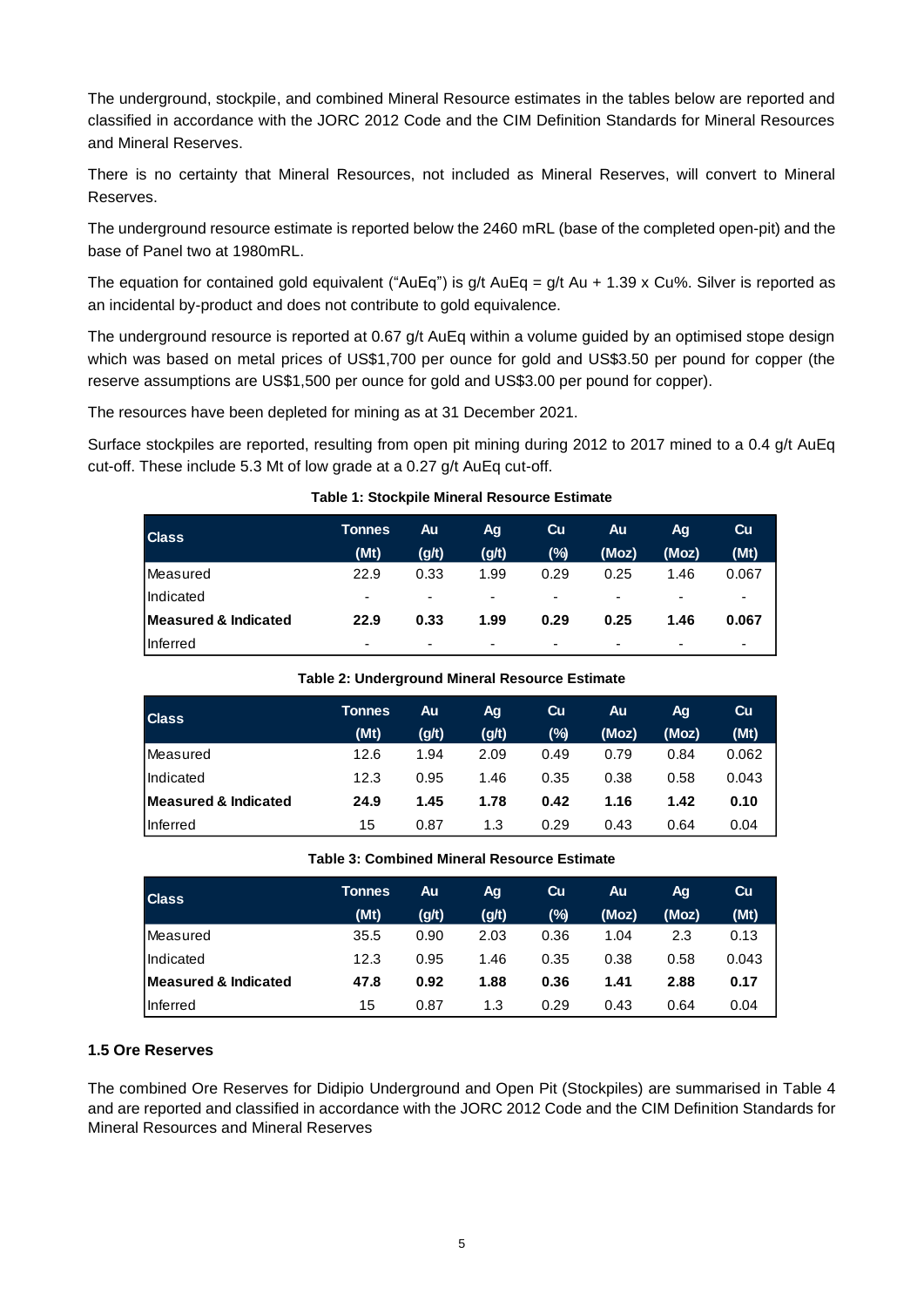#### **Table 4: Combined Open Pit and Underground Ore Reserve Estimate as at 31 December 2021**

<span id="page-5-0"></span>

| <b>Reserve Area</b>      | <b>Reserve Class</b> | <b>Tonnes</b><br>(Mt) | Au (g/t) | Ag (g/t) | Cu (%) | <b>Contained</b><br>Au (Moz) | <b>Contained</b><br>Ag (Moz) | <b>Contained</b><br>Cu (Mt) |
|--------------------------|----------------------|-----------------------|----------|----------|--------|------------------------------|------------------------------|-----------------------------|
| <b>IUnderground</b>      | Proven               | 12.7                  | 1.83     | 1.98     | 0.46   | 0.75                         | 0.81                         | 0.06                        |
|                          | Probable             | 7.33                  | 1.03     | 1.44     | 0.34   | 0.24                         | 0.34                         | 0.03                        |
| Open Pit (Stockpiles)    | Proven               | 22.2                  | 0.34     | 1.99     | 0.29   | 0.24                         | 1.42                         | 0.07                        |
|                          | Probable             | 0.00                  | 0.00     | 0.00     | 0.00   | 0.00                         | 0.00                         | 0.00                        |
| <b>Total Proven</b>      |                      | 35.6                  | 0.87     | 1.99     | 0.35   | 0.99                         | 2.23                         | 0.12                        |
| <b>Total Probable</b>    |                      | 7.33                  | 1.03     | 1.44     | 0.34   | 0.24                         | 0.34                         | 0.03                        |
| Didipio Total (Dec 2021) |                      | 42.2                  | 0.91     | 1.89     | 0.35   | 1.23                         | 2.57                         | 0.15                        |

• Ore Reserves are reported to a gold price of US\$1500/oz and US\$3.00/lb for copper

- Cut-off grade for open pit stockpile material is 0.40 g/t AuEq
- Cut-off grade for underground material is 1.16 g/t AuEq
- Gold Equivalence grade is calculated as: Grade (AuEq) = Grade Au (g/t) + (1.37 x Grade Cu (%))
- Mining dilution (waste) is applied and ranges from 0% to 5% depending on activity type
- Mining recovery (ounces) is applied and ranges from 95% to 100% depending on activity type
- All figures are rounded to reflect the relative accuracy of the estimates. Totals may not sum due to rounding.
- Ore Reserves have been stated on the basis of a mine design, mine plan, and cash flow model

#### **1.6 Competent Persons**

Information relating to Processing and Metallurgy was prepared under the supervision of Mr David Carr, information relating to the Ore Reserves was prepared by or under the supervision of Mr Phillip Jones and information relating to Mineral Resources in this document was prepared by or under the supervision of Mr Jonathan Moore. Messrs Carr, Jones and Moore are members and Chartered Professionals of the Australasian Institute of Mining and Metallurgy and are full-time employees of the Company's subsidiary, OceanaGold Management Pty Limited

Mr Carr, Jones and Moore have sufficient experience that is relevant to the style of mineralisation and type of deposit under consideration and to the activity being undertaken to qualify as a Competent Persons as defined in the 2012 Edition of the 'Australasian Code for Reporting of Exploration Results, Mineral Resources and Ore Reserves'.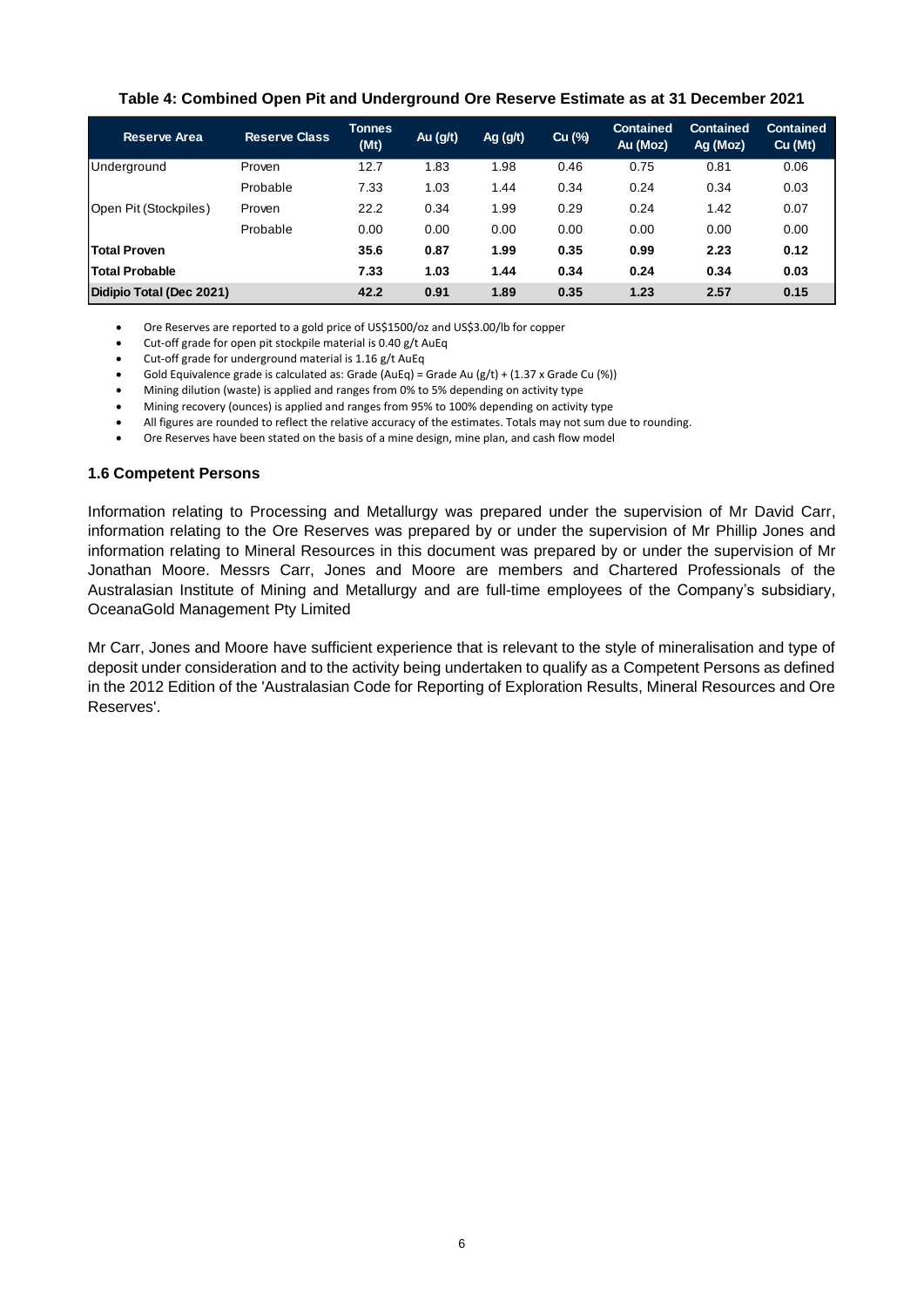# JORC Code, 2012 Edition – Table 1 Report for the Didipio Gold Project

## Section 1 Sampling Techniques and Data

(Criteria in this section apply to all succeeding sections.)

| <b>Criteria</b>            | <b>JORC Code explanation</b>                                                                                                                                                                                                                                                                                                                                                                                                                                                                                                                                                                                                                                                                                                                                                                                                                                                                                                                                                                                                                                                                                                   | <b>Commentary</b>                                                                                                                                                                                                                                                                                                                                                                                                                                                                                                                                                                                                                                                                                                                                                                                                                                                                                                                                                                                                                                                                                                                                                                                                                                     |
|----------------------------|--------------------------------------------------------------------------------------------------------------------------------------------------------------------------------------------------------------------------------------------------------------------------------------------------------------------------------------------------------------------------------------------------------------------------------------------------------------------------------------------------------------------------------------------------------------------------------------------------------------------------------------------------------------------------------------------------------------------------------------------------------------------------------------------------------------------------------------------------------------------------------------------------------------------------------------------------------------------------------------------------------------------------------------------------------------------------------------------------------------------------------|-------------------------------------------------------------------------------------------------------------------------------------------------------------------------------------------------------------------------------------------------------------------------------------------------------------------------------------------------------------------------------------------------------------------------------------------------------------------------------------------------------------------------------------------------------------------------------------------------------------------------------------------------------------------------------------------------------------------------------------------------------------------------------------------------------------------------------------------------------------------------------------------------------------------------------------------------------------------------------------------------------------------------------------------------------------------------------------------------------------------------------------------------------------------------------------------------------------------------------------------------------|
| <b>Sampling techniques</b> | Nature and quality of sampling (eg cut channels,<br>random chips, or specific specialised industry<br>standard measurement tools appropriate to the<br>minerals under investigation, such as down hole<br>gamma sondes, or handheld XRF instruments,<br>etc). These examples should not be taken as •<br>limiting the broad meaning of sampling.<br>Include reference to measures taken to ensure<br>sample representivity and the appropriate<br>calibration of any measurement tools or systems<br>used.<br>Aspects of the determination of mineralisation that<br>are Material to the Public Report.<br>In cases where 'industry standard' work has been<br>done this would be relatively simple (eg 'reverse<br>circulation drilling was used to obtain 1 m samples<br>from which 3 kg was pulverised to produce a 30 g<br>charge for fire assay'). In other cases more<br>explanation may be required, such as where there $\bullet$<br>is coarse gold that has inherent sampling<br>problems. Unusual commodities or mineralisation<br>types (eg submarine nodules) may warrant •<br>disclosure of detailed information. | Prior to underground resource drilling, halved<br>diamond drill cores were sampled in intervals of<br>2 m or 3 m. Given the diffuse nature of lithological<br>boundaries, this is an appropriate sample interval<br>for open pit resource definition.<br>For underground resource drilling, diamond core<br>sampling intervals were defined after geological<br>logging was completed. Whole NQ size core and<br>half cut HQ size core was generally sampled in<br>intervals of one metre, within a range from 0.3<br>metres to 1.3 metres, depending on lithological<br>boundaries.<br>Underground 1 m grade control channel samples<br>taken from the walls of ore drives were also<br>included in the resource estimate totalling 7,735<br>additional samples. These channel samples<br>represent 11% of a total sample population of<br>70,328 diamond core and channel samples.<br>Magnetic susceptibility measurements have been<br>made on most of the core using a hand-held<br>instrument at approximately 1 metre intervals.<br>Spectral data using TerraSpec and portable XRF<br>from core and pulverized samples were collected<br>for lithologic domain classification.<br>Diamond core samples were also collected for an<br>XRD study. |
| <b>Drilling techniques</b> | Drill type (eg core, reverse circulation, open-hole •<br>hammer, rotary air blast, auger, Bangka, sonic,<br>etc) and details (eg core diameter, triple or                                                                                                                                                                                                                                                                                                                                                                                                                                                                                                                                                                                                                                                                                                                                                                                                                                                                                                                                                                      | Surface diamond drilling on the project has been<br>carried out by several different contractors using<br>either HQ or NQ diameters. From January 1994                                                                                                                                                                                                                                                                                                                                                                                                                                                                                                                                                                                                                                                                                                                                                                                                                                                                                                                                                                                                                                                                                                |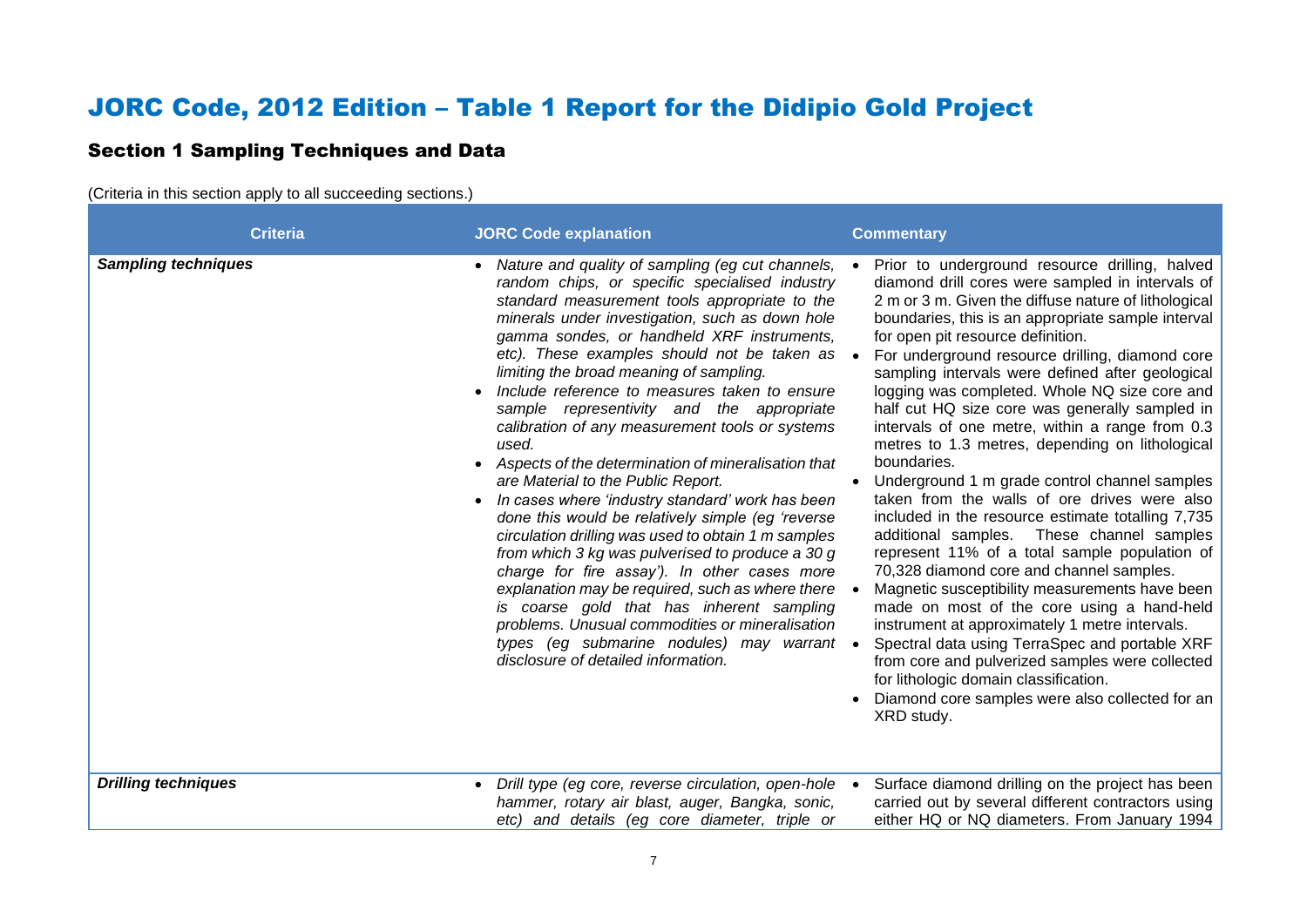| <b>Criteria</b> | <b>JORC Code explanation</b>                                                                                                             | <b>Commentary</b>                                                                                                                                                                                                                                                                                                                                                                                                                                                                                                                                                                                                                                                                                                                                                                                                                                                                                                                                                                                                                                                                                                                                                                                                                                                                                                                                                                                                                                                                                                                                                                                                                                                                                                                                                                                        |
|-----------------|------------------------------------------------------------------------------------------------------------------------------------------|----------------------------------------------------------------------------------------------------------------------------------------------------------------------------------------------------------------------------------------------------------------------------------------------------------------------------------------------------------------------------------------------------------------------------------------------------------------------------------------------------------------------------------------------------------------------------------------------------------------------------------------------------------------------------------------------------------------------------------------------------------------------------------------------------------------------------------------------------------------------------------------------------------------------------------------------------------------------------------------------------------------------------------------------------------------------------------------------------------------------------------------------------------------------------------------------------------------------------------------------------------------------------------------------------------------------------------------------------------------------------------------------------------------------------------------------------------------------------------------------------------------------------------------------------------------------------------------------------------------------------------------------------------------------------------------------------------------------------------------------------------------------------------------------------------|
|                 | standard tube, depth of diamond tails, face-<br>sampling bit or other type, whether core is<br>oriented and if so, by what method, etc). | until 1998 all holes were drilled by either Core Drill<br>Asia or the Diamond Drilling Company of the<br>Philippines. Both contractors used Longyear<br>drilling rigs and wireline drilling methods.<br>• The 2008 infill drilling program was done by<br>DrillCorp Philippines using CS1000 drilling rigs.<br>DrillCorp subsequently drilled 14 exploration<br>diamond drill holes within OceanaGold tenement<br>area from May 2013 - June 2014, these are not<br>included in the resource estimate.<br>• 2013 in pit drilling was done by Quest Exploration<br>Drilling using a track mounted Edson<br>multipurpose rig for preliminary target testing of<br>the underground ore body.<br>• A program of 24 deeper RC holes were drilled in<br>2015 to provide infill data for the top eastern level<br>of Panel 1.<br>• The Panel 1 underground resource definition<br>drilling was carried out by Quest Exploration<br>Drilling using an Atlas Copco Diamec U6 rig.<br>Indodrill Philippines has also drilled three<br>resource extension holes and several resource<br>definition holes targeting Panel 2 using a Sandvik<br>DE150/DE140 rig.<br>The bulk of Panel 2 underground resource<br>definition drilling was carried out by Quest<br>Exploration Drilling using either an Atlas Copco<br>Diamec U6 or U8 rig from underground platforms<br>in Panel 1.<br>Only select surface holes were included for the<br>underground resource estimates (refer to "Drill<br>hole information" section for list of surface holes<br>included in the estimate). Underground drill holes<br>provide far more effective cross-strike coverage,<br>and are better located, than the steeply dipping<br>surface holes. Where gaps in the underground<br>coverage remain, surface holes have been<br>included. |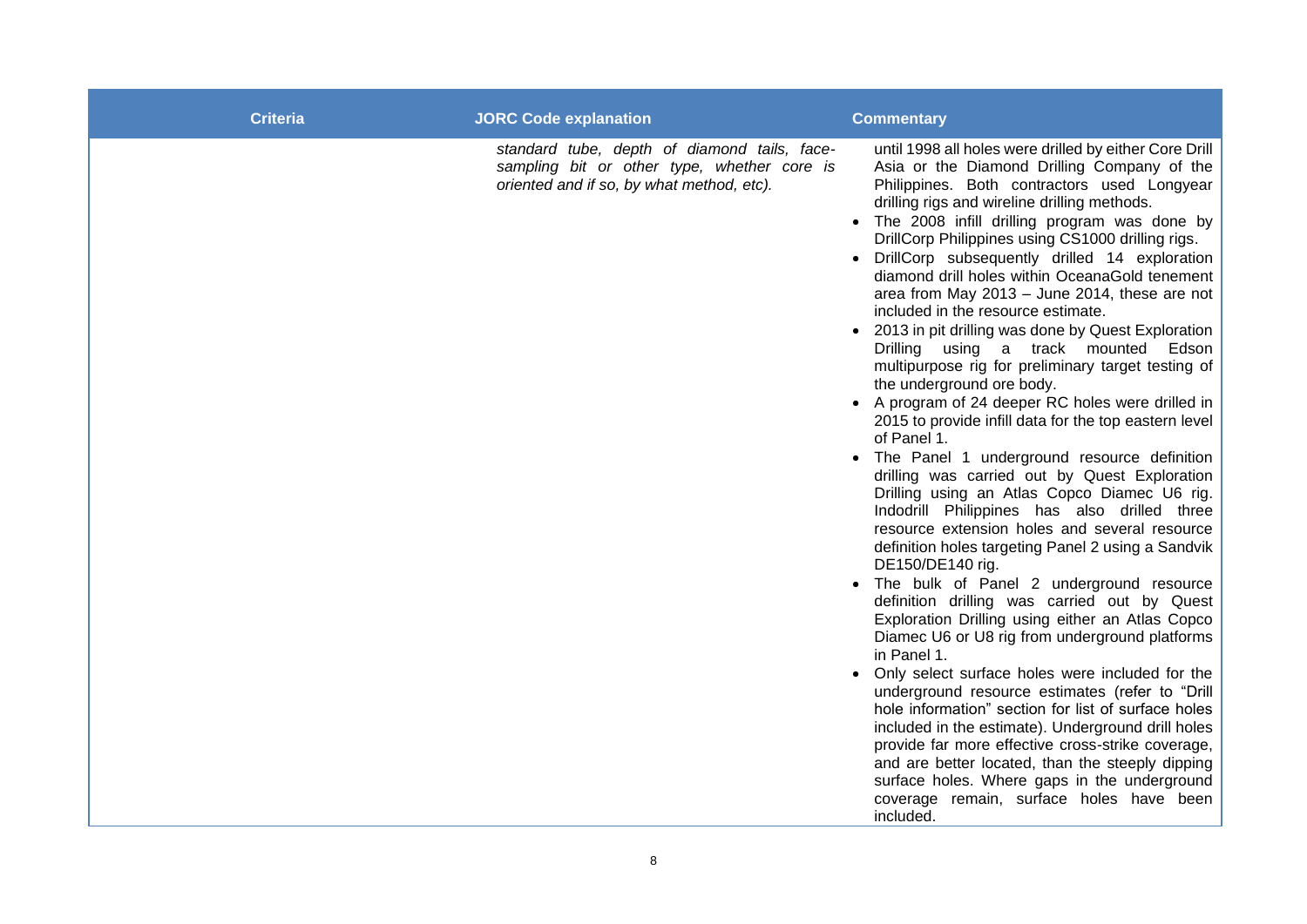| <b>Criteria</b>              | <b>JORC Code explanation</b>                                                                                                                              | <b>Commentary</b>                                                                                                                                                                                                                                                                                                                                                                                                                                                                                                                                                                                                                                                                                                                                                                                                                                                                                                                                                                                                                                                                                                                                                                                                                                         |
|------------------------------|-----------------------------------------------------------------------------------------------------------------------------------------------------------|-----------------------------------------------------------------------------------------------------------------------------------------------------------------------------------------------------------------------------------------------------------------------------------------------------------------------------------------------------------------------------------------------------------------------------------------------------------------------------------------------------------------------------------------------------------------------------------------------------------------------------------------------------------------------------------------------------------------------------------------------------------------------------------------------------------------------------------------------------------------------------------------------------------------------------------------------------------------------------------------------------------------------------------------------------------------------------------------------------------------------------------------------------------------------------------------------------------------------------------------------------------|
|                              |                                                                                                                                                           | • All underground resource definition and resource<br>extension holes were included in the estimate.<br>• Earlier surface holes were drilled using a 5-1/4"<br>roller bit to refusal, then HQ coring, reducing to<br>NQ as required (>~600 m). From DDDH 29 and<br>onwards, all surface holes were diamond cored<br>from surface.<br>• 2013 drill holes (DDDH 222 - 226) were collared<br>using PQ then reduced to HQ at 20 m depth.<br>• All holes drilled before 2013 were surveyed with<br>Eastman survey camera at $50 m - 100 m$<br>intervals. 2013 drill holes were surveyed using<br>Reflex EZ-Trac at 20 m - 30 m intervals, all 2013<br>drill cores were oriented using Reflex Act II<br>orientation tool.<br>Since August 2016, all holes were drilled from<br>$\bullet$<br>underground platforms using diamond coring with<br>hole size primarily NQ2 with some holes drilled<br>with HQ.<br>• Underground diamond drillholes were surveyed<br>by either Camteq Proshot (DDDH 240 and 242) or<br>Reflex EZ-Trac at 30 m intervals. Some holes<br>were gyroscopically surveyed (DDDH 240, 241A<br>and 242, RDUG 004, 013, 017, 022, 025, 029,<br>031, 124, 129)<br>• Since August 2017 all holes were aligned using<br>Reflex TN14 gyrocompass. |
|                              |                                                                                                                                                           | • Since October 2017 core orientation using a reflex<br>orientation tool has been discontinued.                                                                                                                                                                                                                                                                                                                                                                                                                                                                                                                                                                                                                                                                                                                                                                                                                                                                                                                                                                                                                                                                                                                                                           |
|                              |                                                                                                                                                           | 325 RAB blast holes from the 2019 Crown<br>$\bullet$<br>Strengthening Project have been composited and<br>spear sampled adding additional data to this<br>estimate.                                                                                                                                                                                                                                                                                                                                                                                                                                                                                                                                                                                                                                                                                                                                                                                                                                                                                                                                                                                                                                                                                       |
| <b>Drill sample recovery</b> | Method of recording and assessing core and chip •<br>$\bullet$<br>sample recoveries and results assessed.<br>• Measures taken to maximise sample recovery | Core recoveries were measured after each drill<br>run comparing length of core recovered vs drill<br>depth.                                                                                                                                                                                                                                                                                                                                                                                                                                                                                                                                                                                                                                                                                                                                                                                                                                                                                                                                                                                                                                                                                                                                               |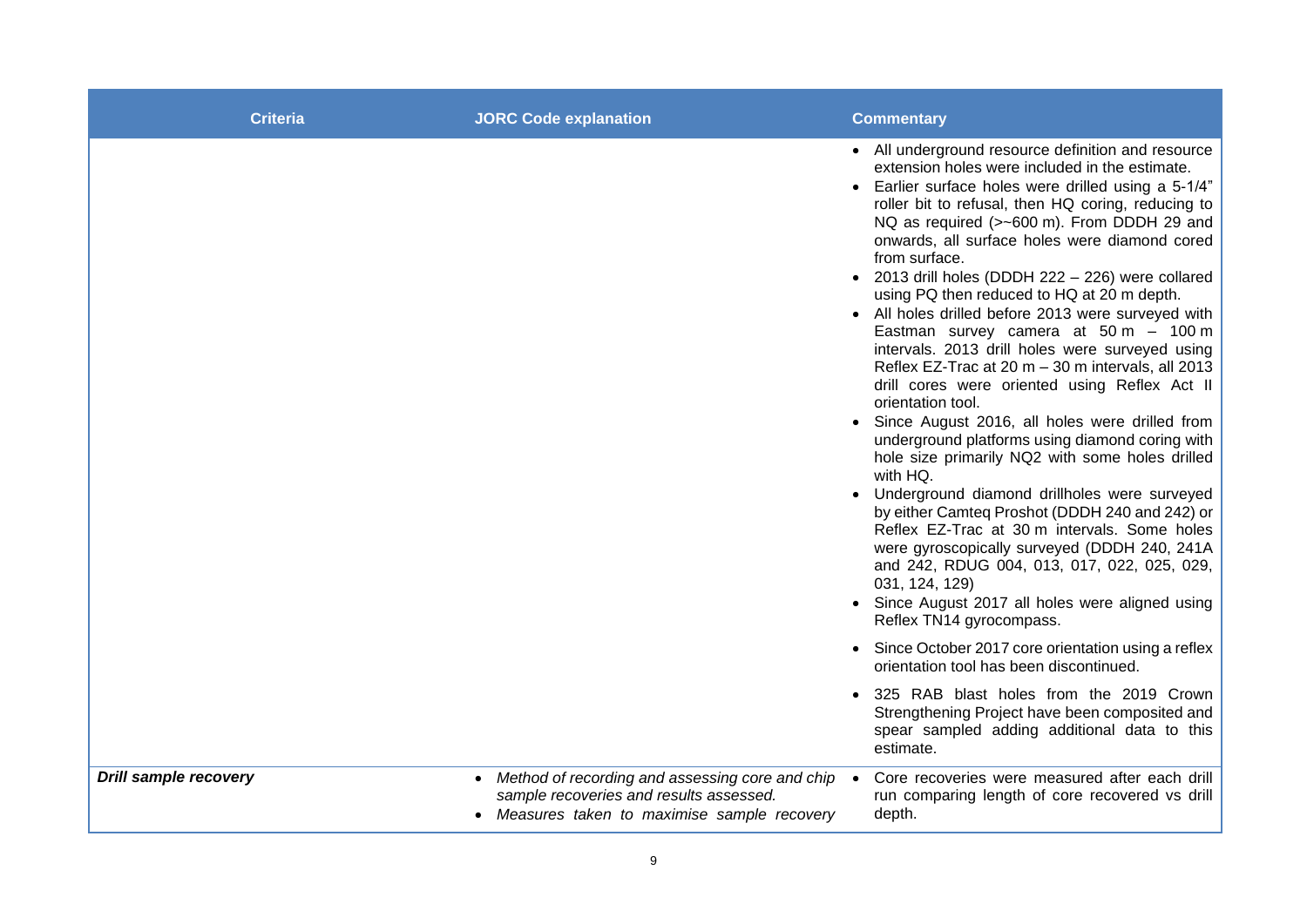| <b>Criteria</b>                                   | <b>JORC Code explanation</b>                                                                                                                                                                                                                                                                                                                                                                                                                                                                                                                                                                                                                                                                             | <b>Commentary</b>                                                                                                                                                                                                                                                                                                                                                                                                                                                                                                                                                                                                                                                                                                                                                    |
|---------------------------------------------------|----------------------------------------------------------------------------------------------------------------------------------------------------------------------------------------------------------------------------------------------------------------------------------------------------------------------------------------------------------------------------------------------------------------------------------------------------------------------------------------------------------------------------------------------------------------------------------------------------------------------------------------------------------------------------------------------------------|----------------------------------------------------------------------------------------------------------------------------------------------------------------------------------------------------------------------------------------------------------------------------------------------------------------------------------------------------------------------------------------------------------------------------------------------------------------------------------------------------------------------------------------------------------------------------------------------------------------------------------------------------------------------------------------------------------------------------------------------------------------------|
|                                                   | and ensure representative nature of the samples.<br>Whether a relationship exists between sample<br>recovery and grade and whether sample bias may<br>have occurred due to preferential loss/gain of<br>fine/coarse material.                                                                                                                                                                                                                                                                                                                                                                                                                                                                            | Core recoveries are generally better than 95%. No<br>strong relationship between core recovery and<br>grade is evident.                                                                                                                                                                                                                                                                                                                                                                                                                                                                                                                                                                                                                                              |
| Logging                                           | Whether core and chip samples have been .<br>geologically and geotechnically logged to a level<br>of detail to support appropriate Mineral Resource<br>estimation, mining studies and metallurgical<br>studies.<br>Whether logging is qualitative or quantitative in<br>nature. Core (or costean,<br>channel, etc)<br>photography.<br>The total length and percentage of the relevant<br>intersections logged.                                                                                                                                                                                                                                                                                           | 103 drill holes totalling approximately 30,000 m of<br>core were logged to a standard appropriate for the<br>open pit resource estimation. All drill holes were<br>logged geotechnically and geologically for the<br>entire length of each hole using OceanaGold<br>logging procedure. Holes drilled prior to 2008<br>were re-logged using OceanaGold procedure.<br>329 underground drill holes were included in this<br>resource estimate totalling 49,558 m of logged<br>core.<br>24 RC holes were logged based on chip samples.<br>All core has been photographed (wet and dry)<br>although the quality of some of the pre-<br>OceanaGold non-digital photographs is not high.<br>The core is stored at Didipio site and so can be<br>referred to in these cases. |
| Sub-sampling techniques and sample<br>preparation | If core, whether cut or sawn and whether quarter, •<br>half or all core taken.<br>If non-core, whether riffled, tube sampled, rotary<br>split, etc and whether sampled wet or dry.<br>For all sample types, the nature, quality and<br>appropriateness of the sample preparation<br>technique.<br>Quality control procedures adopted for all sub-<br>sampling stages to maximise representivity of<br>samples.<br>Measures taken to ensure that the sampling is<br>representative of the in situ material collected,<br>including for instance<br>results<br>for<br>field<br>duplicate/second-half sampling.<br>Whether sample sizes are appropriate to the grain<br>size of the material being sampled. | Over the course of the project, a number of<br>different sample preparation protocols have been<br>followed, although with many common elements<br>including:<br>o Where part core is sampled, all core has been<br>saw cut, either on site or at Climax facility in<br>Cordon.<br>o Half-core was first oven dried, then crushed<br>and split prior to pulverizing.<br>o All mass reduction of crushed material is by<br>riffle splitting.<br>Cyprus and Arimco samples (1989-1991) were<br>prepared and assayed at Analabs in Manila.<br>Climax (1992-1998) samples were prepared at a<br>facility owned and operated by Climax Mining in<br>Cordon. After crushing to 1 mm (jaw crush ->disc                                                                      |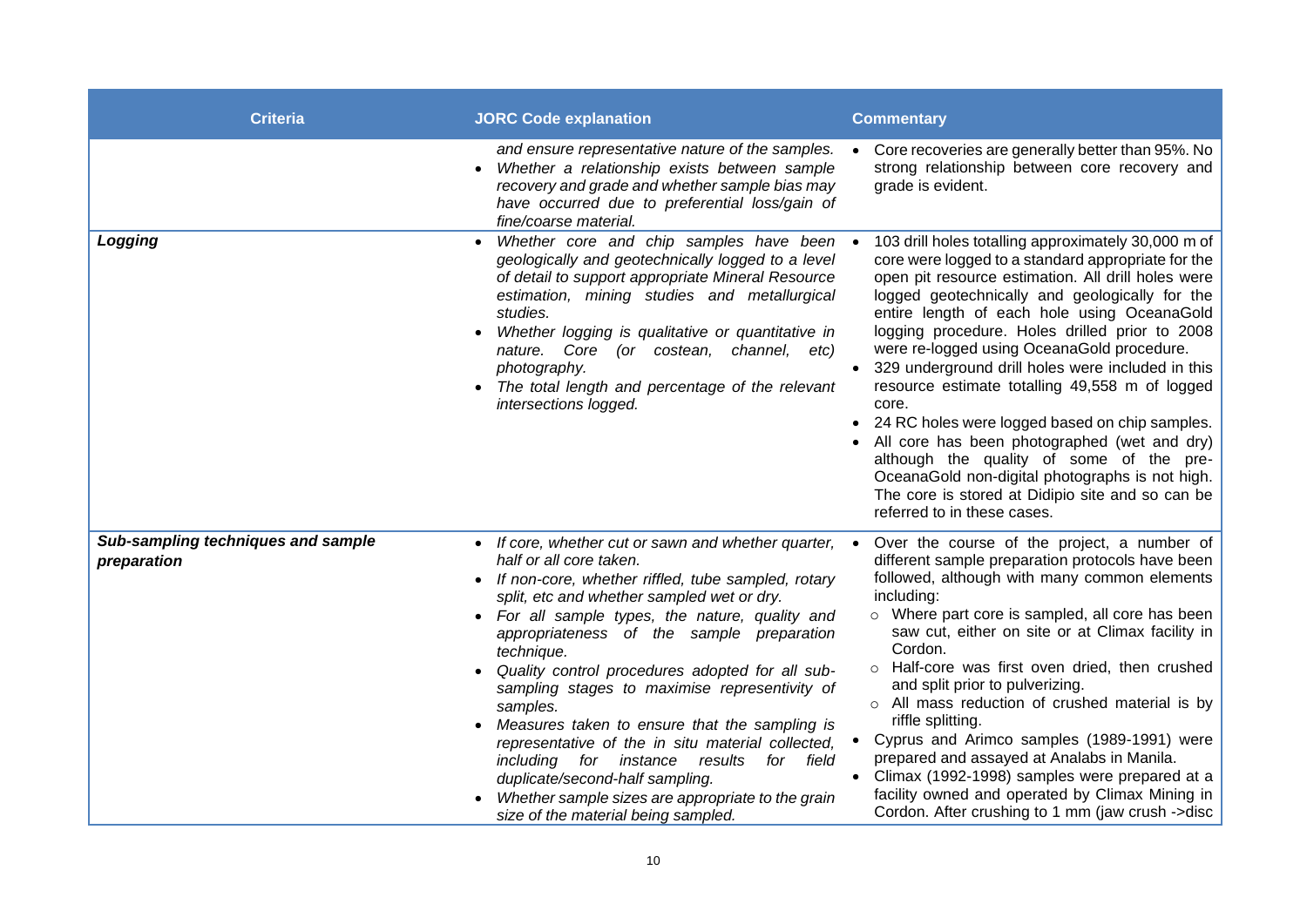| <b>Criteria</b>                            | <b>JORC Code explanation</b>                                                                                                                                                                                                                                                                                                                                                                                                                                                                                                                                                                                                                                  | <b>Commentary</b>                                                                                                                                                                                                                                                                                                                                                                                                                                                                                                                                                                                                                                                                                                                                                                                                                                                      |
|--------------------------------------------|---------------------------------------------------------------------------------------------------------------------------------------------------------------------------------------------------------------------------------------------------------------------------------------------------------------------------------------------------------------------------------------------------------------------------------------------------------------------------------------------------------------------------------------------------------------------------------------------------------------------------------------------------------------|------------------------------------------------------------------------------------------------------------------------------------------------------------------------------------------------------------------------------------------------------------------------------------------------------------------------------------------------------------------------------------------------------------------------------------------------------------------------------------------------------------------------------------------------------------------------------------------------------------------------------------------------------------------------------------------------------------------------------------------------------------------------------------------------------------------------------------------------------------------------|
|                                            |                                                                                                                                                                                                                                                                                                                                                                                                                                                                                                                                                                                                                                                               | pulveriser->hammer mill), a 2 kg split sample was<br>pulverized to 75 µm, and 200 g of pulp then air-<br>freighted to Analabs in Perth, WA, for assay.<br>OceanaGold samples from 2008 to 2013 were<br>prepared and assayed at Mcphar / Intertek in<br>Manila (crushed to 2 mm, 1-1.5 kg split pulverized<br>to 95% passing 75 um, 250 g pulp sample<br>retained)<br>Since 2013, all OceanaGold samples have been<br>processed on site at a laboratory facility operated<br>by SGS (crushed to 2 mm, split of 500-1000 g<br>pulverized to 85% passing 75 um, 250 g scoop for<br>analysis, remaining pulp retained)<br>In cases where OceanaGold has collected<br>metallurgical samples, a further quarter of the<br>core has been taken.<br>Screen fire analysis of selected high gold grade<br>intervals was conducted, and no coarse gold<br>issues were identified. |
| Quality of assay data and laboratory tests | • The nature, quality and appropriateness of the •<br>assaying and laboratory procedures used and<br>whether the technique is considered partial or<br>total.<br>For geophysical tools, spectrometers, handheld<br>XRF instruments, etc, the parameters used in $\bullet$<br>determining the analysis including instrument<br>make and model, reading times, calibrations<br>factors applied and their derivation, etc.<br>Nature of quality control procedures adopted (eg<br>standards, blanks, duplicates, external laboratory<br>checks) and whether acceptable levels of $\bullet$<br>accuracy (ie lack of bias) and precision have been<br>established. | All assaying has been carried out by reputable,<br>internationally accredited laboratory groups, with<br>internal quality control processes. Laboratory<br>selection is considered the primary control on<br>assay quality.<br>Three laboratories have been used to analyse<br>core samples from the Didipio Au-Cu Project,<br>ANALABs in Perth and Manila (Pre-OceanaGold),<br>McPhar-Intertek in Manila (2008 Infill Drilling) and<br>SGS on site laboratory (2013 onwards). All<br>underground drill core has been assayed at SGS.<br>Although each lab uses different proprietary<br>procedures, gold analysis at all labs is done<br>through Fire Assay with AAS finish.<br>Copper analysis of surface drill holes has mostly<br>been done by AAS on a 3-acid digest although for<br>the 2008 drilling, copper analysis by McPhar was<br>done using ICP.          |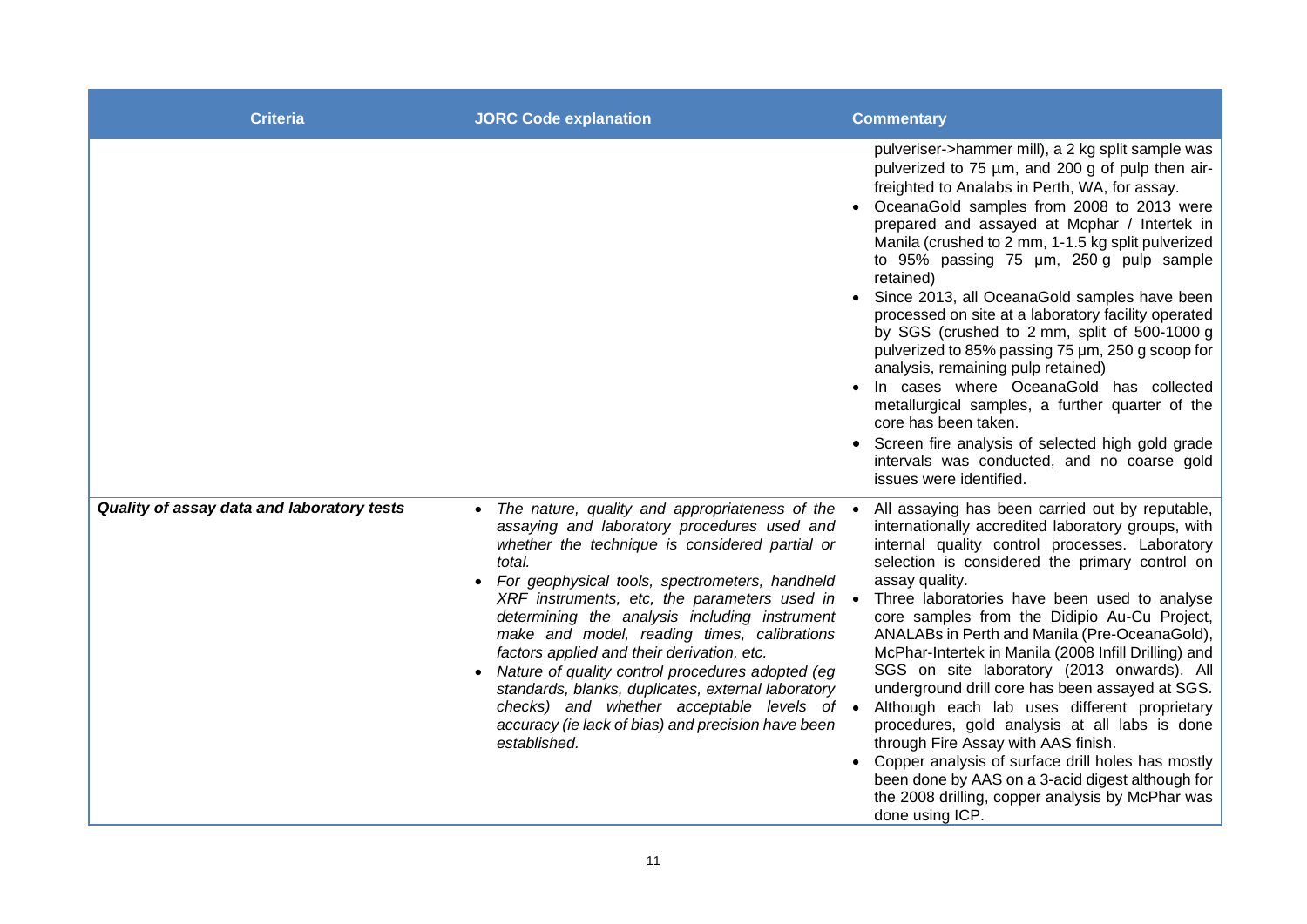| <b>Criteria</b>                       | <b>JORC Code explanation</b>                                                                                                                                                                                                                                                                                            | <b>Commentary</b>                                                                                                                                                                                                                                                                                                                                                                                                                                                                                                                                                                                                                                                                                                                                                                                                                                                                                                                                                                                                                                                                                                                                                                                                                                                                                                                                                                         |
|---------------------------------------|-------------------------------------------------------------------------------------------------------------------------------------------------------------------------------------------------------------------------------------------------------------------------------------------------------------------------|-------------------------------------------------------------------------------------------------------------------------------------------------------------------------------------------------------------------------------------------------------------------------------------------------------------------------------------------------------------------------------------------------------------------------------------------------------------------------------------------------------------------------------------------------------------------------------------------------------------------------------------------------------------------------------------------------------------------------------------------------------------------------------------------------------------------------------------------------------------------------------------------------------------------------------------------------------------------------------------------------------------------------------------------------------------------------------------------------------------------------------------------------------------------------------------------------------------------------------------------------------------------------------------------------------------------------------------------------------------------------------------------|
|                                       |                                                                                                                                                                                                                                                                                                                         | • Copper analysis of underground drill holes at SGS<br>has been carried out using 3-acid digest with AAS<br>finish or XRF.<br>Silver analysis is by 3 acid digest with AAS finish.<br>These methods and detection limits are<br>considered appropriate for the type of<br>mineralisation and expected grade tenor.<br>Prior to OceanaGold's involvement in the project,<br>quality control insertions consisted of blanks,<br>certified reference materials, and duplicates. The<br>majority of pre-OceanaGold drilling relates to<br>open-pittable resources. Overall assay quality is<br>considered to be acceptable for estimating open<br>pit resources. This is substantiated by open pit<br>resource model to grade control reconciliation,<br>which shows no evidence of adverse or significant<br>grade biases in resource drilling.<br>All analysis by OceanaGold has been<br>accompanied by insertion of blanks, certified<br>reference materials, and duplicates. QC data is<br>actively managed and compiled and reported<br>monthly. OceanaGold staff have worked closely<br>with SGS laboratory staff to improve analytical<br>performance.<br>The accuracy and precision of gold and copper<br>assaying for underground drill core samples is<br>considered to be acceptable for use in resource<br>estimates and supports the Mineral Resource<br>classification applied. |
| Verification of sampling and assaying | The verification of significant intersections by •<br>either independent or alternative company<br>personnel.<br>The use of twinned holes.<br>Documentation of primary data, data entry<br>procedures, data verification, data storage<br>(physical and electronic) protocols.<br>Discuss any adjustment to assay data. | A significant portion (37.5 Mt) of the Didipio<br>deposit has been mined in open pit. The<br>underground section of the orebody is being<br>actively mined. Mining production and mine to mill<br>reconciliation provides significant verification of<br>the veracity of sampling and assaying data used<br>in the resource estimate.<br>An Independent audit of the Fire Assay and XRF                                                                                                                                                                                                                                                                                                                                                                                                                                                                                                                                                                                                                                                                                                                                                                                                                                                                                                                                                                                                   |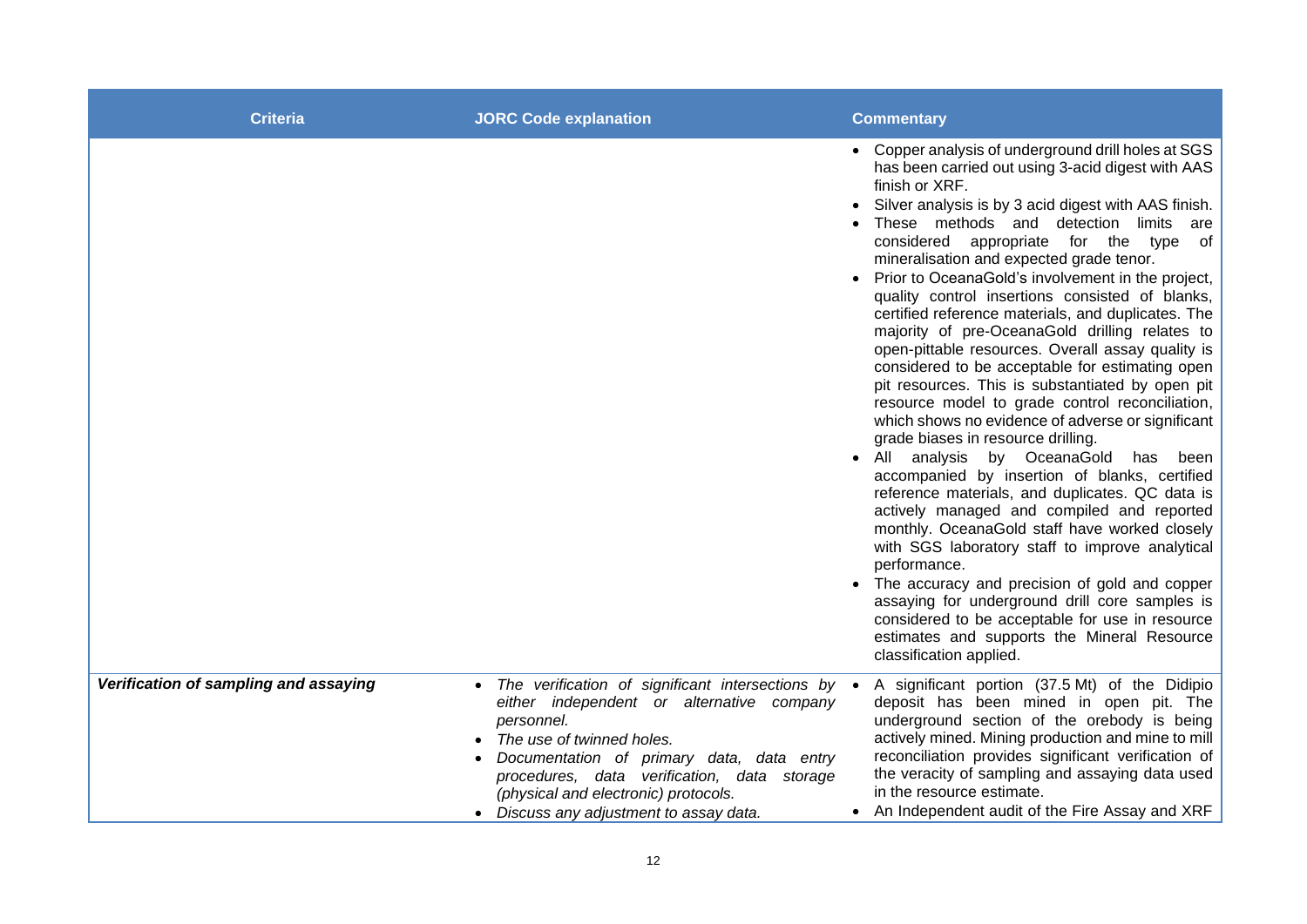| <b>Criteria</b>                | <b>JORC Code explanation</b>                                                                                                                                                                                                                                                     | <b>Commentary</b>                                                                                                                                                                                                                                                                                                                                                                                                                                                                                                                                                                                                                                                                                                                                                                                                                                                                                       |
|--------------------------------|----------------------------------------------------------------------------------------------------------------------------------------------------------------------------------------------------------------------------------------------------------------------------------|---------------------------------------------------------------------------------------------------------------------------------------------------------------------------------------------------------------------------------------------------------------------------------------------------------------------------------------------------------------------------------------------------------------------------------------------------------------------------------------------------------------------------------------------------------------------------------------------------------------------------------------------------------------------------------------------------------------------------------------------------------------------------------------------------------------------------------------------------------------------------------------------------------|
|                                |                                                                                                                                                                                                                                                                                  | assaying process at SGS Didipio Mine Laboratory<br>was carried out by RSC Consulting Ltd of Dunedin<br>in March 2015. RSC concluded that the SGS<br>Laboratory at the Didipio Mine operates at an<br>acceptable level of quality. The audit included a<br>number of recommendations for improvement,<br>the majority of which had been implemented prior<br>to a follow up visit by RSC in Dec 2015.<br>The majority of drilling in the underground<br>resource is diamond core with good recovery. As<br>a result, hole twinning was not considered<br>necessary.<br>All assay and drill hole data for Didipio are<br>imported and stored in an acQuire database<br>managed by OceanaGold staff offsite from Didipio<br>mine site. Assay results were direct loaded to<br>OceanaGold file server with access limited to<br>Mine Geology personnel in Didipio and database<br>manager in Makati office. |
| <b>Location of data points</b> | • Accuracy and quality of surveys used to locate<br>drill holes (collar and down-hole surveys),<br>trenches, mine workings and other locations used<br>in Mineral Resource estimation.<br>Specification of the grid system used.<br>Quality and adequacy of topographic control. | Prior to 2011, most surveys were done in a local<br>Drill Grid set up by Surface-Tech Survey (STS)<br>from Perth. Drill holes up to DDDH 65 were<br>relocated by STS, DDDH 66 to 83 were located<br>using compass and tape from local secondary<br>control points. All 2008-hole pickups were done by<br>McDonald Consultants Inc. from Manila using<br>total stations.<br>The Drill Grid is oriented 51° west of true north on<br>the UTM WGS84 Zone 51 grid<br>• By 2013 drilling data had been converted to<br>Project Grid, which is a modified UTM WGS84<br>Zone 51 grid, XY coordinates are UTM with<br>2000 m added to the Z coordinate. Since 2013<br>drill hole collars have used this grid and are<br>located using an RTK GPS unit operated by<br>OceanaGold.<br>• The underground mine operates on an                                                                                       |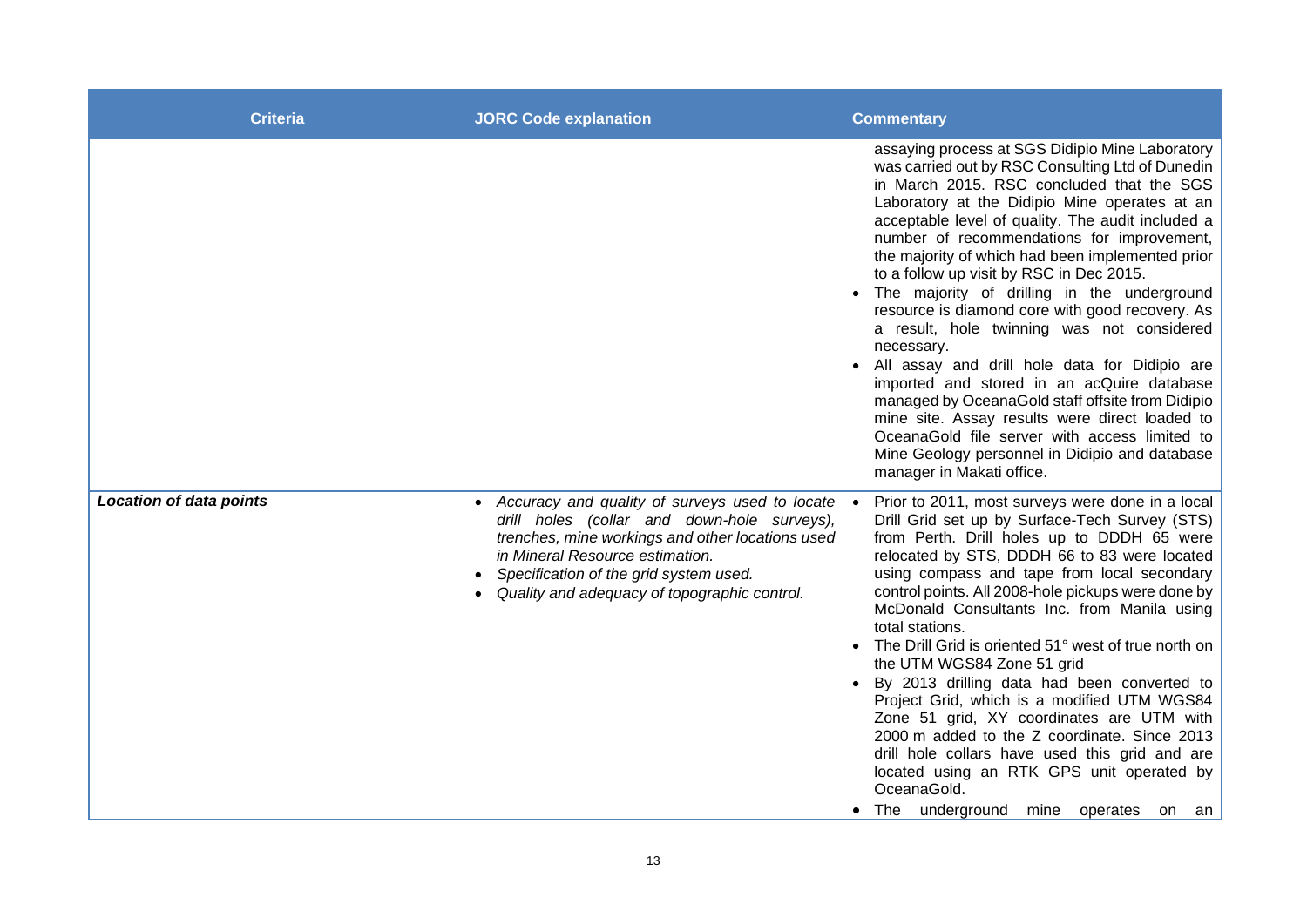| <b>Criteria</b> | <b>JORC Code explanation</b> | <b>Commentary</b>                                                                                                        |
|-----------------|------------------------------|--------------------------------------------------------------------------------------------------------------------------|
|                 |                              | underground mine grid rotated 44° east of the<br>UTM WGS84 Zone 51 grid. The coordinate<br>transformation is as follows: |
|                 |                              | Coordinate System 1:<br>칅<br>Point 1 X: 333150.00000<br>Point 2 X: 3357                                                  |
|                 |                              | ÷<br>Point 1 Y: 1804140.00000<br>Point 2 Y: 1804                                                                         |
|                 |                              | ÷<br>Point 1 Z: 0.00000<br>Point 2 Z: 0.00                                                                               |
|                 |                              |                                                                                                                          |
|                 |                              | Coordinate System 2:                                                                                                     |
|                 |                              | $\Rightarrow$<br>Point 1 X: 1260.00000<br>Point 2 X: 3115                                                                |
|                 |                              | 츾<br>Point 1 Y: 3220.00000<br>Point 2 Y: 5012                                                                            |
|                 |                              | 즉<br>Point 1 Z: 0.00000<br>Point 2 Z: 0.00                                                                               |
|                 |                              | • All underground holes drilled since 2015 have<br>been located by OceanaGold survey staff using a                       |
|                 |                              | Leica Total Station instrument based on a local<br>datum point.                                                          |
|                 |                              | In August 2017, the underground survey control<br>and control datum point were checked by Cardno                         |
|                 |                              | Spectrum Surveys, based in Perth Western<br>Australia. No major errors or discrepancies were                             |
|                 |                              | identified.<br>• Underground holes drilled since 2015 have been                                                          |
|                 |                              | aligned with survey control to within ±2 degrees.<br>Down hole surveys were measured using Proshot                       |
|                 |                              | or Reflex magnetic tools, typically at 12 m and<br>30 m depths and every 30 m interval thereafter                        |
|                 |                              | where hole conditions permitted.<br>• Gyro check surveys were conducted on five holes.                                   |
|                 |                              | Gyro surveyed hole locations closely match hole<br>traces calculated from magnetic surveys.                              |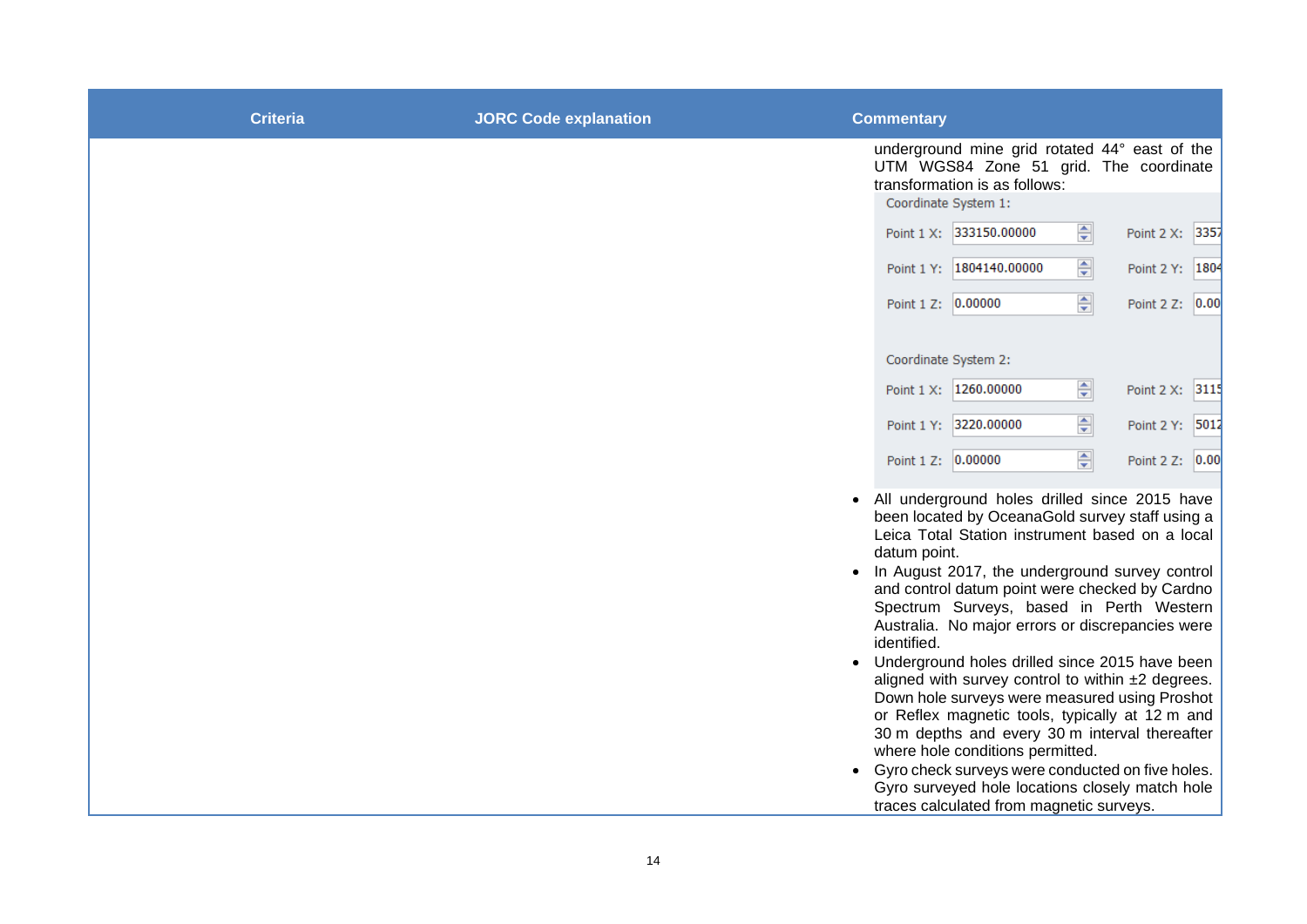| <b>Criteria</b>                                                   | <b>JORC Code explanation</b>                                                                                                                                                                                                                                                                                                                                                     | <b>Commentary</b>                                                                                                                                                                                                                                                                                                                                                                                                                                                                                                                                                                                                                                                                                                                                                                                                                                                                                                                                                                                                                                                                                                                                                                                                                                                                                                                                                   |
|-------------------------------------------------------------------|----------------------------------------------------------------------------------------------------------------------------------------------------------------------------------------------------------------------------------------------------------------------------------------------------------------------------------------------------------------------------------|---------------------------------------------------------------------------------------------------------------------------------------------------------------------------------------------------------------------------------------------------------------------------------------------------------------------------------------------------------------------------------------------------------------------------------------------------------------------------------------------------------------------------------------------------------------------------------------------------------------------------------------------------------------------------------------------------------------------------------------------------------------------------------------------------------------------------------------------------------------------------------------------------------------------------------------------------------------------------------------------------------------------------------------------------------------------------------------------------------------------------------------------------------------------------------------------------------------------------------------------------------------------------------------------------------------------------------------------------------------------|
|                                                                   |                                                                                                                                                                                                                                                                                                                                                                                  | • A detailed pickup has been made of the base of<br>the completed open pit, including sumps, and wall<br>stability is monitored using radar.                                                                                                                                                                                                                                                                                                                                                                                                                                                                                                                                                                                                                                                                                                                                                                                                                                                                                                                                                                                                                                                                                                                                                                                                                        |
| Data spacing and distribution                                     | Data spacing for reporting of Exploration Results. •<br>$\bullet$<br>Whether the data spacing and distribution is<br>sufficient to establish the degree of geological and $\bullet$<br>grade continuity appropriate for the Mineral<br>Ore Reserve<br>and<br>estimation<br>Resource<br>procedure(s) and classifications applied.<br>Whether sample compositing has been applied. | The mineralised porphyry system at Didipio has a<br>sub-vertical dip.<br>Initial drill definition of the underground resource<br>was from steeply dipping holes drilled from<br>surface. Drill access drives have now been<br>developed on the south (UG grid) or 'footwall' side<br>of the ore-body.<br>Underground drill holes have been drilled in<br>vertical fans on 20 m spaced sections from the<br>2430 mRL and 2370 mRL mining levels. The<br>holes on each fan were designed with a vertical<br>spacing of no more than 25 m within the zone of<br>mineralisation. These holes replace the earlier<br>sub-vertical holes drilled from surface.<br>The resource definition drill spacing in Panel 1 is<br>$\bullet$<br>considered adequate to define ore without<br>requiring<br>further sampling<br>during<br>mine<br>development.<br>Panel 2 is mostly still defined on steeply inclined<br>drill holes. Infill drilling has started on underground<br>development at the 2280 mRL aiming to cover<br>60 m spacing along strike. Sampling interval is<br>within a range from 0.3 metre to 1.3 metres,<br>depending on lithological boundaries. Samples<br>are composited to 3 metres for grade estimation.<br>Metallurgical test work is based on composited<br>samples of quarter-cut diamond core and defined<br>on the basis of lithology and grades. |
| Orientation of data in relation to geological<br><i>structure</i> | Whether the orientation of sampling achieves •<br>unbiased sampling of possible structures and the<br>extent to which this is known, considering the<br>deposit type.<br>If the relationship between the drilling orientation<br>and the orientation of key mineralised structures                                                                                               | Within Panel 1, the drill intersections angles range<br>from 90° to approximately 45°. Drill coverage is<br>unbiased.<br>Within Panel 2, the drill intersection angles are still<br>mostly acute. No bias from drill orientation is<br>present, but there remains relatively high                                                                                                                                                                                                                                                                                                                                                                                                                                                                                                                                                                                                                                                                                                                                                                                                                                                                                                                                                                                                                                                                                   |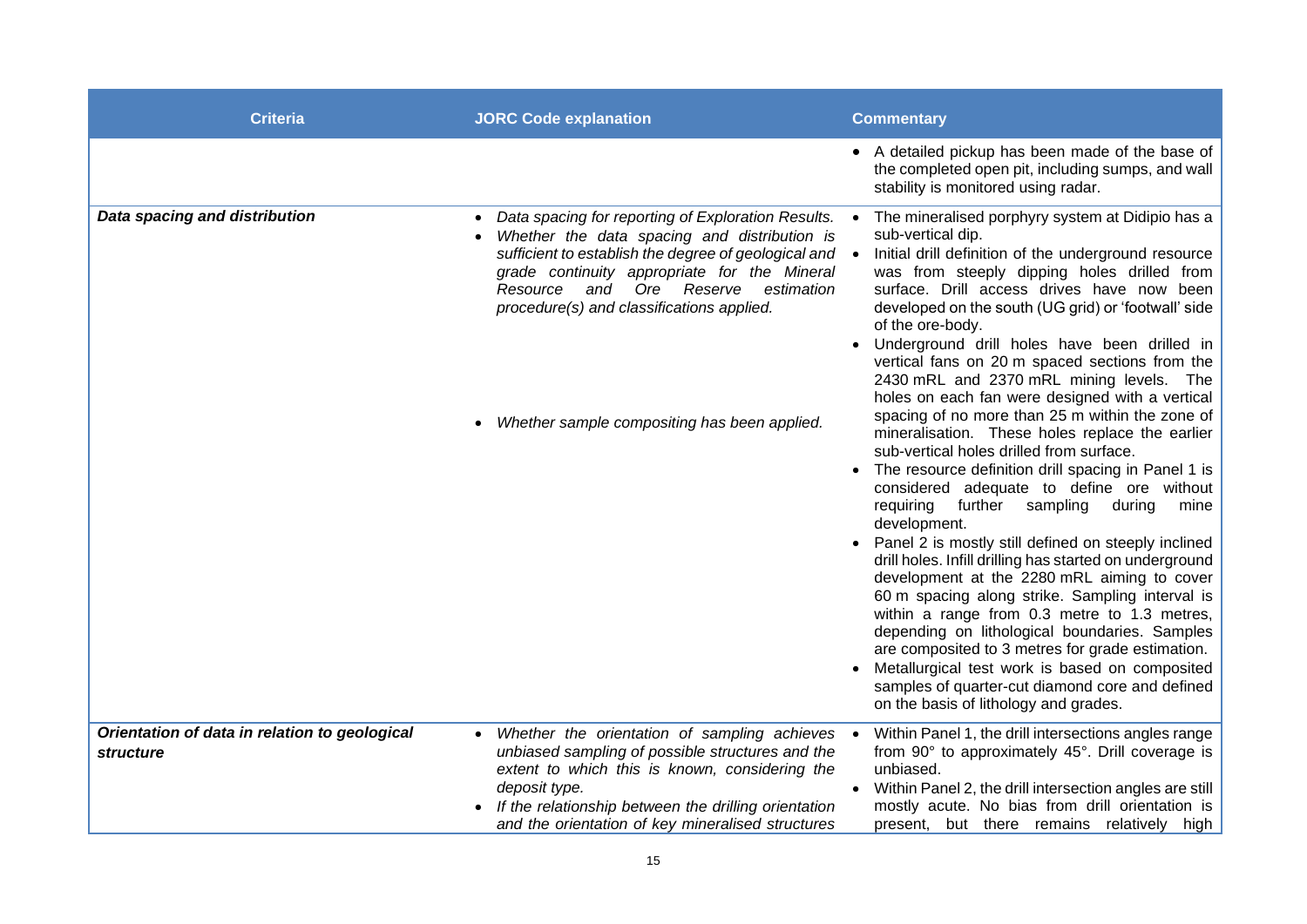| <b>Criteria</b>          | <b>JORC Code explanation</b>                                                                           | <b>Commentary</b>                                                                                                                                                                                                                                                                                                                                                                                                                                                                                                                                                                                                                                                                                               |
|--------------------------|--------------------------------------------------------------------------------------------------------|-----------------------------------------------------------------------------------------------------------------------------------------------------------------------------------------------------------------------------------------------------------------------------------------------------------------------------------------------------------------------------------------------------------------------------------------------------------------------------------------------------------------------------------------------------------------------------------------------------------------------------------------------------------------------------------------------------------------|
|                          | is considered to have introduced a sampling bias,<br>this should be assessed and reported if material. | uncertainty on the width of mineralisation in this<br>Panel.                                                                                                                                                                                                                                                                                                                                                                                                                                                                                                                                                                                                                                                    |
| Sample security          | The measures taken to ensure sample security.                                                          | All historic cores have been relocated for storage<br>at the Didipio core shed and yard. All surface core<br>drilled by OceanaGold was transported, cut, and<br>dispatched by OceanaGold personnel.<br>All underground core is sampled and assayed on<br>site.<br>Half cut core remains on site in the core shed<br>should further check assaying or metallurgical<br>sampling be required.                                                                                                                                                                                                                                                                                                                     |
| <b>Audits or reviews</b> | The results of any audits or reviews of sampling •<br>techniques and data.                             | All data collected since 2008 have been subject to<br>OceanaGold<br>operational<br>internal<br>QA/QC<br>procedures (i.e. insertion and monitoring of<br>blanks, standards, laboratory and field split<br>duplicates).<br>RSC Mining and Mineral Exploration undertook an<br>audit of SGS's laboratory facility in 2015 and<br>concluded that 'currently the laboratory operates<br>at an acceptable level of quality'. The audit<br>included a number of recommendations for<br>improvement, the majority of which had been<br>implemented prior to a follow up visit by RSC in<br>Dec 2015.<br>Quarterly QA/QC monitoring indicates the SGS's<br>laboratory facility is operating within acceptable<br>limits. |

# Section 2 Reporting of Exploration Results

(Criteria listed in the preceding section also apply to this section.)

| <b>Criteria</b> | <b>JORC Code explanation</b>                               | <b>Commentary</b>                                                      |
|-----------------|------------------------------------------------------------|------------------------------------------------------------------------|
| <b>Mineral</b>  | Type, reference name/number, location and ownership        | OGC operates and manages the Didipio Project through its wholly owned  |
| tenement and    | including agreements or material issues with third parties | subsidiary OceanaGold (Philippines) Inc. (OGPI) under the Financial or |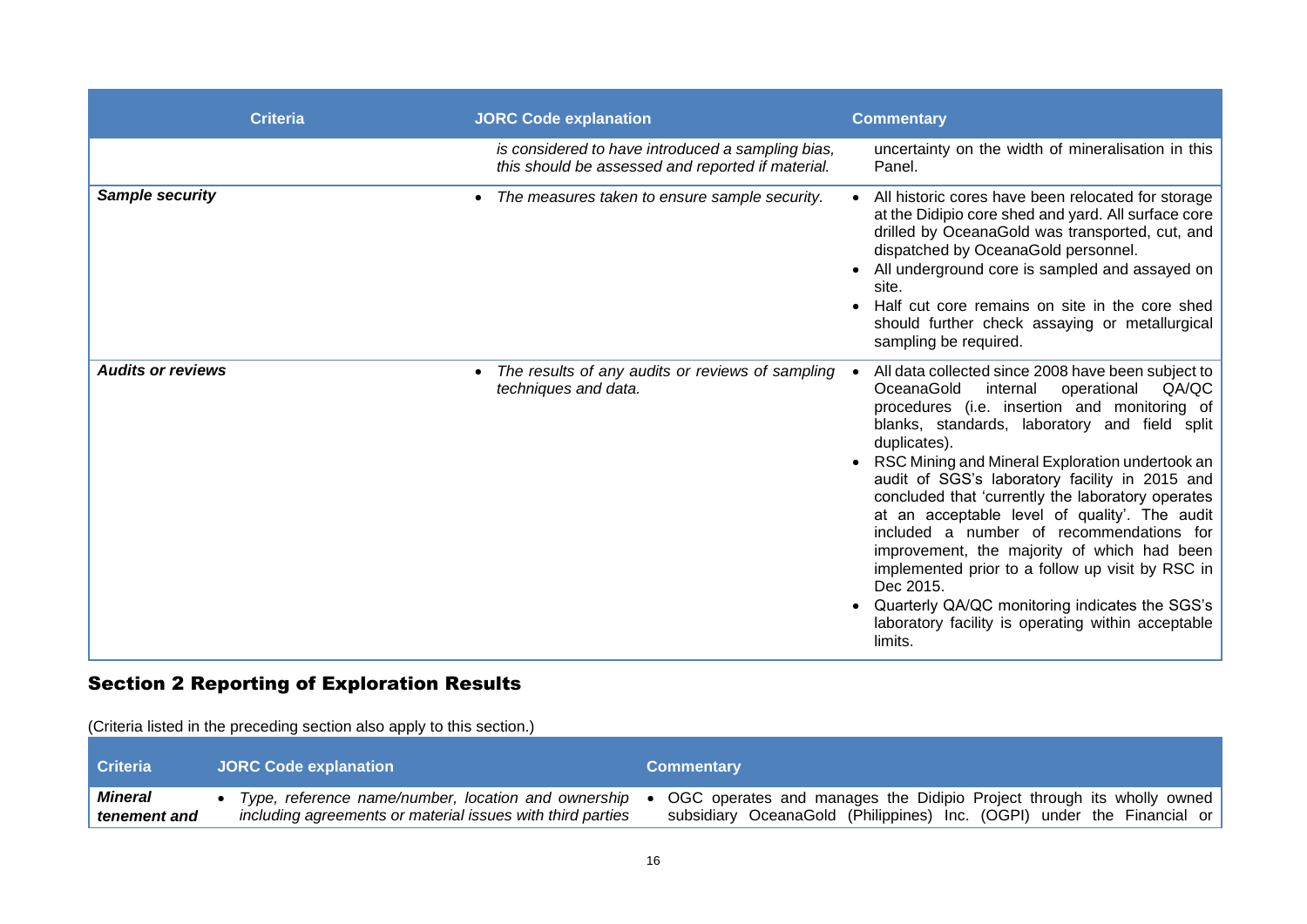| <b>Criteria</b>              | <b>JORC Code explanation</b>                                                                                                                                                                                                                                                                                                         | <b>Commentary</b>                                                                                                                                                                                                                                                                                                                                                                                                                                                                                                                                                                                                                                                                                                                                                                                                                                                                                                                                                                                                                                                                                                                                                                                                                                                                                                                                                                                                                                                                                                                                                                                                                                                                                                                                                                                                                                                                                                                                                                                                                                                                                                                                                                                                                                                                                                                                                                                                                                                                                                                                   |
|------------------------------|--------------------------------------------------------------------------------------------------------------------------------------------------------------------------------------------------------------------------------------------------------------------------------------------------------------------------------------|-----------------------------------------------------------------------------------------------------------------------------------------------------------------------------------------------------------------------------------------------------------------------------------------------------------------------------------------------------------------------------------------------------------------------------------------------------------------------------------------------------------------------------------------------------------------------------------------------------------------------------------------------------------------------------------------------------------------------------------------------------------------------------------------------------------------------------------------------------------------------------------------------------------------------------------------------------------------------------------------------------------------------------------------------------------------------------------------------------------------------------------------------------------------------------------------------------------------------------------------------------------------------------------------------------------------------------------------------------------------------------------------------------------------------------------------------------------------------------------------------------------------------------------------------------------------------------------------------------------------------------------------------------------------------------------------------------------------------------------------------------------------------------------------------------------------------------------------------------------------------------------------------------------------------------------------------------------------------------------------------------------------------------------------------------------------------------------------------------------------------------------------------------------------------------------------------------------------------------------------------------------------------------------------------------------------------------------------------------------------------------------------------------------------------------------------------------------------------------------------------------------------------------------------------------|
| land tenure<br><b>status</b> | such as joint ventures, partnerships, overriding royalties,<br>native title interests, historical sites, wilderness or national<br>park and environmental settings.<br>The security of the tenure held at the time of reporting<br>$\bullet$<br>along with any known impediments to obtaining a licence •<br>to operate in the area. | Technical Assistance Agreement (FTAA) with the Republic of the Philippines.<br>The FTAA was first granted on 20 June 1994 for a 25-year period. The FTAA<br>carries minimum expenditure commitments which have been met. The FTAA<br>was renewed for a further 25 years on 14 July 2021.<br>The FTAA grants OGPI the right to undertake large-scale exploration,<br>development and mining of gold, silver, copper and other minerals within a fixed<br>fiscal regime.<br>• The Didipio operation is located in the north of Luzon Island approximately<br>270 km NNE of Manila.<br>• The FTAA straddles a provincial boundary, with part of the property within the<br>Province of Nueva Vizcaya and part within the Province of Quirino.<br>• The FTAA covers approximately 8,314 hectares. Parts of the original 37,000<br>hectares have been relinquished under the terms of the agreement that requires<br>10% relinquishment per annum.<br>• The approved Partial Declaration of Mining Project Feasibility (PDMF) for the<br>Didipio operation covers 975 hectares within the FTAA.<br>• OGPI has acquired, through voluntary agreements, the surface rights to all the<br>land required for the Didipio Project for the foreseeable future.<br>• OGPI hold an Environmental Compliance Certificate (ECC) which allows for<br>open pit and underground workings, tailings dam and impoundment, waste rock<br>dumps, mill plant, explosive magazine, administration, and housing facilities.<br>• The ECC specifies the project mining methods, production rate (capped at 3.5)<br>million tonnes per annum), processing methods, other aspects of the mining<br>operation, environmental management and protection requirements, and<br>submission of Annual Environmental Program Enhancement Plans and Social<br>Development and Management Program. OGPI is compliant with the ECC.<br>OGPI has applied for an amendment to the ECC to allow for a processing rate<br>up to 4.3 million tonnes per annum.<br>• OGPI has an agreement (known as the "Addendum Agreement") with a<br>Philippine Claim Owner syndicate in respect to a substantial proportion of the<br>FTAA, including the mining area in its entirety. The Claim Owner syndicate has<br>a contractual right, subject to satisfaction of certain conditions, to an 8% free<br>carried interest.<br>The Claim Owner syndicate is entitled to a 2% net smelter return (NSR) royalty<br>on production from the Addendum Property under the terms of the Addendum<br>Agreement. |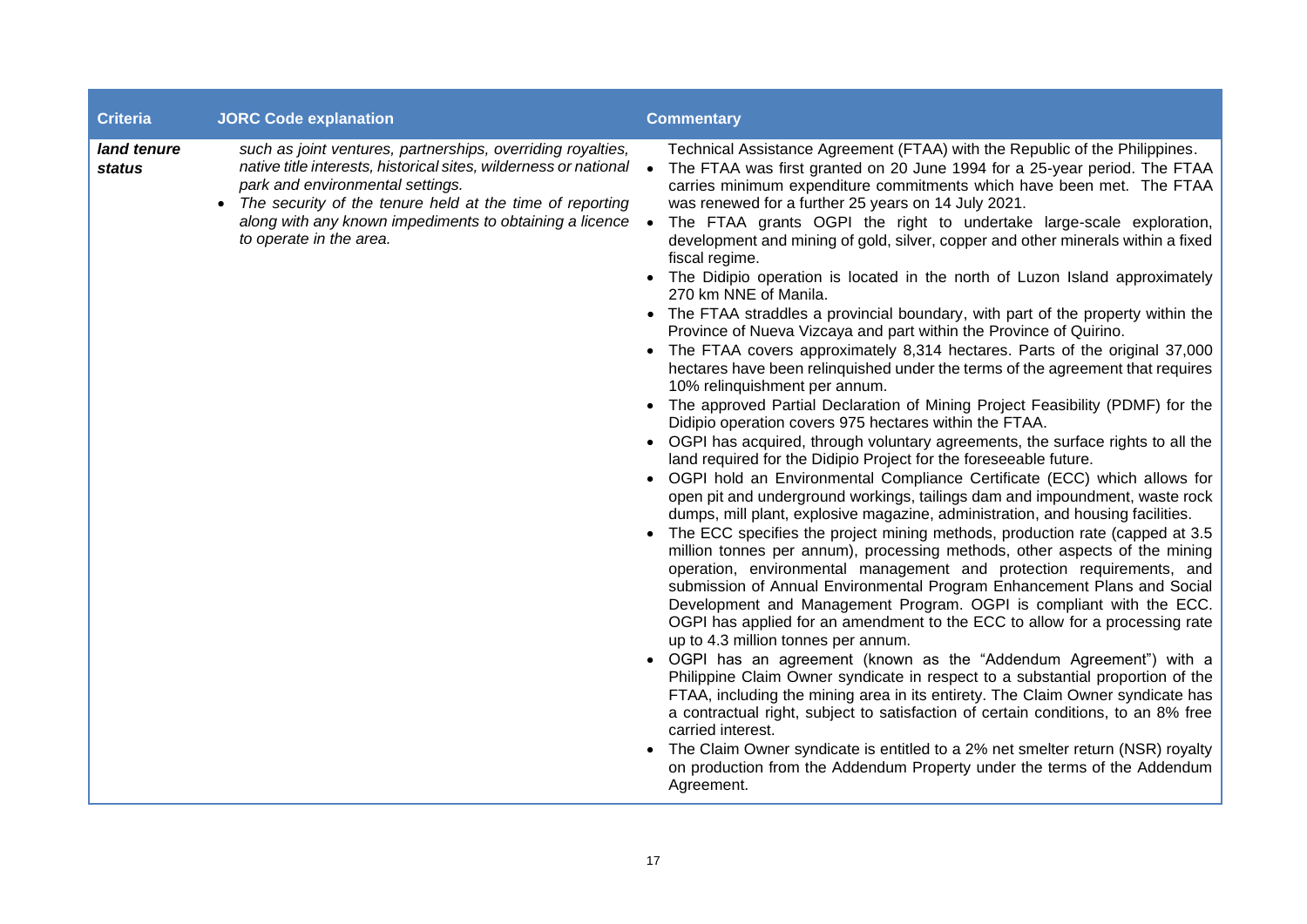| <b>Criteria</b>                                | <b>JORC Code explanation</b>                                                 | <b>Commentary</b>                                                                                                                                                                                                                                                                                                                                                                                                                                                                                                                                                                                                                                                                                                                                                                                                                                                                                                                                                                                                                                                                                                                                                                                                                                                                                                                                                                                                                                                                                                                                                                                                                                                                                                                                                                                                                                                                                                                                                                                                                         |
|------------------------------------------------|------------------------------------------------------------------------------|-------------------------------------------------------------------------------------------------------------------------------------------------------------------------------------------------------------------------------------------------------------------------------------------------------------------------------------------------------------------------------------------------------------------------------------------------------------------------------------------------------------------------------------------------------------------------------------------------------------------------------------------------------------------------------------------------------------------------------------------------------------------------------------------------------------------------------------------------------------------------------------------------------------------------------------------------------------------------------------------------------------------------------------------------------------------------------------------------------------------------------------------------------------------------------------------------------------------------------------------------------------------------------------------------------------------------------------------------------------------------------------------------------------------------------------------------------------------------------------------------------------------------------------------------------------------------------------------------------------------------------------------------------------------------------------------------------------------------------------------------------------------------------------------------------------------------------------------------------------------------------------------------------------------------------------------------------------------------------------------------------------------------------------------|
| <b>Exploration</b><br>done by other<br>parties | • Acknowledgment and appraisal of exploration by other<br>parties.           | The Didipio area was first recognised as a gold province in the 1970s, when<br>$\bullet$<br>indigenous miners discovered alluvial gold deposits in the region.<br>Between 1975 and 1991, exploration was conducted by a number of different<br>companies including Victoria Consolidated Resources Corporation (VCRC), Fil-<br>Am Resources Inc, Marcopper Mining Corporation, Benguet Corporation,<br>Geophilippines Inc., Cyprus and Arimco Mining Corporation (AMC).<br>Climax took control of Didipio project from AMC in 1991. Ongoing exploration<br>work by Climax resulted in publication of a Definitive Feasibility Study (DFS) in<br>1998.<br>OceanaGold acquired its interest in the Didipio Project as a result of its merger<br>with Climax Mining Limited in 2006.                                                                                                                                                                                                                                                                                                                                                                                                                                                                                                                                                                                                                                                                                                                                                                                                                                                                                                                                                                                                                                                                                                                                                                                                                                                         |
| Geology                                        | geological<br>setting<br>style<br>Deposit<br>type,<br>and<br>mineralisation. | The Didipio deposit is an alkalic gold-copper porphyry system, roughly elliptical<br>$of \bullet$<br>in shape at surface (450 m long by 150 m wide) and with a vertical pipe-like<br>geometry that extends to at least 800 m below the surface.<br>The Didipio Gold-Copper Deposit is hosted by a series of hydrothermally altered<br>and structurally controlled Miocene intrusives, which were emplaced along the<br>regional Tatts Fault structure. Recent logging and interpretation suggest that<br>continued dilational faulting provided the volume into which successive intrusive<br>and breccia phases were emplaced. An initial non-mineralised monzonite<br>(Tunja), first intruded as a relatively narrow dyke, is preserved along either<br>margin of the intrusive corridor. This is followed by a multi-phase and variably<br>mineralised monzonite porphyry to monzonite feldspar porphyry intrusion. The<br>bulk of the porphyry mineralisation mined in the open pit belongs to these<br>intrusive phases.<br>Subsequently, a strongly mineralised breccia complex was emplaced. The<br>breccia is spatially associated with a complex magmatic unit (Balut dykes) that<br>contains both felsic and mafic components, possibly representing immiscible<br>phases that separated from deeper levels of the monzonite porphyry intrusive.<br>Finally, a non-mineralised syenite porphyry was intruded. This intrusion also<br>stops vertically around the base of the breccia complex but is believed to post-<br>date the main breccia emplacement.<br>The northern end of the deposit is truncated by a post-mineralisation fault zone,<br>the Biak Shear. The True-Blue deposit is believed to represent the offset portion<br>of main Dinkidi intrusive.<br>In places, the fibrous mineral actinolite/tremolite occurs as an alteration product<br>in the mineralised porphyries. The content varies though it is generally <1%.<br>OGPI are currently assessing the nature of this mineral occurrence and potential |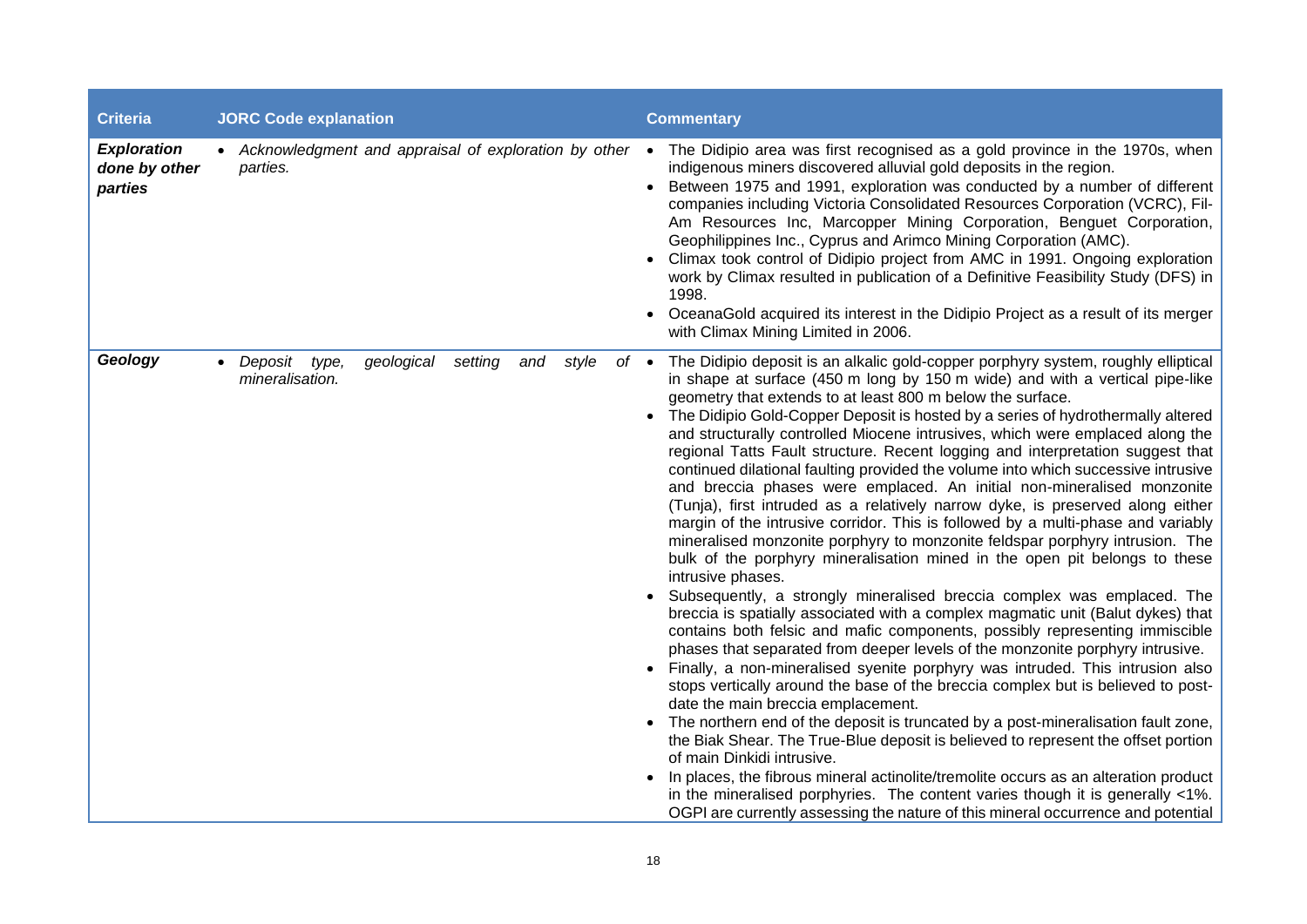| <b>Criteria</b>                         | <b>JORC Code explanation</b>                                                                                                                                                                                                                                                                                                                                                                                                                                                                                                                                                                                                                                                                                                                    | <b>Commentary</b>                                                                                                                                                                                                                                                                                                                                                                                                                                                                                                                                                                                                                                       |
|-----------------------------------------|-------------------------------------------------------------------------------------------------------------------------------------------------------------------------------------------------------------------------------------------------------------------------------------------------------------------------------------------------------------------------------------------------------------------------------------------------------------------------------------------------------------------------------------------------------------------------------------------------------------------------------------------------------------------------------------------------------------------------------------------------|---------------------------------------------------------------------------------------------------------------------------------------------------------------------------------------------------------------------------------------------------------------------------------------------------------------------------------------------------------------------------------------------------------------------------------------------------------------------------------------------------------------------------------------------------------------------------------------------------------------------------------------------------------|
|                                         |                                                                                                                                                                                                                                                                                                                                                                                                                                                                                                                                                                                                                                                                                                                                                 | risk to health.<br>Chalcopyrite and gold (electrum), along with pyrite and magnetite, are the main<br>metallic minerals in the deposit. Some bornite is present. The strongest gold<br>grades in the breccia complex are associated with pyroxene.<br>Visible gold is not common but has been detected in drill cores. Polished section<br>and scanning electron microscope studies have resulted in identification of gold<br>both as isolated grains (up to 80 microns in diameter) and as 2–15-micron grains<br>either on the margins of, or as inclusions in, chalcopyrite and galena. Gold<br>grades are commonly higher where bornite is present. |
| <b>Drill hole</b><br><b>Information</b> | summary of all information material to the<br>$\bullet$ $A$<br>understanding of the exploration results including a<br>tabulation of the following information for all Material drill<br>holes:<br>easting and northing of the drill hole collar<br>$\circ$<br>elevation or RL (Reduced Level - elevation above sea<br>level in metres) of the drill hole collar<br>dip and azimuth of the hole<br>down hole length and interception depth<br>$\circ$<br>hole length.<br>$\circ$<br>If the exclusion of this information is justified on the basis<br>that the information is not Material and this exclusion does<br>not detract from the understanding of the report, the<br>Competent Person should clearly explain why this is the<br>case. | Not applicable. This Table relates to the reporting of Mineral Resource<br>$\bullet$<br>estimates                                                                                                                                                                                                                                                                                                                                                                                                                                                                                                                                                       |
| <b>Data</b><br>aggregation<br>methods   | In reporting Exploration Results, weighting averaging<br>techniques, maximum and/or minimum grade truncations<br>(eg cutting of high grades) and cut-off grades are usually<br>Material and should be stated.<br>Where aggregate intercepts incorporate short lengths of<br>high grade results and longer lengths of low grade results,<br>the procedure used for such aggregation should be stated<br>and some typical examples of such aggregations should<br>be shown in detail.<br>The assumptions used for any reporting of metal<br>$\bullet$<br>equivalent values should be clearly stated.                                                                                                                                              | Not applicable. This Table relates to the reporting of Mineral Resource estimates                                                                                                                                                                                                                                                                                                                                                                                                                                                                                                                                                                       |
| <b>Relationship</b><br>between          | reporting of Exploration Results.                                                                                                                                                                                                                                                                                                                                                                                                                                                                                                                                                                                                                                                                                                               | • These relationships are particularly important in the • Not applicable. This Table relates to the reporting of Mineral Resource estimates                                                                                                                                                                                                                                                                                                                                                                                                                                                                                                             |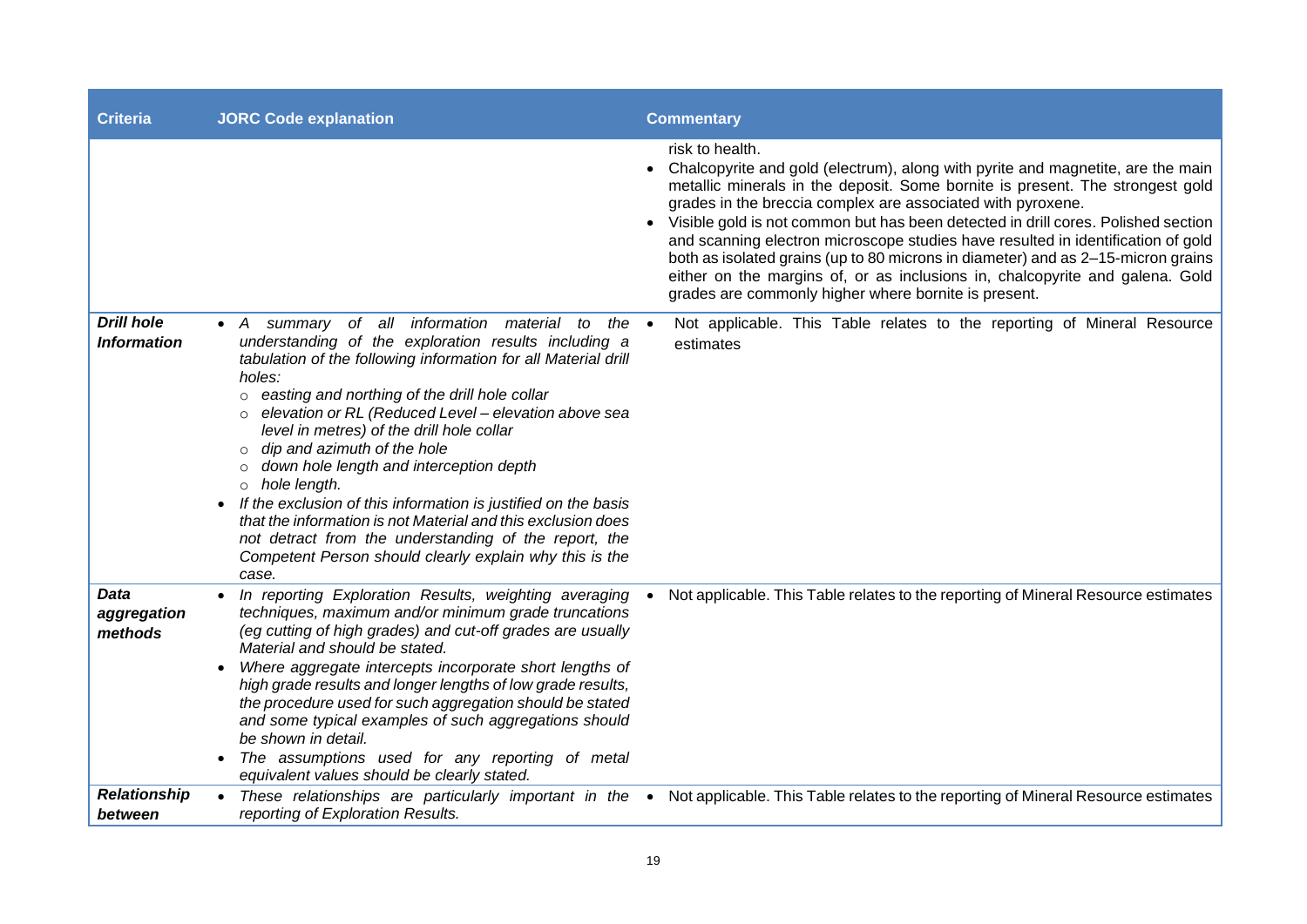| <b>Criteria</b>                                       | <b>JORC Code explanation</b>                                                                                                                                                                                                                                                                                                                                                                            | <b>Commentary</b>                                                                                                                                                                                                                                                                                                                                                                                                    |
|-------------------------------------------------------|---------------------------------------------------------------------------------------------------------------------------------------------------------------------------------------------------------------------------------------------------------------------------------------------------------------------------------------------------------------------------------------------------------|----------------------------------------------------------------------------------------------------------------------------------------------------------------------------------------------------------------------------------------------------------------------------------------------------------------------------------------------------------------------------------------------------------------------|
| mineralisatio<br>n widths and<br>intercept<br>lengths | • If the geometry of the mineralisation with respect to the<br>drill hole angle is known, its nature should be reported.<br>• If it is not known and only the down hole lengths are<br>reported, there should be a clear statement to this effect<br>(eg 'down hole length, true width not known').                                                                                                     |                                                                                                                                                                                                                                                                                                                                                                                                                      |
| <b>Diagrams</b>                                       | • Appropriate maps and sections (with scales) and<br>tabulations of intercepts should be included for any<br>significant discovery being reported These should<br>include, but not be limited to a plan view of drill hole collar<br>locations and appropriate sectional views.                                                                                                                         | Not applicable. This Table relates to the reporting of Mineral Resource estimates<br>$\bullet$                                                                                                                                                                                                                                                                                                                       |
| <b>Balanced</b><br>reporting                          | Where comprehensive reporting of all Exploration Results<br>is not practicable, representative reporting of both low and<br>high grades and/or widths should be practiced to avoid<br>misleading reporting of Exploration Results.                                                                                                                                                                      | Not applicable. This Table relates to the reporting of Mineral Resource estimates                                                                                                                                                                                                                                                                                                                                    |
| <b>Other</b><br>substantive<br>exploration<br>data    | Other exploration data, if meaningful and material, should<br>be reported including (but not limited to): geological<br>observations; geophysical survey results; geochemical<br>survey results; bulk samples - size and method of<br>treatment; metallurgical test results; bulk density,<br>groundwater, geotechnical and rock characteristics;<br>potential deleterious or contaminating substances. | Not applicable. This Table relates to the reporting of Mineral Resource estimates                                                                                                                                                                                                                                                                                                                                    |
| <b>Further work</b>                                   | The nature and scale of planned further work (eg tests for<br>lateral extensions or depth extensions or large-scale step-<br>out drilling).<br>Diagrams clearly highlighting the areas of possible<br>extensions, including the main geological interpretations<br>and future drilling areas, provided this information is not<br>commercially sensitive.                                               | Resource definition drilling is on 20 m sections and will continue across the<br>extents of the underground as the mine is developed.<br>Ongoing investigation of exploration potential, including drilling, petrological<br>studies and multi-element geochemistry, in the immediate underground<br>environment<br>Ongoing geometallurgical work both in house and in partnership with<br>University of Queensland. |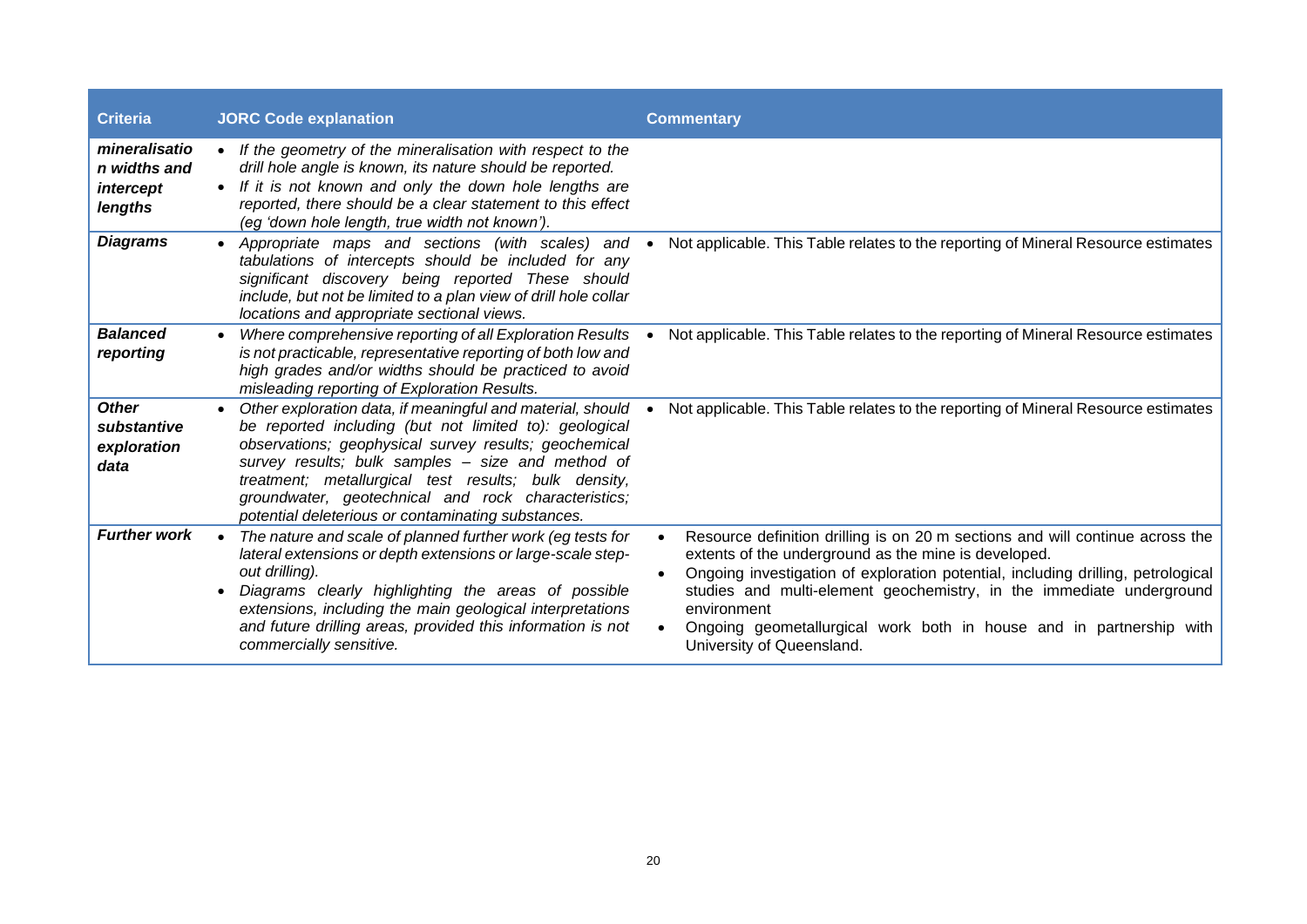# Section 3 Estimation and Reporting of Mineral Resources

| <b>Criteria</b>              | <b>JORC Code explanation</b>                                                                                                                                                                                                                                                                                                                                                                                                  | <b>Commentary</b>                                                                                                                                                                                                                                                                                                                                                                                                                                                                                                                                                                                                                                                                                                                                                                                                                                                                                                                                                                                                                                                                                                                                                                                                                                                          |
|------------------------------|-------------------------------------------------------------------------------------------------------------------------------------------------------------------------------------------------------------------------------------------------------------------------------------------------------------------------------------------------------------------------------------------------------------------------------|----------------------------------------------------------------------------------------------------------------------------------------------------------------------------------------------------------------------------------------------------------------------------------------------------------------------------------------------------------------------------------------------------------------------------------------------------------------------------------------------------------------------------------------------------------------------------------------------------------------------------------------------------------------------------------------------------------------------------------------------------------------------------------------------------------------------------------------------------------------------------------------------------------------------------------------------------------------------------------------------------------------------------------------------------------------------------------------------------------------------------------------------------------------------------------------------------------------------------------------------------------------------------|
| <b>Database</b><br>integrity | • Measures taken to ensure that data has not been<br>corrupted by, for example, transcription or keying errors,<br>between its initial collection and its use for Mineral<br>Resource estimation purposes.<br>Data validation procedures used.                                                                                                                                                                                | Initial drill hole logging was carried out on paper, then manually entered into<br>databases. Because of changes in logging protocols, most early surface holes<br>that affect the underground resource have been re-logged to achieve a<br>consistent logging scheme.<br>Since underground drilling commenced, drill holes are logged directly into a<br>tablet-based logging system, then digitally transferred into an AcQuire database.<br>Both steps contain code and logic validation checks.<br>Personnel are well trained and routinely validate data visually in 3D.                                                                                                                                                                                                                                                                                                                                                                                                                                                                                                                                                                                                                                                                                              |
| <b>Site visits</b>           | • Comment on any site visits undertaken by the Competent<br>Person and the outcome of those visits.<br>If no site visits have been undertaken indicate why this is<br>the case.                                                                                                                                                                                                                                               | Jonathan Moore has been continuously involved with the project since 2007 and<br>his last visit to the site was in November 2018 to conduct an internal audit of the<br>geological procedures and resource estimation process.<br>Site visits have not been possible since the outbreak of COVID 19 in March<br>2020.                                                                                                                                                                                                                                                                                                                                                                                                                                                                                                                                                                                                                                                                                                                                                                                                                                                                                                                                                      |
| Geological<br>interpretation | • Confidence in (or conversely, the uncertainty of) the<br>geological interpretation of the mineral deposit.<br>Nature of the data used and of any assumptions made.<br>The effect, if any, of alternative interpretations on Mineral<br>Resource estimation.<br>The use of geology in guiding and controlling Mineral<br>$\bullet$<br>Resource estimation.<br>The factors affecting continuity both of grade and<br>geology. | Open pit mining, which commenced in August 2012, has established a large<br>database of pit mapping and grade control sampling. This confirmed the initial<br>geological interpretation, with no major revision required.<br>All underground drill core (commenced in 2015) has been logged to a consistent<br>scheme, and the majority of earlier surface holes that penetrate the underground<br>resource have also been re-logged to the same scheme. Peer review and team<br>logging exercises are used to ensure consistency in logging.<br>Underground diamond drilling has provided detailed information on the geology<br>of the breccia complex, Bufu syenite and host monzonite porphyry. While there<br>is more detail elucidated by the drilling, the overall geological interpretation has<br>been confirmed.<br>Cross-cut development through the orebody commenced in late 2017, and<br>further confirms the geological interpretation.<br>Research into the petrogenetic history of the deposit is ongoing.<br>A geometric model of the underlying protolith underpins resource estimation.<br>The modelled lithological boundaries that have been used to constrain resource<br>estimate are as follows; the pre-mineralisation dark diorite is estimated |

(Criteria listed in section 1, and where relevant in section 2, also apply to this section.)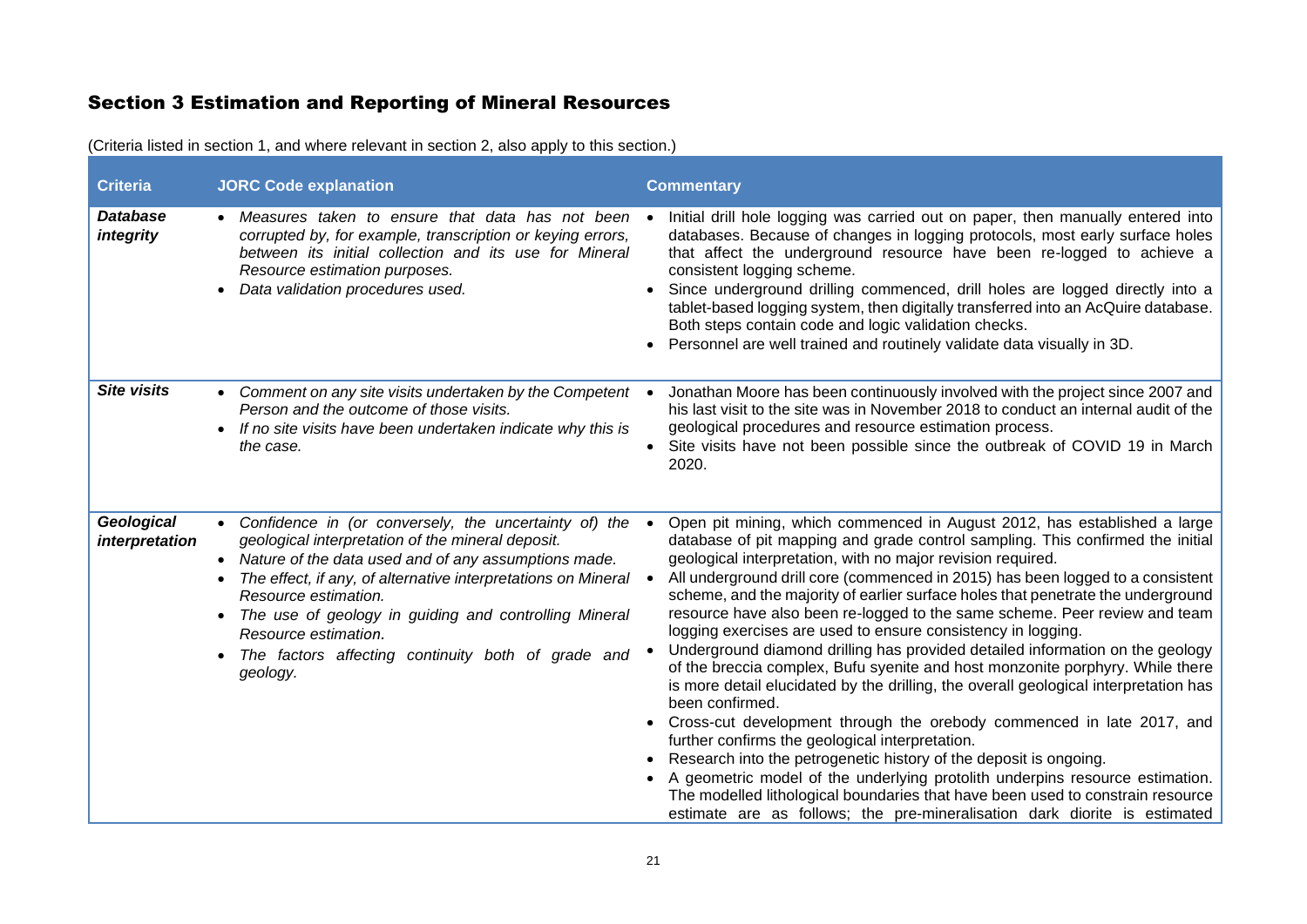| <b>Criteria</b>                                     | <b>JORC Code explanation</b>                                                                                                                                                                                                                                                                                                                                                                                                                                                                                                                                                                                                         | <b>Commentary</b>                                                                                                                                                                                                                                                                                                                                                                                                                                                                                                                                                                                                                                                                                                                                                                                                                                                                                                                                                                                                                                                                                                                                                                                                                                                        |
|-----------------------------------------------------|--------------------------------------------------------------------------------------------------------------------------------------------------------------------------------------------------------------------------------------------------------------------------------------------------------------------------------------------------------------------------------------------------------------------------------------------------------------------------------------------------------------------------------------------------------------------------------------------------------------------------------------|--------------------------------------------------------------------------------------------------------------------------------------------------------------------------------------------------------------------------------------------------------------------------------------------------------------------------------------------------------------------------------------------------------------------------------------------------------------------------------------------------------------------------------------------------------------------------------------------------------------------------------------------------------------------------------------------------------------------------------------------------------------------------------------------------------------------------------------------------------------------------------------------------------------------------------------------------------------------------------------------------------------------------------------------------------------------------------------------------------------------------------------------------------------------------------------------------------------------------------------------------------------------------|
|                                                     |                                                                                                                                                                                                                                                                                                                                                                                                                                                                                                                                                                                                                                      | separately to the monzonite intrusive package, the high-grade central breccia<br>complex, a smaller breccia pipe on the east and the post-brecciation Bufu<br>syenite are also treated separately.<br>Within the suite of mineralised intrusives, gold and copper grades are<br>gradational, with the highest grades occurring in the breccia complex and the<br>associated alteration halo. Different estimation parameters are applied inside<br>and outside the modelled brecciation halo.<br>• The overall geometry of the mineralisation is sub-vertical, reflecting the geometry<br>of the intrusive complex and the hydrothermal systems associated with that.<br>Grade continuity is accordingly also greatest in the sub-vertical direction.<br>On the western side of the Panel 2 underground resource, directly below the<br>base of the breccia complex at 2280 mRL, the geometry of mineralisation<br>changes from a broad footprint to narrower higher-grade zones, interpreted to<br>be the feeder zones of the breccia. This interpretation will be tested by drilling<br>once appropriate drill platforms become available.<br>At the eastern end, of the deposit, broader zones of disseminated porphyry style<br>mineralization continue down-plunge. |
| <b>Dimensions</b>                                   | The extent and variability of the Mineral Resource<br>expressed as length (along strike or otherwise), plan<br>width, and depth below surface to the upper and lower<br>limits of the Mineral Resource.                                                                                                                                                                                                                                                                                                                                                                                                                              | At the resource reporting cut-off grade (0.67 g/t AuEq), the mineralisation at<br>Didipio presents a coherent geometry with a width of 60-150 m, a strike length<br>of 300-500 m and a known vertical extent from original surface outcrop<br>downwards to at least 800 m below surface.<br>The resource estimate reported here is between the base of surface mining at<br>2460 mRI and the base of Panel 2 at 2080 mRL.                                                                                                                                                                                                                                                                                                                                                                                                                                                                                                                                                                                                                                                                                                                                                                                                                                                |
| <b>Estimation</b><br>and<br>modelling<br>techniques | • The nature and appropriateness of the estimation<br>technique(s) applied and key assumptions, including<br>treatment of extreme grade values,<br>domaining,<br>interpolation parameters and maximum distance of •<br>extrapolation from data points. If a computer assisted<br>estimation method was chosen include a description of<br>computer software and parameters used.<br>The availability of check estimates, previous estimates<br>and/or mine production records and whether the Mineral<br>Resource estimate takes appropriate account of such<br>data.<br>The assumptions made regarding recovery of by-<br>products. | Ordinary kriging was used to estimate grades into blocks of 10 mE x 5 mN x<br>15 mRL. In the cross strike (N) dimension the block size is governed by likely<br>stoping selectivity (ring burden) in that dimension.<br>Au, Ag, Cu, S, and Fe were estimated.<br>Estimation was performed using MineSight software.<br>Assays were composited to 3 m downhole lengths prior to estimation.<br>All elements were estimated independently. While gold and copper are clearly<br>associated, correlation is relatively poor (0.36). The mineralisation association<br>is preserved by use of similar estimation parameters.<br>Variography for gold and copper was modelled within different lithological zones<br>based on 3 m composites and revealed similar continuity for both variables. All<br>variograms were fitted with two spherical structures. Nugget effect ranges from<br>11% - 33%, while ranges of continuity are typical of gold deposits, with first                                                                                                                                                                                                                                                                                                     |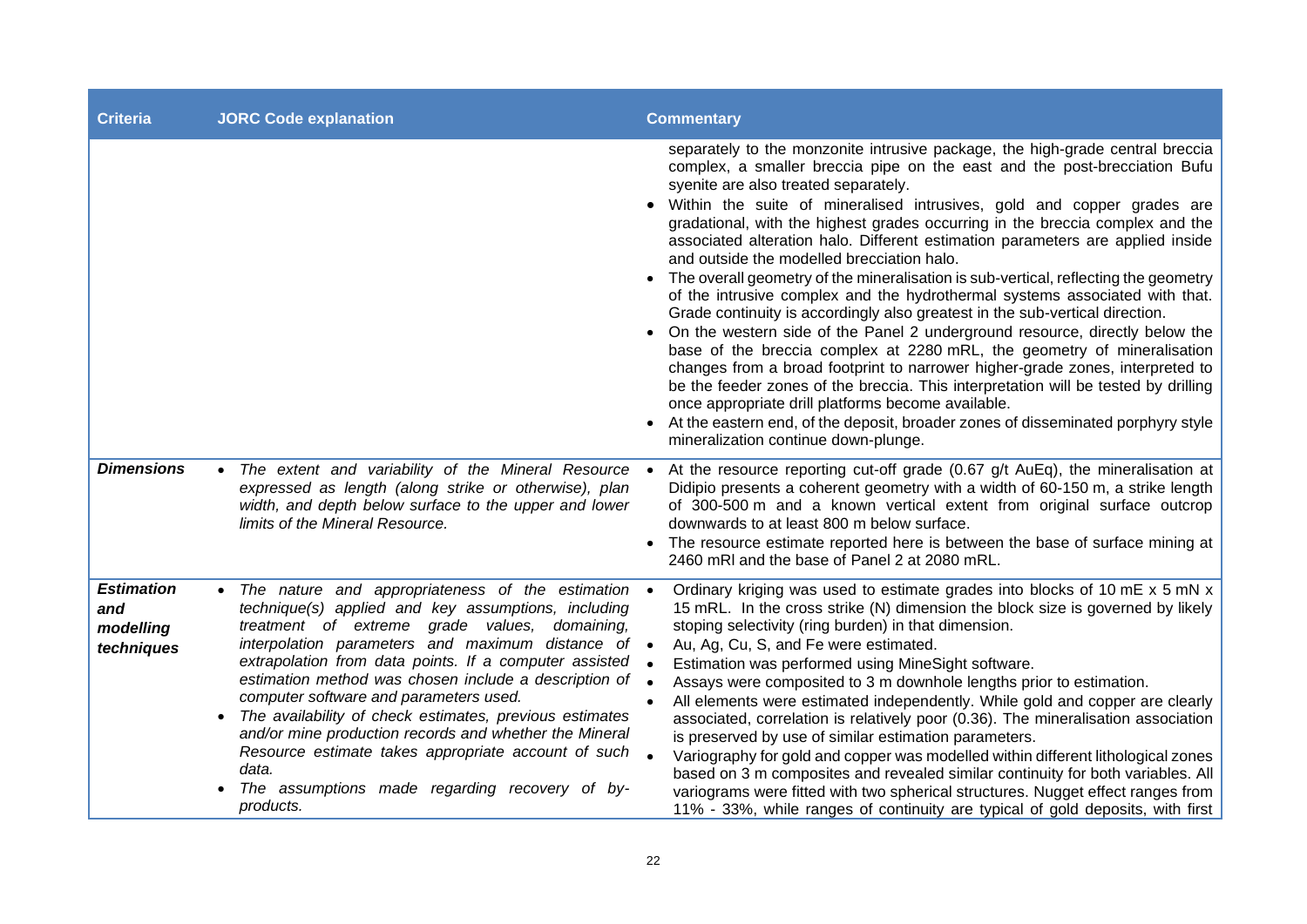| <b>Criteria</b>       | <b>JORC Code explanation</b>                                                                                                                                                                                                                                                                                                                                                                                                                                                                                                                                                                                                                                                                                                                                                                                   | <b>Commentary</b>                                                                                                                                                                                                                                                                                                                                                                                                                                                                                                                                                                                                                                                                                                                                                                                                                                                                                                                                                                                                                                                                                                                                                                                                                                                                                                                                                                                                                                                                                                                                                                                                                                                                                                                                                                                                                                                                                                                                                                                                                                                                                                                            |
|-----------------------|----------------------------------------------------------------------------------------------------------------------------------------------------------------------------------------------------------------------------------------------------------------------------------------------------------------------------------------------------------------------------------------------------------------------------------------------------------------------------------------------------------------------------------------------------------------------------------------------------------------------------------------------------------------------------------------------------------------------------------------------------------------------------------------------------------------|----------------------------------------------------------------------------------------------------------------------------------------------------------------------------------------------------------------------------------------------------------------------------------------------------------------------------------------------------------------------------------------------------------------------------------------------------------------------------------------------------------------------------------------------------------------------------------------------------------------------------------------------------------------------------------------------------------------------------------------------------------------------------------------------------------------------------------------------------------------------------------------------------------------------------------------------------------------------------------------------------------------------------------------------------------------------------------------------------------------------------------------------------------------------------------------------------------------------------------------------------------------------------------------------------------------------------------------------------------------------------------------------------------------------------------------------------------------------------------------------------------------------------------------------------------------------------------------------------------------------------------------------------------------------------------------------------------------------------------------------------------------------------------------------------------------------------------------------------------------------------------------------------------------------------------------------------------------------------------------------------------------------------------------------------------------------------------------------------------------------------------------------|
|                       | Estimation of deleterious elements or other non-grade<br>$\bullet$<br>variables of economic significance (eg sulphur for acid<br>mine drainage characterisation).<br>In the case of block model interpolation, the block size in<br>relation to the average sample spacing and the search<br>employed.<br>• Any assumptions behind modelling of selective mining<br>units.<br>• Any assumptions about correlation between variables.<br>Description of how the geological interpretation was used<br>٠<br>to control the resource estimates.<br>Discussion of basis for using or not using grade cutting or<br>$\bullet$<br>capping.<br>The process of validation, the checking process used, the<br>$\bullet$<br>comparison of model data to drill hole data, and use of<br>reconciliation data if available. | structure ranges on the order of 10-36 m, and second structure ranges up to<br>30-150 m. Within porphyry mineralisation styles, continuity is shortest in the<br>cross-strike direction while within the breccia ranges are broadly anisotropic.<br>A similar search strategy was used for all domains. Estimation for each variable<br>in each domain was carried out in a single pass, with the neighbourhood size<br>dynamically controlled by the maximum number of samples parameter. The<br>neighbourhood selected was deliberately kept relatively tight to limit smearing<br>in the cross-strike direction as sampling is clustered in this direction (i.e. along<br>drill holes).<br>Sample selection was limited to the domain being estimated, except for the east<br>breccia pipe, which allowed samples from the enclosing monzonite to be<br>selected (i.e. the boundary of the breccia halo is soft in one direction).<br>Blocks were allowed to see up to the maximum search distance of the search<br>ellipse to ensure the model is sufficiently filled especially for Panel 2, however<br>the estimation was also controlled by setting minimum samples needed to<br>estimate a block.<br>The compositing process mitigates the effects of individual high grades and<br>substantially reduces the variance of data prior to estimation. No further grade<br>capping methods were used for this estimate.<br>Gold equivalence block grades were calculated from the estimated gold and<br>copper grades, based on Net Smelter Return and economic assumptions of:<br>o USD1,700/oz gold and USD3.50/lb copper for resources<br>o Gold recovery of 91.9% and Cu recovery of 91.8%<br>Silver, Fe and S grades were also estimated using the 3m composites and using<br>ordinary kriging.<br>The results of grade estimation were checked by visual inspection to ensure<br>that all intended blocks were filled, and the resultant grade estimates appeared<br>sensible.<br>Global block grade statistics were compared to de-clustered sample grades by<br>domain. Swath plots were used to visualise semi-local accuracy. |
| <b>Moisture</b>       | Whether the tonnages are estimated on a dry basis or $\bullet$<br>with natural moisture, and the method of determination of<br>the moisture content.                                                                                                                                                                                                                                                                                                                                                                                                                                                                                                                                                                                                                                                           | Estimates of tonnage are prepared on a dry basis.                                                                                                                                                                                                                                                                                                                                                                                                                                                                                                                                                                                                                                                                                                                                                                                                                                                                                                                                                                                                                                                                                                                                                                                                                                                                                                                                                                                                                                                                                                                                                                                                                                                                                                                                                                                                                                                                                                                                                                                                                                                                                            |
| Cut-off<br>parameters | • The basis of the adopted cut-off grade(s) or quality<br>parameters applied.                                                                                                                                                                                                                                                                                                                                                                                                                                                                                                                                                                                                                                                                                                                                  | Cut-off grades are applied to gold equivalence, where $AuEq = Au + 1.39 \times Cu\%$ .<br>Cut-off grades have been calculated using realised production costs for mining,<br>processing, admin costs, mining recoveries for gold and copper, royalties and                                                                                                                                                                                                                                                                                                                                                                                                                                                                                                                                                                                                                                                                                                                                                                                                                                                                                                                                                                                                                                                                                                                                                                                                                                                                                                                                                                                                                                                                                                                                                                                                                                                                                                                                                                                                                                                                                   |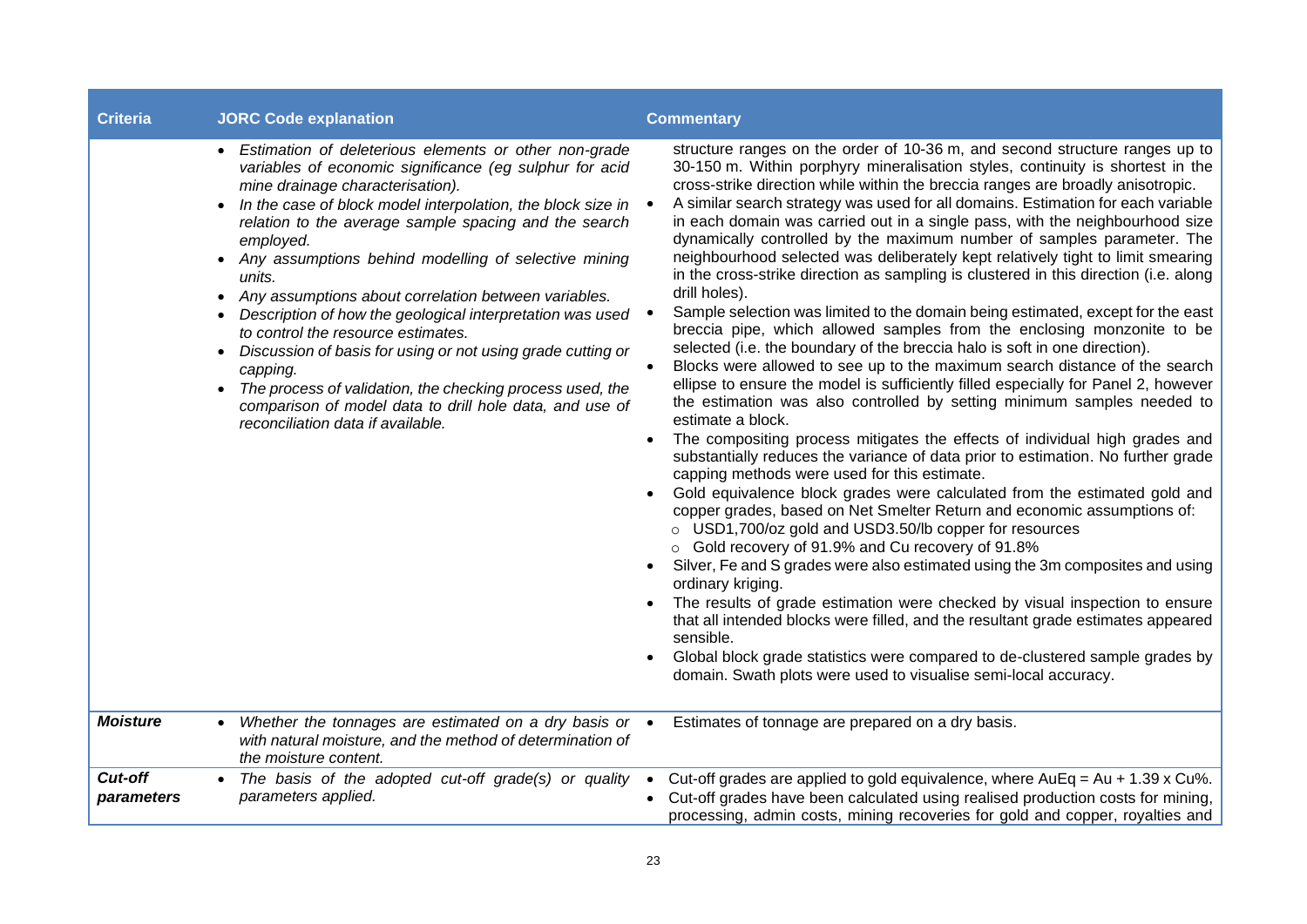| <b>Criteria</b>                                   | <b>JORC Code explanation</b>                                                                                                                                                                                                                                                                                                                                                                                                                                                                                                                                                     | <b>Commentary</b>                                                                                                                                                                                                                                                                                                                                                                                                                                                                                                                                                                                                                                                                                                                                                                                                                                                                                                                 |
|---------------------------------------------------|----------------------------------------------------------------------------------------------------------------------------------------------------------------------------------------------------------------------------------------------------------------------------------------------------------------------------------------------------------------------------------------------------------------------------------------------------------------------------------------------------------------------------------------------------------------------------------|-----------------------------------------------------------------------------------------------------------------------------------------------------------------------------------------------------------------------------------------------------------------------------------------------------------------------------------------------------------------------------------------------------------------------------------------------------------------------------------------------------------------------------------------------------------------------------------------------------------------------------------------------------------------------------------------------------------------------------------------------------------------------------------------------------------------------------------------------------------------------------------------------------------------------------------|
|                                                   |                                                                                                                                                                                                                                                                                                                                                                                                                                                                                                                                                                                  | refining charges and OceanaGold's corporate assumption on future metal<br>prices.<br>During 2020 resources adjacent to stope designs were re-evaluated. Resources<br>immediately adjacent to development already planned and costed to access the<br>high-grade stopes were re-evaluated with the costs for access development<br>removed (sunk cost). The cut-off grade of 0.67 g/t AuEq (ie incremental cut-off)<br>was reduced from the 0.76 g/t AuEq cutoff used in 2020. For reporting purposes,<br>a 3D wireframe was built to define the volume immediately adjacent to<br>development already planned and costed. As a result, the global resource cut-<br>off used in 2021 was 0.67 g/t AuEq, a reduction from the 0.76 g/t AuEq cutoff<br>used in 2020.                                                                                                                                                                 |
| <b>Mining</b><br>factors or<br>assumptions        | Assumptions made regarding possible mining methods,<br>minimum mining dimensions and internal (or, if<br>applicable, external) mining dilution. It is always<br>necessary as part of the process of determining<br>reasonable prospects for eventual economic extraction to<br>consider potential mining methods, but the assumptions<br>made regarding mining methods and parameters when<br>estimating Mineral Resources may not always be<br>rigorous. Where this is the case, this should be reported<br>with an explanation of the basis of the mining<br>assumptions made. | Large-scale open pit mining was completed in 2017. The Crown Stabilisation<br>Project (CSP) provides an engineered crown pillar solution for the transition zone<br>between the base of the pit and the underground and is discussed in Section 4.<br>Underground mining below the open pit floor is via Long Hole Open Stoping<br>(LHOS) with paste backfill. A more detailed discussion can be found in Section<br>4.                                                                                                                                                                                                                                                                                                                                                                                                                                                                                                           |
| <b>Metallurgical</b><br>factors or<br>assumptions | The basis for assumptions or predictions regarding<br>metallurgical amenability. It is always necessary as part<br>of the process of determining reasonable prospects for<br>eventual economic extraction to consider potential<br>metallurgical methods, but the assumptions regarding<br>metallurgical treatment processes and parameters made<br>when reporting Mineral Resources may not always be<br>rigorous. Where this is the case, this should be reported<br>with an explanation of the basis of the metallurgical<br>assumptions made.                                | During mining of the open pit, ROM cut-off grade fluctuated to ensure that the<br>mill was fully fed, as a result cut-off grade varied from approximately 0.8 g/t to<br>2.5 g/t, averaging approximately 1.5 g/t. During this time > 20 Mt of ore grade<br>material between a low-grade cut-off of 0.45 g/t AuEq and ROM cut-off was<br>stockpiled.<br>During the latter half of 2017, mill feed was entirely from these stockpiles. The<br>majority of stockpile material processed during this period was ≤ 3 years old.<br>Stockpile drilling and metallurgical test work commenced in 2017 to estimate<br>oxidised stockpile performance with age and indicate that maximum ore<br>oxidation will be 10% which will result in a 5 to 7% drop in copper recovery.<br>Several processing options and reagents modification are under evaluation to<br>increase metallurgical performance of stockpile material. Expected copper |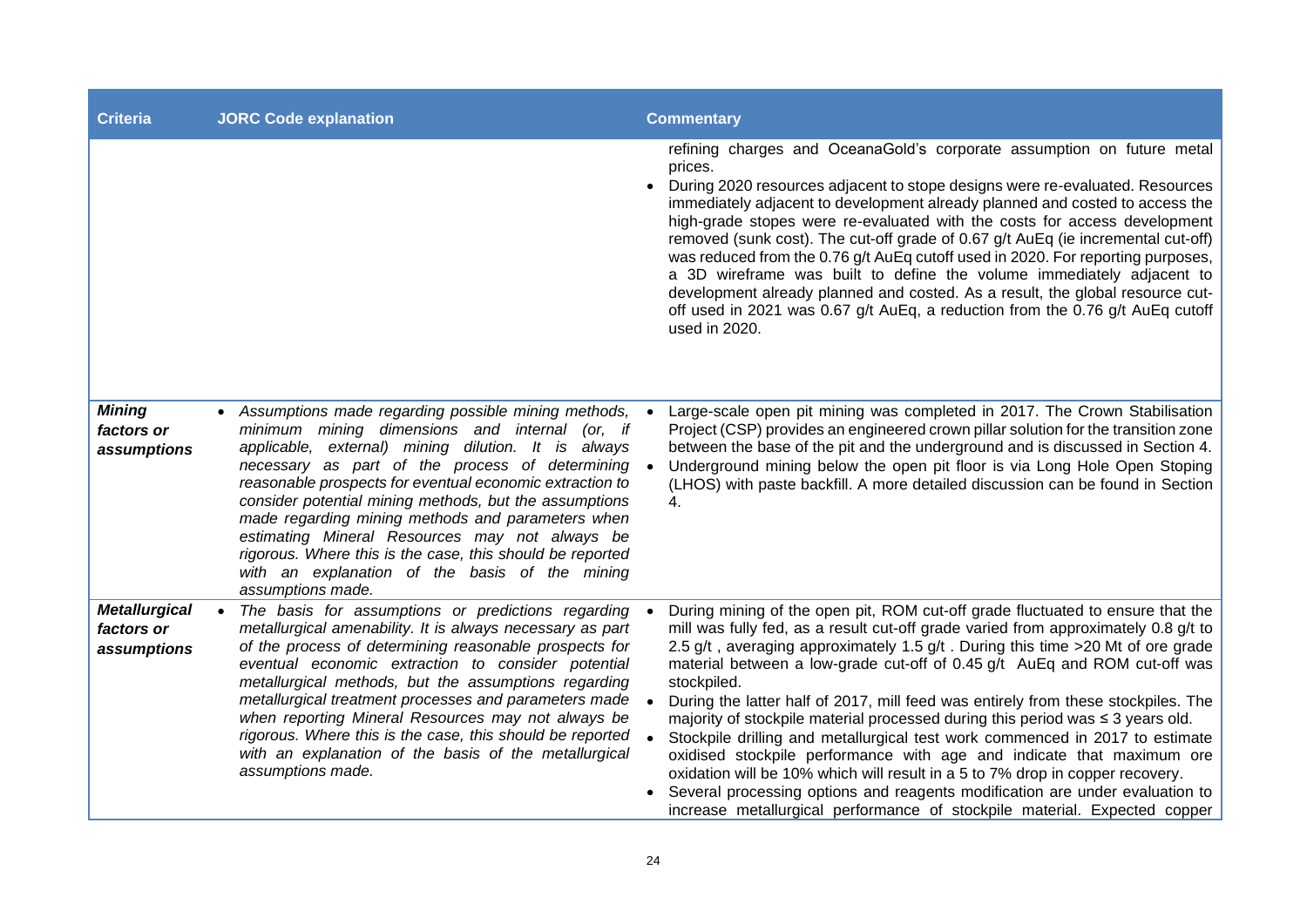| <b>Criteria</b>                                     | <b>JORC Code explanation</b>                                                                                                                                                                                                                                                                                                                                                                                                                                                                                                                                                                                                                                                                                       | <b>Commentary</b>                                                                                                                                                                                                                                                                                                                                                                                                                                                                                                                                                                                                                                                                                                                                                                                                                                                                                                                                                                                                                                                                                                                                                                                                         |
|-----------------------------------------------------|--------------------------------------------------------------------------------------------------------------------------------------------------------------------------------------------------------------------------------------------------------------------------------------------------------------------------------------------------------------------------------------------------------------------------------------------------------------------------------------------------------------------------------------------------------------------------------------------------------------------------------------------------------------------------------------------------------------------|---------------------------------------------------------------------------------------------------------------------------------------------------------------------------------------------------------------------------------------------------------------------------------------------------------------------------------------------------------------------------------------------------------------------------------------------------------------------------------------------------------------------------------------------------------------------------------------------------------------------------------------------------------------------------------------------------------------------------------------------------------------------------------------------------------------------------------------------------------------------------------------------------------------------------------------------------------------------------------------------------------------------------------------------------------------------------------------------------------------------------------------------------------------------------------------------------------------------------|
|                                                     |                                                                                                                                                                                                                                                                                                                                                                                                                                                                                                                                                                                                                                                                                                                    | recovery improvement when the required modification is completed in 2023 is in<br>the range of 2%-3%, which brings back the relative copper recovery drop to 2%-<br>4%.<br>Operating data from 2014-2019 show a good performance in the prediction of<br>plant recovery from models incorporating laboratory testing on ore sources, grind<br>size target and proportion of partially oxidised stockpiles in the feed. Forward<br>estimates of recovery and metal production continue to use the same methods.<br>The underground will provide some higher-grade ore that is above the current<br>grade recovery algorithm built by the metallurgists from the open pit mining<br>period and represents a potential recovery risk.                                                                                                                                                                                                                                                                                                                                                                                                                                                                                        |
| <b>Environmen-</b><br>tal factors or<br>assumptions | Assumptions made regarding possible waste and •<br>process residue disposal options. It is always necessary<br>as part of the process of determining reasonable<br>prospects for eventual economic extraction to consider<br>the potential environmental impacts of the mining and<br>processing operation. While at this stage the<br>determination of potential environmental impacts,<br>particularly for a greenfields project, may not always be<br>well advanced, the status of early consideration of these<br>potential environmental impacts should be reported.<br>Where these aspects have not been considered this<br>should be reported with an explanation of the<br>environmental assumptions made. | Test work undertaken on waste material samples indicates that leachate from<br>the weathered material will be alkaline, thereby having an acid-neutralising<br>capacity. Similarly, tailings liquor samples have also been found to be slightly<br>alkaline. It is proposed that, should potentially acid-generating material be<br>identified in the waste (e.g. from low-grade stockpile reject material), it will be<br>placed in engineered cells and encapsulated in non-acid forming waste. Final<br>designs for the TSF, waste dump and the low-grade stockpile are being finalised.<br>Mine and TSF decant discharge water will be subject to regular monitoring prior<br>to discharge. A Mine Site Water Management Plan is being finalized to allow<br>interception and management of mine affected water prior to any off site<br>discharge.<br>Water-quality sampling and monitoring by OGPI have consistently returned high<br>pH values indicating that stockpile and waste dumps are not producing acidic<br>leachate.<br>Current water quality monitoring by OGPI has identified elevated dissolved As<br>in the UG water discharge and a program to addressed has this is currently being<br>formulated. |
| <b>Bulk density</b>                                 | Whether assumed or determined. If assumed, the basis<br>for the assumptions. If determined, the method used,<br>whether wet or dry, the frequency of the measurements,<br>the nature, size and representativeness of the samples.<br>The bulk density for bulk material must have been<br>measured by methods that adequately account for void<br>spaces (vugs, porosity, etc), moisture and differences<br>between rock and alteration zones within the deposit.                                                                                                                                                                                                                                                  | In situ density determinations have been carried out at regular intervals on a<br>number of drill core samples. The method involved drying and sealing the<br>selected sample with a waterproofing compound, then weighing the sample both<br>in air and in water. Each sample comprised approximately 10 cm of half drill<br>core. The measurements were then averaged for each lithology domains. A 6%<br>factor was applied to the Syenite domain to account for the miarolitic cavities<br>observed in the syenite.<br>Data from a total of 1,573 samples were statistically analysed. The average of                                                                                                                                                                                                                                                                                                                                                                                                                                                                                                                                                                                                                 |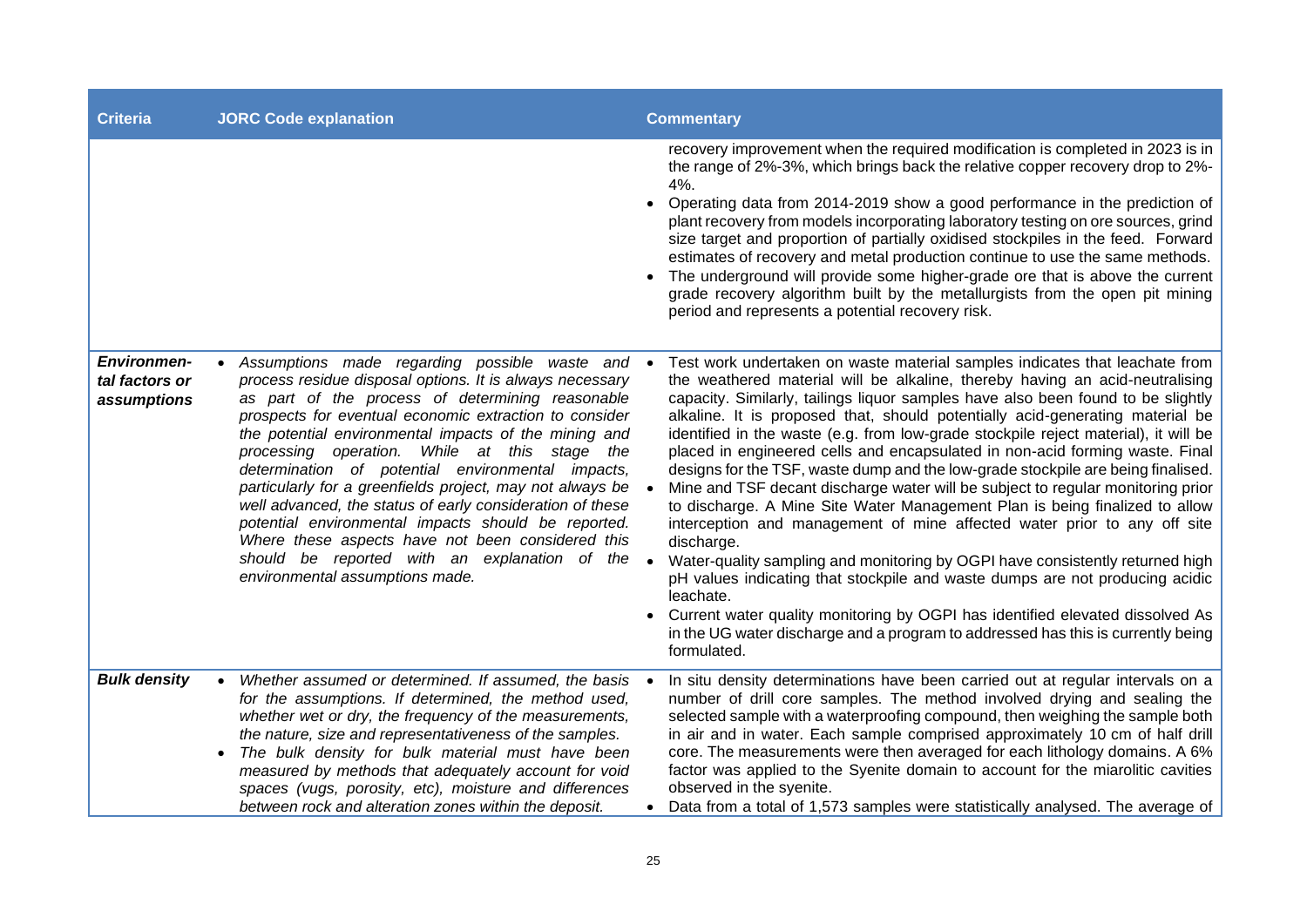| <b>Criteria</b>       | <b>JORC Code explanation</b>                                                                                                                                                                                                                                                                                                               | <b>Commentary</b>                                                                                                                                                                                                                                                                                                                                                                                                                                                                                                                                                                                                                                                                                                                                                                                                                 |                         |                         |                                        |                         |                       |                            |
|-----------------------|--------------------------------------------------------------------------------------------------------------------------------------------------------------------------------------------------------------------------------------------------------------------------------------------------------------------------------------------|-----------------------------------------------------------------------------------------------------------------------------------------------------------------------------------------------------------------------------------------------------------------------------------------------------------------------------------------------------------------------------------------------------------------------------------------------------------------------------------------------------------------------------------------------------------------------------------------------------------------------------------------------------------------------------------------------------------------------------------------------------------------------------------------------------------------------------------|-------------------------|-------------------------|----------------------------------------|-------------------------|-----------------------|----------------------------|
|                       | • Discuss assumptions for bulk density estimates used in<br>the evaluation process of the different materials.                                                                                                                                                                                                                             | bulk density ("BD") calculated by rock type, then loaded into Minesight for 3D<br>geological coding. The BD statistics and value used in the resource model are<br>shown in the table below. Although not material, small discrepancies between<br>BD statistics and values used for block model were observed and will be<br>reviewed in the next model update.<br>• The frequency, size and method of BD determination is considered adequate to<br>properly represent the rock-types present.<br>• Bulk density has been assigned to the resource estimate as average values by<br>rock type.<br>Moisture content was not calculated. Moisture content of trucked material varies<br>widely depending on groundwater conditions, dewatering and drainage after<br>breakage.<br>• Statistics for BD Data by Dominant Rock Type: |                         |                         |                                        |                         |                       |                            |
|                       |                                                                                                                                                                                                                                                                                                                                            | Lithology<br><b>Domain</b>                                                                                                                                                                                                                                                                                                                                                                                                                                                                                                                                                                                                                                                                                                                                                                                                        | <b>Diorite</b><br>$-10$ | <b>Biak</b><br>(11, 12) | <b>Monzonite</b><br>Composite<br>$-20$ | <b>Syenite</b><br>$-40$ | <b>Balut</b><br>$-51$ | <b>Breccia</b><br>(61, 62) |
|                       |                                                                                                                                                                                                                                                                                                                                            | No Samples                                                                                                                                                                                                                                                                                                                                                                                                                                                                                                                                                                                                                                                                                                                                                                                                                        | 674                     | 66                      | 735                                    | 42                      | 15                    | 41                         |
|                       |                                                                                                                                                                                                                                                                                                                                            | <b>Mean</b>                                                                                                                                                                                                                                                                                                                                                                                                                                                                                                                                                                                                                                                                                                                                                                                                                       | 2.73                    | 2.69                    | 2.53                                   | 2.37                    | 2.74                  | 2.47                       |
|                       |                                                                                                                                                                                                                                                                                                                                            | Median                                                                                                                                                                                                                                                                                                                                                                                                                                                                                                                                                                                                                                                                                                                                                                                                                            | 2.75                    | 2.74                    | 2.53                                   | 2.39                    | 2.62                  | 2.46                       |
|                       |                                                                                                                                                                                                                                                                                                                                            | Mean Less Extremes                                                                                                                                                                                                                                                                                                                                                                                                                                                                                                                                                                                                                                                                                                                                                                                                                | 2.73                    | 2.69                    | 2.52                                   | 2.40                    | 2.74                  | 2.47                       |
|                       |                                                                                                                                                                                                                                                                                                                                            | Minimum                                                                                                                                                                                                                                                                                                                                                                                                                                                                                                                                                                                                                                                                                                                                                                                                                           | 2.00                    | 2.20                    | 1.21                                   | 1.37                    | 2.09                  | 2.17                       |
|                       |                                                                                                                                                                                                                                                                                                                                            | Maximum                                                                                                                                                                                                                                                                                                                                                                                                                                                                                                                                                                                                                                                                                                                                                                                                                           | 3.65                    | 3.11                    | 8.72                                   | 2.66                    | 3.36                  | 2.79                       |
|                       |                                                                                                                                                                                                                                                                                                                                            | <b>Value Used</b>                                                                                                                                                                                                                                                                                                                                                                                                                                                                                                                                                                                                                                                                                                                                                                                                                 | 2.72                    | 2.72                    | 2.50                                   | 2.35                    | 2.50                  | 2.50                       |
|                       |                                                                                                                                                                                                                                                                                                                                            | * Mean excluding values outside 2.5% and 97.5% quantiles<br>Additional BD measurement have been undertaken in 2019, these are not yet<br>included in the current resource estimate.                                                                                                                                                                                                                                                                                                                                                                                                                                                                                                                                                                                                                                               |                         |                         |                                        |                         |                       |                            |
| <b>Classification</b> | • The basis for the classification of the Mineral Resources<br>into varying confidence categories.<br>Whether appropriate account has been taken of all<br>relevant factors (ie relative confidence in tonnage/grade<br>estimations, reliability of input data, confidence in<br>continuity of geology and metal values, quality, quantity | Classification is based primarily on estimation quality which is itself mainly<br>dependent on drilling density. It is considered that all other factors that may<br>influence classification are adequately encapsulated within the resource<br>estimation methodology (e.g., Kriging was used to store metrics of sample<br>geometry and estimation quality to individual blocks);<br>Inferred Resources are defined where the drill hole spacing is greater than 45 m                                                                                                                                                                                                                                                                                                                                                          |                         |                         |                                        |                         |                       |                            |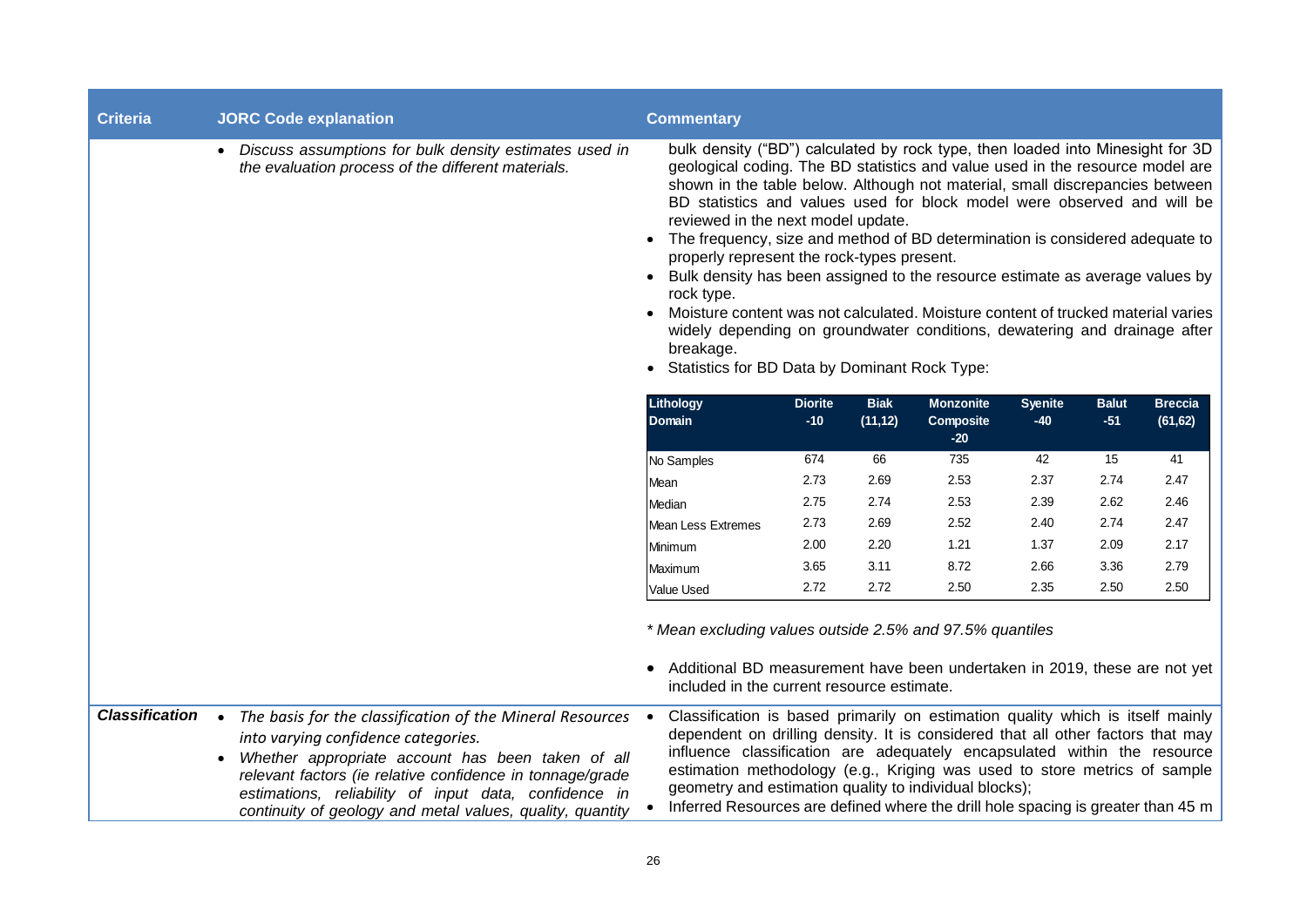| <b>Criteria</b>                                        | <b>JORC Code explanation</b>                                                                                                                                                                                                                                                                                                                                                                                                                                                                                                                                                                                  | <b>Commentary</b>                                                                                                                                                                                                                                                                                                                                                                                                                                                                                                                                                                                                                                                                                                                                                                                                                                                                                                                                                                                                                                                                                                                                                                                           |
|--------------------------------------------------------|---------------------------------------------------------------------------------------------------------------------------------------------------------------------------------------------------------------------------------------------------------------------------------------------------------------------------------------------------------------------------------------------------------------------------------------------------------------------------------------------------------------------------------------------------------------------------------------------------------------|-------------------------------------------------------------------------------------------------------------------------------------------------------------------------------------------------------------------------------------------------------------------------------------------------------------------------------------------------------------------------------------------------------------------------------------------------------------------------------------------------------------------------------------------------------------------------------------------------------------------------------------------------------------------------------------------------------------------------------------------------------------------------------------------------------------------------------------------------------------------------------------------------------------------------------------------------------------------------------------------------------------------------------------------------------------------------------------------------------------------------------------------------------------------------------------------------------------|
|                                                        | and distribution of the data).<br>Whether the result appropriately reflects the Competent<br>$\bullet$<br>Person's view of the deposit.                                                                                                                                                                                                                                                                                                                                                                                                                                                                       | x 45 m;<br>Indicated Resources are defined where drill hole spacing is up to 45 m x 45 m,<br>$\bullet$<br>but typically considerably significantly less. A minimum of 10 samples are found<br>inside the search elipse, and the kriging slope of regression is $\geq 0.25$ . However,<br>the vast majority of slope regression within Indicated Resources is $> 0.90$ . As a<br>result, the average kriging slope regression is 0.95; and<br>Measured Resources are defined based on a volume interpreted around the<br>area of completed grade control infill drilling within which no further sampling<br>prior to mining is anticipated. Within the volume defined as Measured, drill hole<br>spacing is up to 25 m x 25 m and the average kriging slope of regression is 0.98.                                                                                                                                                                                                                                                                                                                                                                                                                          |
| <b>Audits or</b><br>reviews                            | The results of any audits or reviews of Mineral Resource<br>estimates.                                                                                                                                                                                                                                                                                                                                                                                                                                                                                                                                        | OceanaGold conducts a regular program of governance reviews of their<br>$\bullet$<br>operations. The review team includes both internal technical staff and external<br>consultants.<br>The Didipio operation's last technical review was in July 2018 and included<br>examination of the Panel 2 resource estimate. The conclusion of that review was<br>that there is a moderate degree of uncertainty about the controls on<br>mineralisation in Panel 2. Therefore, further drilling is required to address<br>geological interpretation and grade estimation uncertainty.<br>The resource estimate was then peer reviewed in November 2018 to validate<br>the changes made after the technical review.<br>Bosta Pratama from Cube Consulting have visited the site last June 2018, and<br>was involved in developing the workflow for the resource estimation.<br>The internal review on resource estimation carried out in December 2021 by<br>Wesly Randa, Principal Resource Geologist for Oceanagold. No material issues<br>were found, the review completed using independent estimation parameters and<br>the variation $<$ 2%.<br>No external audit of resource estimates has been carried out. |
| Discussion of .<br>relative<br>accuracy/<br>confidence | Where appropriate a statement of the relative accuracy<br>and confidence level in the Mineral Resource estimate<br>using an approach or procedure deemed appropriate by<br>the Competent Person. For example, the application of<br>statistical or geostatistical procedures to quantify the<br>relative accuracy of the resource within stated confidence<br>limits, or, if such an approach is not deemed appropriate,<br>a qualitative discussion of the factors that could affect the<br>relative accuracy and confidence of the estimate.<br>• The statement should specify whether it relates to global | No quantification of the relative accuracy of the resource estimate has been<br>$\bullet$<br>carried out.<br>The underground Mineral Resource is the down-dip extension of the resource<br>mined successfully in the completed open pit and includes additional<br>mineralised domains.<br>The estimation approach adopted for the underground resource is considered<br>appropriate.<br>In Panel 1 of the underground mine further drilling for the purpose of more<br>detailed resource definition prior to commencement of mining has been                                                                                                                                                                                                                                                                                                                                                                                                                                                                                                                                                                                                                                                               |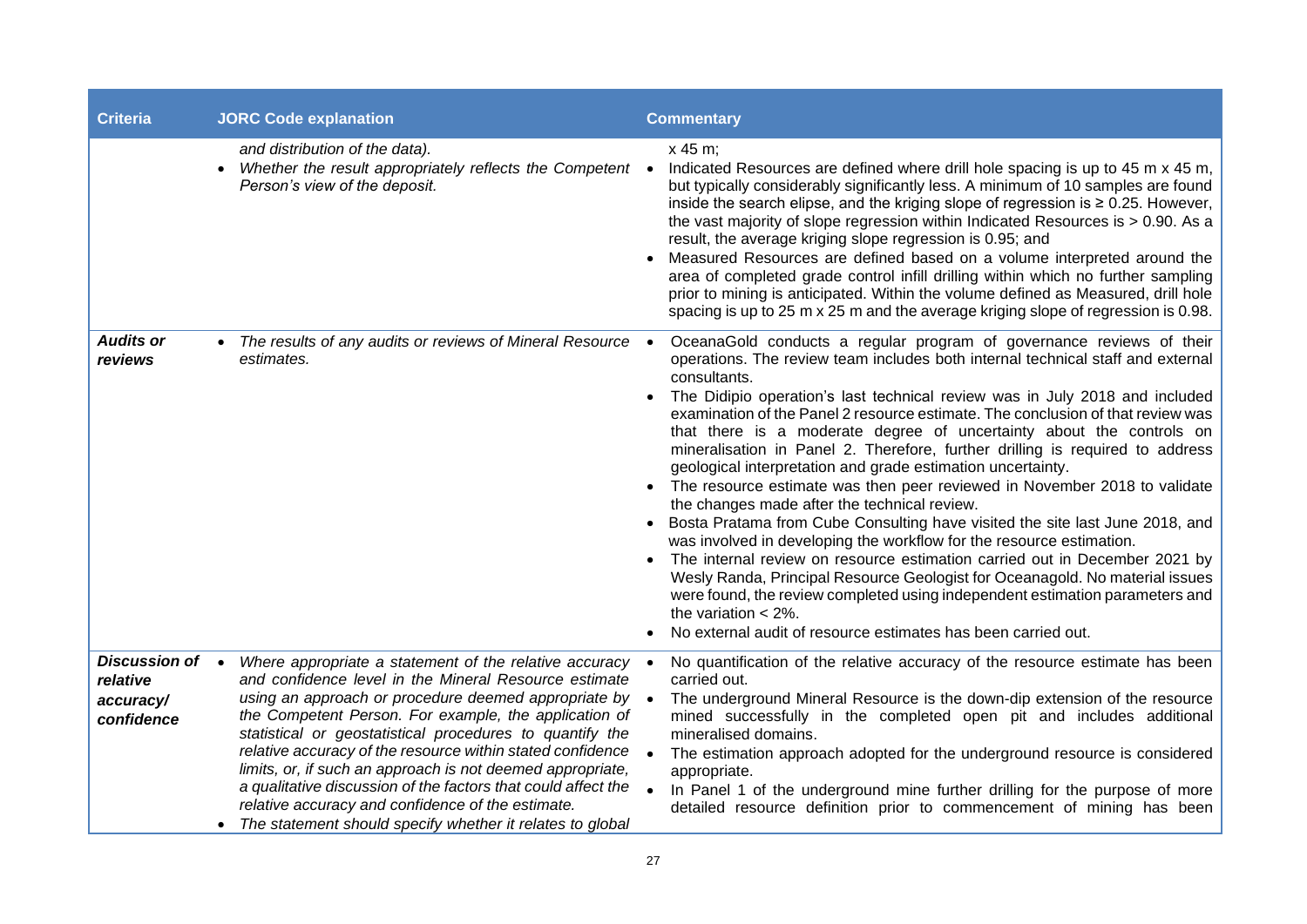# **Criteria JORC Code explanation Commentary**

*or local estimates, and, if local, state the relevant tonnages, which should be relevant to technical and economic evaluation. Documentation should include assumptions made and the procedures used.*

• *These statements of relative accuracy and confidence of the estimate should be compared with production data, where available.*

completed since the previous Mineral Resource estimate and the drill spacing is deemed sufficient for upgrading resource classifications.

• Panel 2 of the underground Mineral Resource has been infill drilled to increase confidence in the vertical extent of the mineralisation. Infill drilling is planned to convert resource to Measured prior to mining.

- Like in the open pit, the gross geometry of ore grade material at underground mining cut-offs is simple, although additional work is being carried out to better understand the intrusive geometry which has exploration potential at depth. The relative confidence in estimates of ore tonnage and grade are reflected in the classifications.
- The performance of the 2014 open pit resource estimate versus mill-adjusted mined comparisons is shown in the table below at 0.5 g/t AuEq for the open pit which was completed in April 2017. The open pit resource estimate used similar assumptions to that of the current underground estimate. The 2012 to 2017 open pit reconciliation demonstrates acceptable, if a little conservative, long term resource model performance. For the period, August 1, 2012, up until April 31, 2017, OceanaGold had mined 38.5 Mt of ore at a cut-off of 0.5 g/t. Of this, 14.5 Mt was trucked to the ROM pad for processing, whilst the remaining 24 Mt of medium grade (typically 0.5 g/t to 1.5 g/t AuEq) was stockpiled. A further 5.3 Mt of low grade (< 0.5g/t AuEq) was also stockpiled. The medium grade open pit stockpiles have subsequently provided mill feed in conjunction with underground mill feed. Approximately 22.9 Mt of stockpiles remained as at 31 December 2021.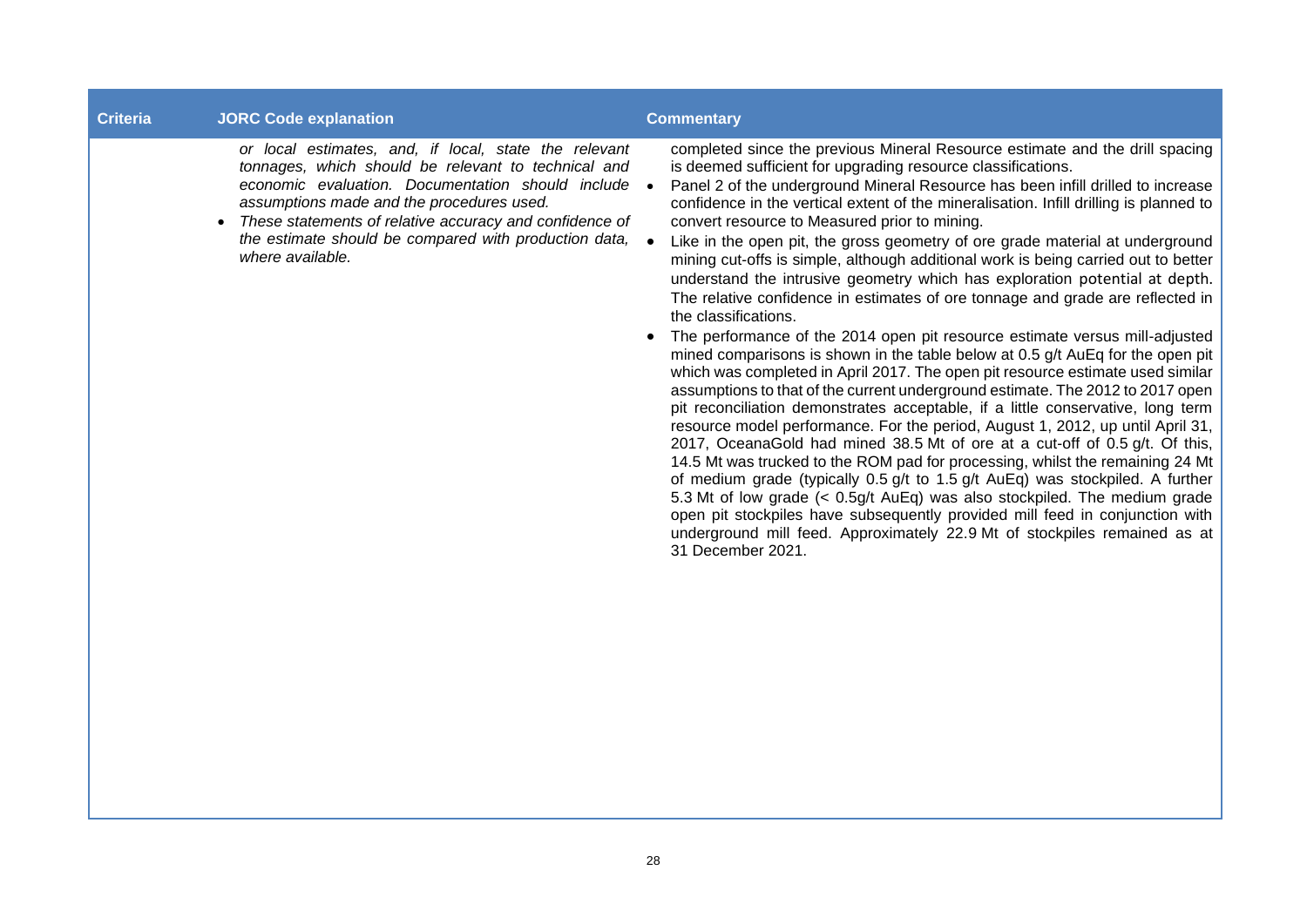#### **Criteria JORC Code explanation Commentary**

**Table 5: Resource Estimate versus Trucked Estimates at 0.5 g/t AuEq cut-off**

| Year             |           |      | <b>Resource Model</b> |               |              |           |      | <b>Mill-Adjusted Mine</b> |        |              |
|------------------|-----------|------|-----------------------|---------------|--------------|-----------|------|---------------------------|--------|--------------|
|                  | <b>Mt</b> | Au   | Cu%                   | <b>Au Moz</b> | <b>Cu Mt</b> | <b>Mt</b> | Au   | Cu%                       | Au Moz | <b>Cu Mt</b> |
| $\parallel$ 2017 | 3.76      | 1.42 | 0.47                  | 0.17          | 0.018        | 3.67      | 1.68 | 0.55                      | 0.20   | 0.020        |
| 2016             | 9.92      | 0.78 | 0.39                  | 0.25          | 0.039        | 9.11      | 0.86 | 0.45                      | 0.25   | 0.041        |
| 2015             | 7.36      | 0.82 | 0.45                  | 0.19          | 0.033        | 7.13      | 0.82 | 0.47                      | 0.19   | 0.033        |
| 2014             | 7.95      | 0.68 | 0.52                  | 0.17          | 0.014        | 8.06      | 0.68 | 0.54                      | 0.18   | 0.043        |
| 2013             | 7.82      | 0.61 | 0.59                  | 0.15          | 0.046        | 8.82      | 0.55 | 0.58                      | 0.16   | 0.052        |
| 2012             | 0.67      | 0.29 | 0.59                  | 0.01          | 0.004        | 0.28      | 0.29 | 0.49                      | 0.00   | 0.001        |
| <b>Total</b>     | 37.5      | 0.78 | 0.48                  | 0.94          | 0.181        | 37.5      | 0.82 | 0.52                      | 0.99   | 0.194        |

Underground mining ramped up in 2017, with underground ore trucked to the ROM pad and blended with open pit stockpile (as well as with 800 kt of in-pit mined breccia) mill feed. Whilst the reconciliation process for the combined open pit and underground mine against mill feed is relatively straight forward, the allocation of metal between the underground and open pit feed sources is less definitive. Todate the allocation has been based upon mine claim ratios. The table below indicates that the combined feed sources reconcile well against the mill. That the combined mine to mill reconciliation during 2018 and 2019 was reasonable provides no evidence for poor performance for either mill feed source. The 2021 reconciliation during ramp up is less favourable, albeit is based upon a relatively small tonnage. Mining of a crown pillar at the base of the open pit to allow geotechnical strengthening with cement commenced in 2021 and provided the main source of mill feed. Grade control sampling of the crown pillar was sub-optimal because the focus was on geotechnical strengthening rather than ore extraction. The underground reconciliation is expected to improve as the crown pillar is exhausted in early 2022.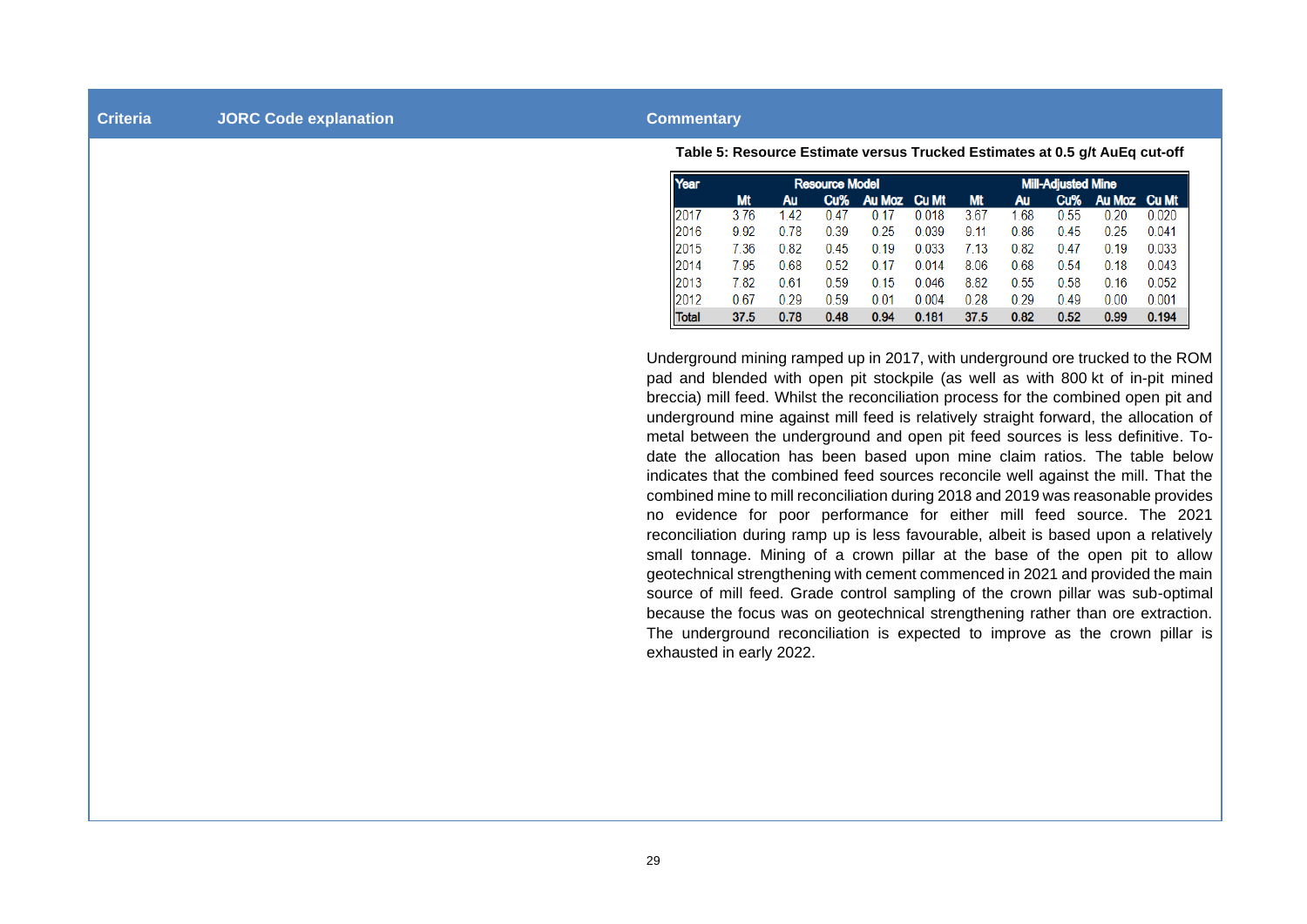**Criteria JORC Code explanation Commentary**

**Table 6: Combined Open Pit and Underground vs Mill**

| Year         |      |       | <b>Resource Estimate</b> |                                                  |       |      |      | <b>Mill</b> |         |       |
|--------------|------|-------|--------------------------|--------------------------------------------------|-------|------|------|-------------|---------|-------|
|              | Mt   |       |                          | Aug/t Cu% Au Moz Cu Mt Mt Aug/t Cu% Au Moz Cu Mt |       |      |      |             |         |       |
| 2021         | 0.64 | 1 0 7 | 0.38                     | 0.022                                            | 0.002 | 0.63 | 0.92 | 0.43        | 0 0 1 9 | 0.003 |
| 2020         |      |       |                          |                                                  |       |      |      |             |         |       |
| 2019         | 2.23 | 1 26. | 0.44                     | 0.090                                            | 0.010 | 2.33 | 1 21 | 0.44        | 0.090   | 0.01  |
| 2018         | 227  | 1.16  | 0.49                     | 0.084                                            | 0.011 | 2.22 | 1.26 | 0.49        | 0.090   | 0.011 |
| <b>Total</b> | 5.15 | 1.19  | 0.46                     | 0.197                                            | 0.023 | 5.19 | 1.19 | 0.46        | 0.199   | 0.024 |

Note: 2018 only includes May to December to reflect the ramp up into underground mining

As the underground operation ramps up towards steady state, the allocation process will transition to attributing the open pit stockpiles their full claim; the stockpiles have been grade controlled with closely spaced sampling and the open pit feed has shown good reconciliation performance (2013 to 2017). Once steady state underground production is reached, the stockpiles will contribute approximately 25% of the contained gold to mill feed. On this basis,  $a \pm 5\%$  error (for a three-month period) in the stockpile grade estimate would project less than ±2% error onto the underground feed. This is believed to be an acceptable approach given the absence on full stream belt cutters or other feed source samplers.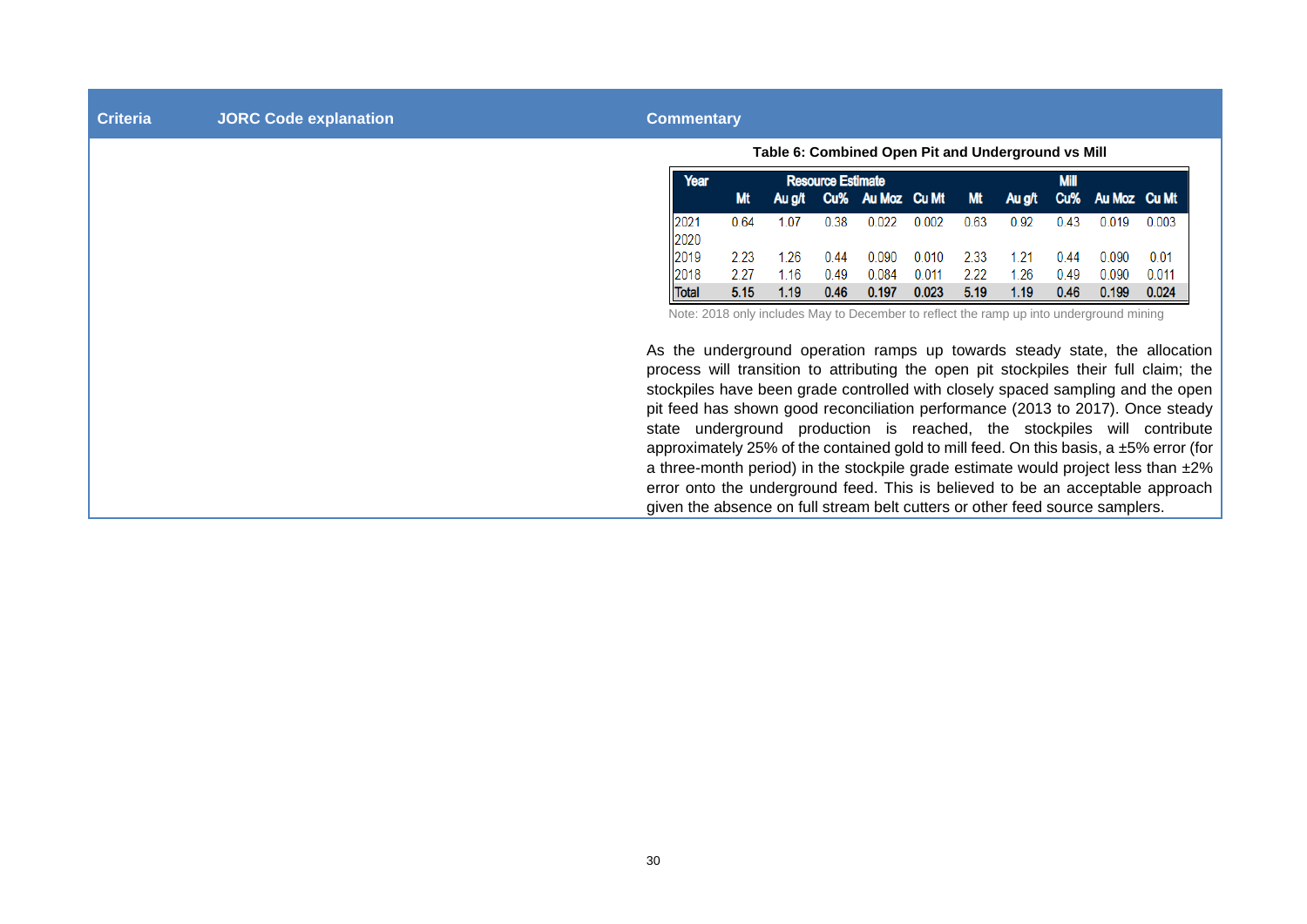# Section 4 Estimation and Reporting of Ore Reserves

| <b>Criteria</b>                                                       | <b>JORC Code explanation</b>                                                                                                                                                                                                                                                                                                                                                                                                                                              | <b>Commentary</b>                                                                                                                                                                                                                                                                                                                                                                                                                                                                                                                                                                                                                                                                                                                                                                                                                                                                           |
|-----------------------------------------------------------------------|---------------------------------------------------------------------------------------------------------------------------------------------------------------------------------------------------------------------------------------------------------------------------------------------------------------------------------------------------------------------------------------------------------------------------------------------------------------------------|---------------------------------------------------------------------------------------------------------------------------------------------------------------------------------------------------------------------------------------------------------------------------------------------------------------------------------------------------------------------------------------------------------------------------------------------------------------------------------------------------------------------------------------------------------------------------------------------------------------------------------------------------------------------------------------------------------------------------------------------------------------------------------------------------------------------------------------------------------------------------------------------|
| <b>Mineral Resource</b><br>estimate for conversion<br>to Ore Reserves | Description of the Mineral<br>Resource<br>estimate used as a basis for the conversion<br>to an Ore Reserve.<br>Clear statement as to whether the Mineral •<br>Resources are reported additional to, or<br>inclusive of, the Ore Reserves.                                                                                                                                                                                                                                 | The Ore Reserve estimate is based upon the Mineral Resource estimate provided by<br>the OceanaGold Competent Person. The Mineral Resource estimate has been<br>evaluated by the engineering team who agree with the validity of the estimate.                                                                                                                                                                                                                                                                                                                                                                                                                                                                                                                                                                                                                                               |
| <b>Site visits</b>                                                    | Comment on any site visits undertaken by<br>the Competent Person and the outcome of<br>those visits.<br>If no site visits have been undertaken<br>indicate why this is the case.                                                                                                                                                                                                                                                                                          | The Competent Person for this report is Phillip Jones, Group Mining Engineer<br>$\bullet$<br>(Underground) for OceanaGold, who last visited site in January 2020.<br>Site visits have not been possible since the outbreak of COVID-19 in March 2020                                                                                                                                                                                                                                                                                                                                                                                                                                                                                                                                                                                                                                        |
| <b>Study status</b>                                                   | The type and level of study undertaken to<br>enable Mineral Resources to be converted<br>to Ore Reserves.<br>The Code requires that a study to at least<br>Pre-Feasibility Study level has been<br>undertaken to convert Mineral Resources to<br>Ore Reserves. Such studies will have been<br>carried out and will have determined a mine<br>plan that is technically achievable and<br>economically viable, and that material<br>Modifying Factors have been considered. | Ore Reserves were first reported at Didipio in 2011 and have been updated annually<br>$\bullet$<br>since.<br>• The Ore Reserve estimate is based on a mine design, mine plan, and cash flow model.<br>Following a feasibility study in 2014, underground development commenced in April<br>2015 with first production in December 2017.<br>Operations were suspended in July 2019 following the expiry of the initial term of the<br>FTAA. The FTAA was renewed in July 2021. Processing and underground production<br>restarted in November 2021.                                                                                                                                                                                                                                                                                                                                          |
| <b>Cut-off parameters</b>                                             | The basis of the cut-off grade(s) or quality<br>parameters applied.                                                                                                                                                                                                                                                                                                                                                                                                       | An operating cut-off grade of 1.16 g/t AuEq was used for production stoping, whilst an<br>incremental cut-off-grade of 0.76g/t AuEq, which excludes some operating costs<br>associated with sunk development costs.<br>Gold Equivalence grade is calculated as: Grade ( $AuEq$ ) = Grade Au ( $g/t$ ) + (1.37 x Grade<br>$\bullet$<br>$Cu(\%)$<br>During 2020 resources adjacent to stope designs were re-evaluated; resources<br>immediately adjacent to development already planned and costed to access high grade<br>stopes were re-evaluated with the costs for access development removed (sunk cost).<br>For these areas adjacent to higher grade stopes, this lowered the cut-off from 0.87 g/t<br>AuEq to 0.76 g/t AuEq and allowed additional incremental reserves to be included.<br>• Cut-off strategy at Didipio is also driven by value to the project. Based on updated cost |

(Criteria listed in section 1, and where relevant in sections 2 and 3, also apply to this section.)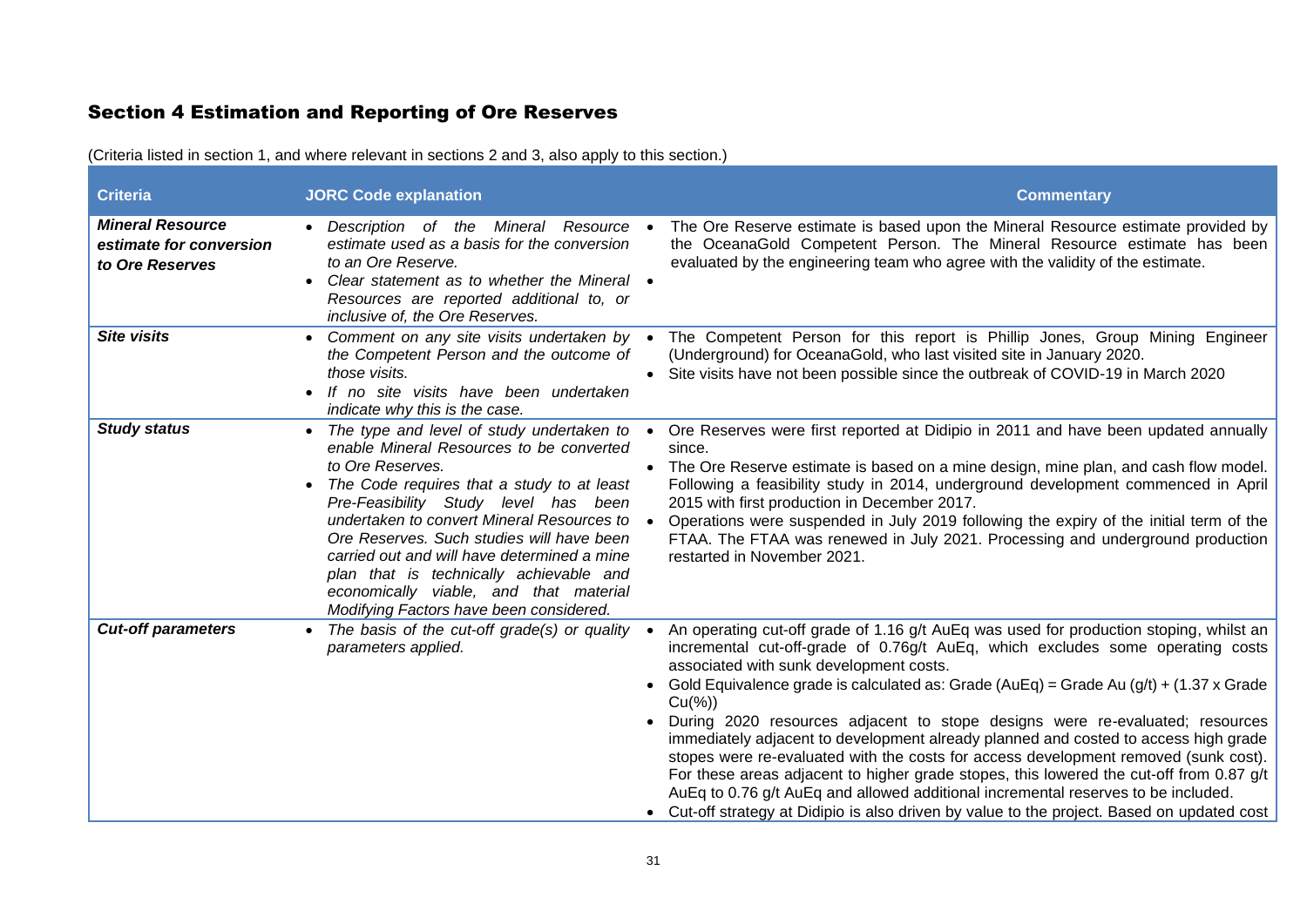| <b>Criteria</b>                         | <b>JORC Code explanation</b>                                                                                                                                                                                                                                                                                                                                                                                                                                                                                                                                                                                                                                                                                                                                                                                                                                                                                                                                                                                                                                                                                                      | <b>Commentary</b>                                                                                                                                                                                                                                                                                                                                                                                                                                                                                                                                                                                                                                                                                                                                                                                                                                                                                                                                                                                                                                                                                                                                                                                                                                                                                                                                                                                                                                                                                                                                                                                                                                                                                                                                                                                                                                                                                                                                                                                                                                                                                                                                                                                                                                                                                                                                                                                                                                                                                                                                                                                                                                                                                                        |
|-----------------------------------------|-----------------------------------------------------------------------------------------------------------------------------------------------------------------------------------------------------------------------------------------------------------------------------------------------------------------------------------------------------------------------------------------------------------------------------------------------------------------------------------------------------------------------------------------------------------------------------------------------------------------------------------------------------------------------------------------------------------------------------------------------------------------------------------------------------------------------------------------------------------------------------------------------------------------------------------------------------------------------------------------------------------------------------------------------------------------------------------------------------------------------------------|--------------------------------------------------------------------------------------------------------------------------------------------------------------------------------------------------------------------------------------------------------------------------------------------------------------------------------------------------------------------------------------------------------------------------------------------------------------------------------------------------------------------------------------------------------------------------------------------------------------------------------------------------------------------------------------------------------------------------------------------------------------------------------------------------------------------------------------------------------------------------------------------------------------------------------------------------------------------------------------------------------------------------------------------------------------------------------------------------------------------------------------------------------------------------------------------------------------------------------------------------------------------------------------------------------------------------------------------------------------------------------------------------------------------------------------------------------------------------------------------------------------------------------------------------------------------------------------------------------------------------------------------------------------------------------------------------------------------------------------------------------------------------------------------------------------------------------------------------------------------------------------------------------------------------------------------------------------------------------------------------------------------------------------------------------------------------------------------------------------------------------------------------------------------------------------------------------------------------------------------------------------------------------------------------------------------------------------------------------------------------------------------------------------------------------------------------------------------------------------------------------------------------------------------------------------------------------------------------------------------------------------------------------------------------------------------------------------------------|
|                                         |                                                                                                                                                                                                                                                                                                                                                                                                                                                                                                                                                                                                                                                                                                                                                                                                                                                                                                                                                                                                                                                                                                                                   | estimates from first principles, a slightly lower cut-off grade could be used. However, this<br>would result in additional low-grade stopes on the northern section of the orebody being<br>introduced to the mining schedule, delaying higher grade stopes to the south, resulting<br>in a reduction in NPV due to the deferment of higher-grade ore. Therefore, the operating<br>cut-off grade of 1.16g/t is used to maximise value from the underground schedule.                                                                                                                                                                                                                                                                                                                                                                                                                                                                                                                                                                                                                                                                                                                                                                                                                                                                                                                                                                                                                                                                                                                                                                                                                                                                                                                                                                                                                                                                                                                                                                                                                                                                                                                                                                                                                                                                                                                                                                                                                                                                                                                                                                                                                                                     |
| <b>Mining factors or</b><br>assumptions | • The method and assumptions used as •<br>reported in the Pre-Feasibility or Feasibility<br>Study to convert the Mineral Resource to an<br>Ore Reserve (i.e. either by application of<br>appropriate factors by optimisation or by<br>preliminary or detailed design).<br>The choice, nature and appropriateness of $\bullet$<br>the selected mining method(s) and other<br>mining parameters including associated •<br>design issues such as pre-strip, access, etc.<br>The<br>assumptions<br>made<br>regarding •<br>geotechnical parameters (eg pit slopes,<br>stope sizes, etc), grade control and pre-<br>production drilling.<br>• The major assumptions made and Mineral<br>Resource model used for pit and stope<br>$\bullet$<br>optimisation (if appropriate).<br>The mining dilution factors used.<br>The mining recovery factors used.<br>Any minimum mining widths used.<br>The manner in which Inferred Mineral<br>Resources are utilised in mining studies and $\bullet$<br>the sensitivity of the outcome to their<br>inclusion.<br>$\bullet$<br>The infrastructure requirements of the<br>selected mining methods. | The underground mining method used is Long Hole Open Stoping (LHOS) on 30 m<br>sublevels and 20 m crosscut spacings. A transverse primary/secondary stoping<br>sequence with paste backfill is utilised. Primary stopes are mined first and will generally<br>have side walls formed in rock, as no adjacent stopes have yet been mined. Secondary<br>stopes are mined in between previously extracted paste filled stopes, and generally have<br>stope walls and the crown formed in paste backfill.<br>Access to the orebody is via a single decline and central level access drive. A second<br>portal is utilised for emergency egress.<br>The mine is ventilated by two 5.5 m raise bored exhaust rises with intake via a single<br>5.5 m raise bored rise and the two portals<br>The Crown Stabilisation Project (CSP) involves backfilling of the base of the open pit<br>with cemented rock fill (CRF) to provide an engineered crown pillar solution for the<br>underground mine. The CSP enables a top-down mining sequence, reduced<br>geotechnical risks, higher mining recoveries, and earlier access to high grade ore in the<br>mining schedule. Backfilling of the CSP will be complete in 2024.<br>A top-down mining sequence results in higher mining recovery compared to previous<br>versions of the production schedule (bottom-up with sill pillars).<br>Mining dilution (waste) is applied and ranges from 0% to 5% depending on activity type.<br>Primary stope overbreak is generally ore from surrounding (yet to be mined) secondary<br>stopes. Paste dilution is anticipated to be higher for secondary stopes, however for<br>planning purposes, all stopes are assigned 5% overbreak at zero grade.<br>Mining recovery (ounces) is applied and ranges from 95% to 100% depending on activity<br>type. For planning purposes, all stopes are assigned a 95% metal recovery factor.<br>Stoping dimensions vary depending on location within the orebody. On the western side<br>of the orebody in the Breccia Zone, stope dimensions are generally 20 mL x 20 mW x<br>30 mH due to poorer ground conditions. On occasions, additional ground support is<br>required in the crown of the stope to prevent unravelling. Conversely, on the eastern side<br>of the orebody in the Monzonite Zone, stope dimensions are generally 20 mL x 20 mW<br>x 60 mH (dual lift) to take advantage of better ground conditions.<br>Two underground capital pump stations will be utilized to dewater a maximum expected<br>inflow rate of 360 L/s. CPS2 and CPS3 are currently operating and service the top half<br>of the mine. CPS1 will be commissioned in 2024 and will service the lower half (Panel |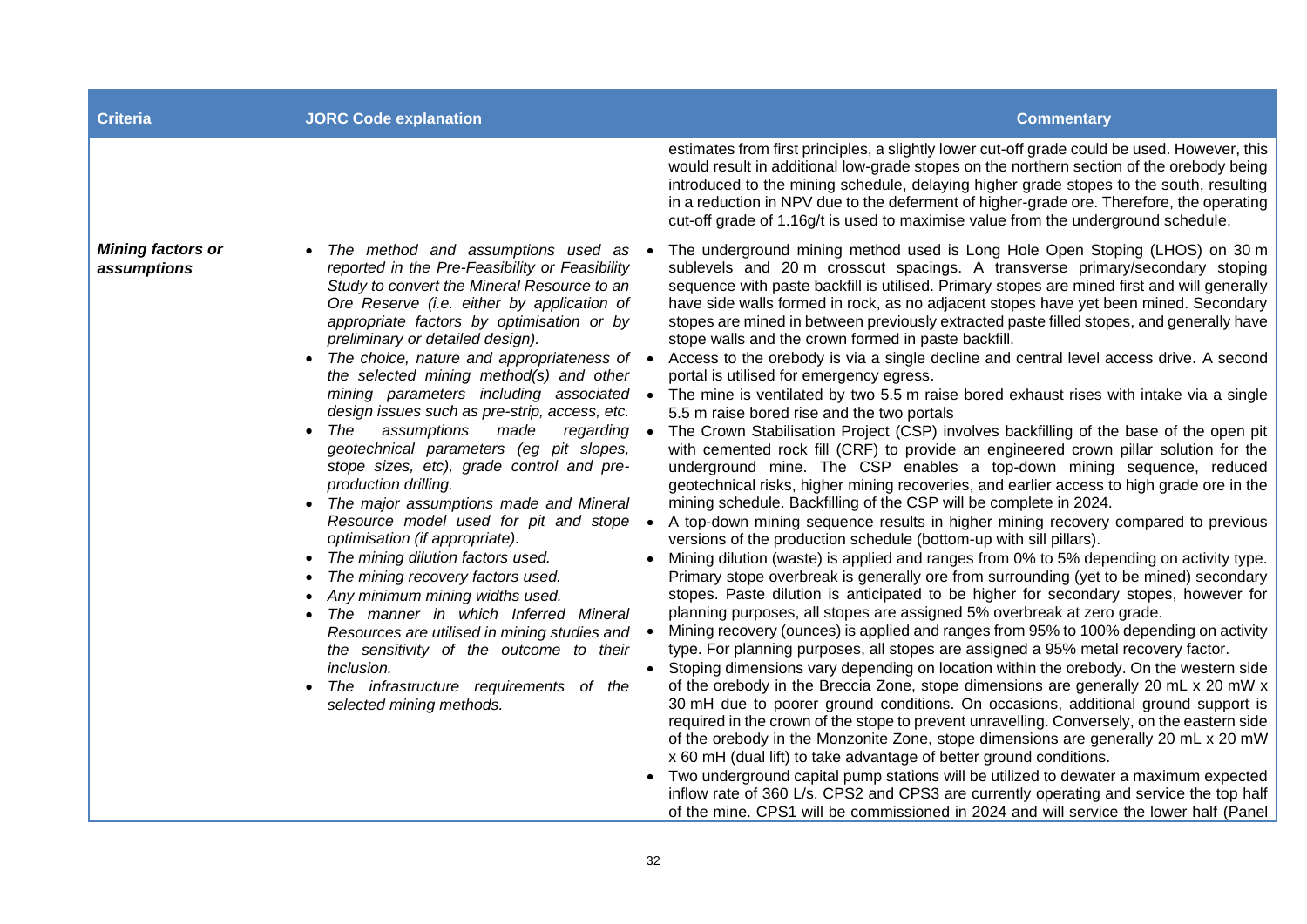| <b>Criteria</b>                                | <b>JORC Code explanation</b>                                                                                                                                                                                                                                                                                                                                                                                                                                                                                                                                                                                                                                                                                                                                                                                                             | <b>Commentary</b>                                                                                                                                                                                                                                                                                                                                                                                                                                                                                                                                                                                                                                                                                                                                                                                                                                                                                                                                                                                        |
|------------------------------------------------|------------------------------------------------------------------------------------------------------------------------------------------------------------------------------------------------------------------------------------------------------------------------------------------------------------------------------------------------------------------------------------------------------------------------------------------------------------------------------------------------------------------------------------------------------------------------------------------------------------------------------------------------------------------------------------------------------------------------------------------------------------------------------------------------------------------------------------------|----------------------------------------------------------------------------------------------------------------------------------------------------------------------------------------------------------------------------------------------------------------------------------------------------------------------------------------------------------------------------------------------------------------------------------------------------------------------------------------------------------------------------------------------------------------------------------------------------------------------------------------------------------------------------------------------------------------------------------------------------------------------------------------------------------------------------------------------------------------------------------------------------------------------------------------------------------------------------------------------------------|
|                                                |                                                                                                                                                                                                                                                                                                                                                                                                                                                                                                                                                                                                                                                                                                                                                                                                                                          | 2) of the mine.<br>• OceanaGold own and operate the underground mining fleet comprising three long-hole<br>rigs, three jumbos, four loaders, and six trucks.                                                                                                                                                                                                                                                                                                                                                                                                                                                                                                                                                                                                                                                                                                                                                                                                                                             |
| <b>Metallurgical factors or</b><br>assumptions | The metallurgical process proposed and the<br>appropriateness of that process to the style<br>of mineralisation.<br>Whether the metallurgical process is well-<br>tested technology or novel in nature.<br>• The nature, amount and representativeness<br>of metallurgical test work undertaken, the<br>nature of the metallurgical domaining<br>applied and the corresponding metallurgical<br>recovery factors applied.<br>• Any assumptions or allowances made for •<br>deleterious elements.<br>• The existence of any bulk sample or pilot<br>scale test work and the degree to which such<br>samples are considered representative of<br>the orebody as a whole.<br>For minerals that are defined by a<br>specification, has the ore reserve estimation<br>been based on the appropriate mineralogy<br>to meet the specifications? | The processing method at Didipio has been well demonstrated during 7 years of<br>$\bullet$<br>operation using conventional technology.<br>• Recovery of copper and gold is achieved through a conventional SABC comminution<br>circuit followed by sulphide flotation. Gravity recovery devices are used to separate out<br>free gold from the flotation concentrates.<br>Plant capacity rates under the existing ECC permit of 3.5 Mtpa has been achieved since<br>2015 with milling rates of up to 4 Mtpa demonstrated in 2019.<br>Recoveries of copper and gold have been in line with metallurgical testwork programmes<br>carried out. The effects of surface oxidation on stockpiled low grade open pit material<br>has been classified in laboratory and plant trials.<br>Production forecasting and budgeting processes incorporate the testwork, grind size and<br>age of stockpiled material<br>Silver remains a payable credit metal in bullion and copper concentrate refining.<br>$\bullet$ |
| <b>Environmental</b>                           | status of studies of potential<br>The<br>environmental impacts of the mining and<br>processing operation. Details of waste rock<br>characterisation and the consideration of<br>potential sites, status of design options<br>considered and, where applicable, the status<br>of approvals for process residue storage and<br>waste dumps should be reported.                                                                                                                                                                                                                                                                                                                                                                                                                                                                             | ARD and PAF studies have been completed which indicates a naturally self-neutralizing<br>property of the ore body (siderite and calcite). Since operation commencement, there<br>has been no recorded occurrence of ARD.                                                                                                                                                                                                                                                                                                                                                                                                                                                                                                                                                                                                                                                                                                                                                                                 |
| <b>Infrastructure</b>                          | The existence of appropriate infrastructure:<br>availability of land for plant development,<br>power, water, transportation (particularly for<br>bulk commodities), labour, accommodation;<br>or the ease with which the infrastructure can                                                                                                                                                                                                                                                                                                                                                                                                                                                                                                                                                                                              | All necessary surface infrastructure is constructed.<br>Significant underground<br>infrastructure is already in place. Additional infrastructure, including the lower pump<br>station, will be constructed as dictated by the mine development schedule.                                                                                                                                                                                                                                                                                                                                                                                                                                                                                                                                                                                                                                                                                                                                                 |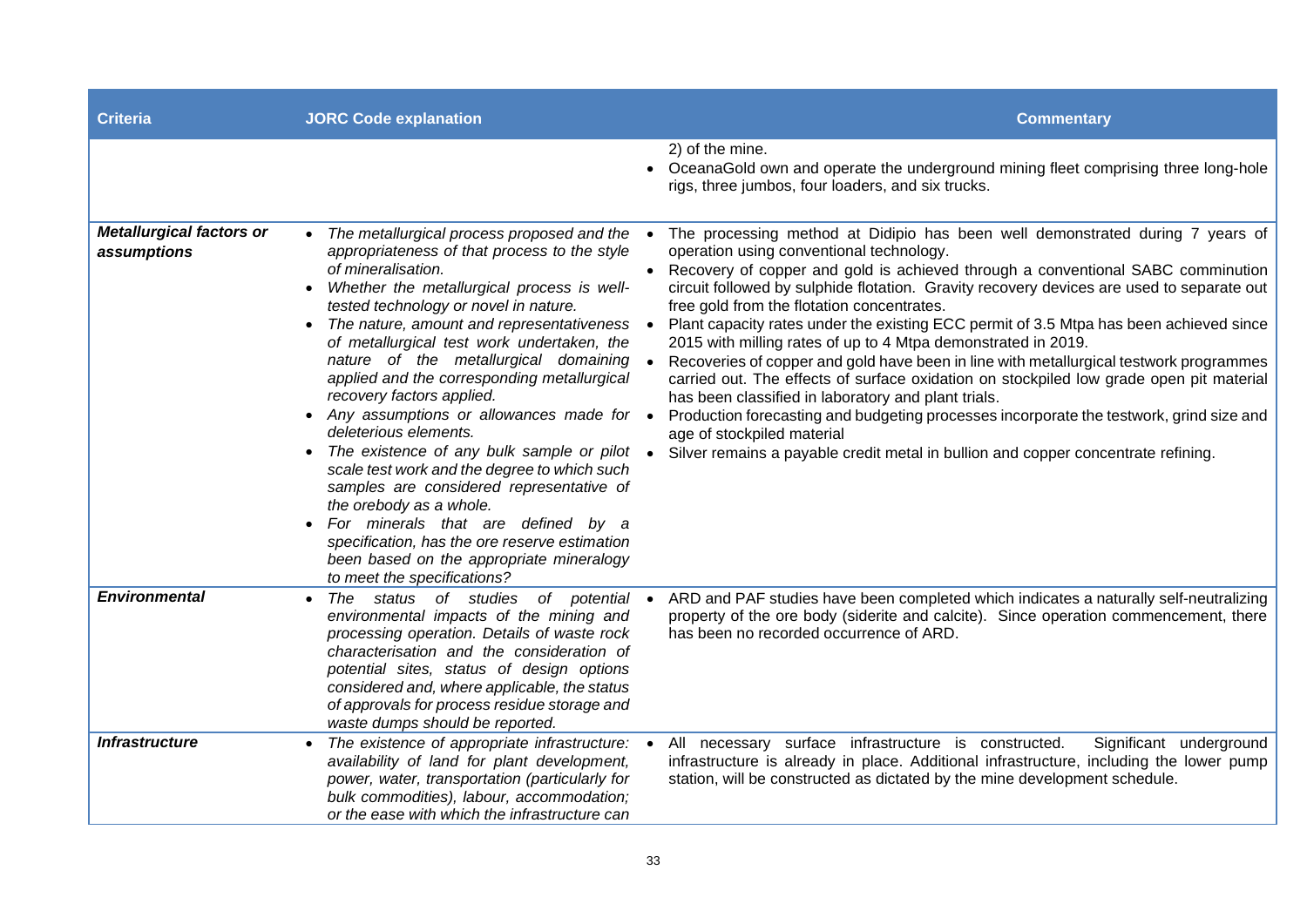| <b>Criteria</b>          | <b>JORC Code explanation</b>                                                                                                                                                                                                                                                                                                                                                                                                                                                                                                                                                                                                                     | <b>Commentary</b>                                                                                                                                                                                                                                                                                                                                                                                                                                                                                                                                                                                                                                                                                                                                                                                                                                                |
|--------------------------|--------------------------------------------------------------------------------------------------------------------------------------------------------------------------------------------------------------------------------------------------------------------------------------------------------------------------------------------------------------------------------------------------------------------------------------------------------------------------------------------------------------------------------------------------------------------------------------------------------------------------------------------------|------------------------------------------------------------------------------------------------------------------------------------------------------------------------------------------------------------------------------------------------------------------------------------------------------------------------------------------------------------------------------------------------------------------------------------------------------------------------------------------------------------------------------------------------------------------------------------------------------------------------------------------------------------------------------------------------------------------------------------------------------------------------------------------------------------------------------------------------------------------|
| Costs                    | be provided, or accessed.<br>regarding projected capital costs in the<br>study.<br>The methodology used to estimate operating<br>costs.<br>Allowances made for the content of<br>deleterious elements.<br>The derivation of assumptions made of<br>metal or commodity price(s), for the principal<br>minerals and co- products.<br>The source of exchange rates used in the<br>study.<br>Derivation of transportation charges.<br>The basis for forecasting or source of<br>treatment and refining charges, penalties for<br>failure to meet specification, etc.<br>• The allowances made for royalties payable,<br>both Government and private. | • The derivation of, or assumptions made, • Cost estimations are based on a combination of historic costs at Didipio and first<br>principals, resulting in more precise forecasting for all anticipated life of mine costs.<br>• Over the life of the operation to date, there has been no impact of deleterious elements<br>to financial arrangements.<br>• The operation's financial transactions are based on USD currency denomination.<br>All transport and refining costs are based on existing contracts.<br>Royalties are based on contracts and endorsed agreements.                                                                                                                                                                                                                                                                                    |
| <b>Revenue factors</b>   | The derivation of, or assumptions made<br>regarding revenue factors including head<br>grade, metal or commodity price(s)<br>rates,<br>transportation<br>exchange<br>and<br>treatment charges, penalties, net smelter<br>returns, etc.<br>The derivation of assumptions made of<br>metal or commodity price(s), for the principal<br>metals, minerals and co-products.                                                                                                                                                                                                                                                                            | Gold equivalence block grades were calculated from the estimated gold and copper<br>$\bullet$<br>grades, based on Net Smelter Return and economic assumptions of:<br>O US\$1500/oz gold and US\$3.00/lb copper<br>Silver is reported and recovered but is not used in the economic<br>$\circ$<br>assessment of reserves as it is considered to be an incidental by-product.<br>Gold recovery of 91.9% and Cu recovery of 91.8%<br>$\circ$<br>Contractual payable metal in dore and concentrate.<br>$\circ$<br>Contractual freight, wharfage, and shipping charges.<br>$\circ$<br>Refining and penalty charges (penalties have never been incurred).<br>$\circ$<br>Royalties and Excise Duties.<br>$\circ$<br>A sensitivity analysis was completed for the gold price at ±US\$250/oz<br>A sensitivity analysis was completed for the copper price at ±US\$0.50/lb |
| <b>Market assessment</b> | • The demand, supply and stock situation for<br>the particular commodity, consumption<br>trends and factors likely to affect supply and<br>demand into the future.                                                                                                                                                                                                                                                                                                                                                                                                                                                                               | Gold is sold directly to Perth mint at spot prices. Copper is sold to a third-party broker<br>once it reaches the export port within the Philippines.                                                                                                                                                                                                                                                                                                                                                                                                                                                                                                                                                                                                                                                                                                            |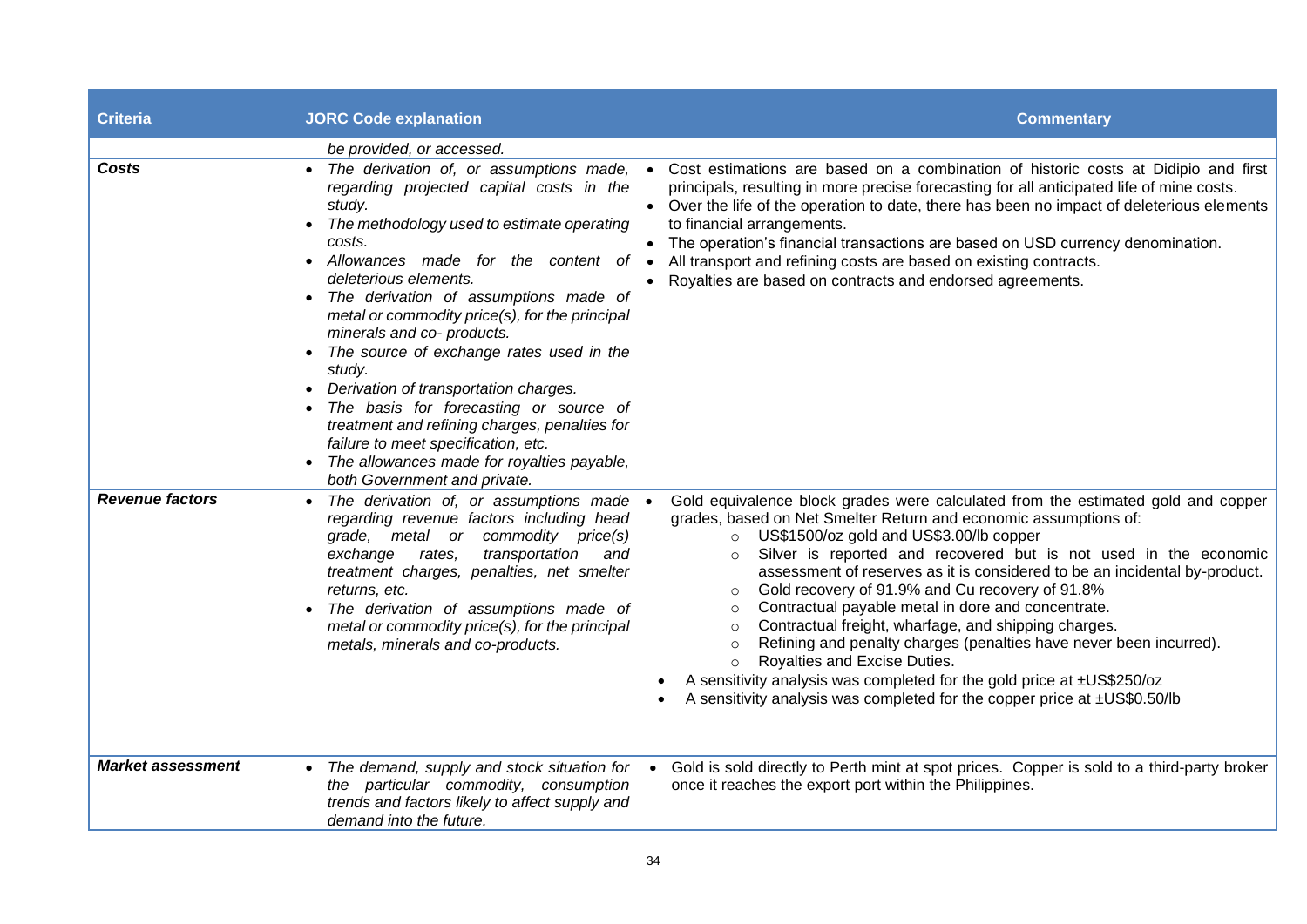| <b>Criteria</b> | <b>JORC Code explanation</b>                                                                                                                                                                                                                                                                                                                                                                                                                                                                                                                                                                     | <b>Commentary</b>                                                                                                                                                                                                                                                                                                                                                                                                                                                                                                                                                                                                                                                                                                                                                                                                                                                                                                                                                                                                                                                                                                                                                                                                                                                                           |
|-----------------|--------------------------------------------------------------------------------------------------------------------------------------------------------------------------------------------------------------------------------------------------------------------------------------------------------------------------------------------------------------------------------------------------------------------------------------------------------------------------------------------------------------------------------------------------------------------------------------------------|---------------------------------------------------------------------------------------------------------------------------------------------------------------------------------------------------------------------------------------------------------------------------------------------------------------------------------------------------------------------------------------------------------------------------------------------------------------------------------------------------------------------------------------------------------------------------------------------------------------------------------------------------------------------------------------------------------------------------------------------------------------------------------------------------------------------------------------------------------------------------------------------------------------------------------------------------------------------------------------------------------------------------------------------------------------------------------------------------------------------------------------------------------------------------------------------------------------------------------------------------------------------------------------------|
|                 | • A customer and competitor analysis along<br>with the identification of likely market<br>windows for the product.<br>Price and volume forecasts and the basis for<br>these forecasts.<br>For industrial minerals the customer<br>specification,<br>testing and<br>acceptance<br>requirements prior to a supply contract.                                                                                                                                                                                                                                                                        |                                                                                                                                                                                                                                                                                                                                                                                                                                                                                                                                                                                                                                                                                                                                                                                                                                                                                                                                                                                                                                                                                                                                                                                                                                                                                             |
| <b>Economic</b> | • The inputs to the economic analysis to<br>produce the net present value (NPV) in the<br>study, the source and confidence of these •<br>economic inputs including<br>estimated<br>inflation, discount rate, etc.<br>NPV ranges and sensitivity to variations in •<br>the significant assumptions and inputs.                                                                                                                                                                                                                                                                                    | All financial inputs and assumptions are based upon short, medium and long term<br>$\bullet$<br>predictions from a variety of industry recognized institutions.<br>Didipio economics have been completed using a discounted cash flow model. Financial<br>indicators examined for the project include Net Present Value (NPV) and All in Sustaining<br>Cos (AISC).<br>Annual cash flow projections were estimated over the life of the mine based on capital<br>expenditures, production costs, transportation and refining charges, and sales revenue.<br>• Cash flows and NPV are calculated and presented as OGPI's share under the terms of<br>the FTAA (see "Other" below) and includes all estimated local and production based<br>taxes, royalties and payments to local and national governments and income tax where<br>defined.                                                                                                                                                                                                                                                                                                                                                                                                                                                   |
| <b>Social</b>   | • The status of agreements with key •<br>stakeholders and matters leading to social<br>licence to operate.                                                                                                                                                                                                                                                                                                                                                                                                                                                                                       | All agreements and licenses are in place and current to enable operations.                                                                                                                                                                                                                                                                                                                                                                                                                                                                                                                                                                                                                                                                                                                                                                                                                                                                                                                                                                                                                                                                                                                                                                                                                  |
| <b>Other</b>    | • To the extent relevant, the impact of the •<br>following on the project and/or on the<br>estimation and classification of the Ore<br>Reserves:<br>• Any identified material naturally occurring<br>risks.<br>The status of material legal agreements and<br>marketing arrangements.<br>The status of governmental agreements and<br>approvals critical to the viability of the<br>project, such as mineral tenement status,<br>and government and statutory approvals.<br>There must be reasonable grounds to<br>expect that all necessary Government<br>approvals will be received within the | Didipio operates under a Financial Technical Assistance Agreement (FTAA) with the<br>Philippines Government. The FTAA was renewed for another 25 years in July 2021.<br>Under the terms of the FTAA, project Net Revenue is shared between the Government<br>of the Philippines and OceanaGold on a 60/40 basis; that is 60% of Net Revenue is the<br>Government's portion and 40% applies to OceanaGold. OceanaGold had a period up to<br>five years after the Date of Commencement of Commercial Production (being April 1,<br>2013) as a recovery period related to its initial investment. After this period the right of<br>the Government to share in the Net Revenue accrues. Royalties, production taxes, other<br>fees and corporate income tax are included as part of the 60% Government share. Under<br>the Addendum and Renewal Agreement of the FTAA, with effect from 14 July 2021, the<br>2% NSR is treated as allowable deduction from Net Revenue and no longer part of the<br>additional Government share. Unrecovered pre-operating expenses as defined in the<br>FTAA at that time will be amortized equally for thirteen (13) years starting on the calendar<br>year of the addendum date.<br>Other amendments associated with the FTAA renewal include;<br>$\bullet$ |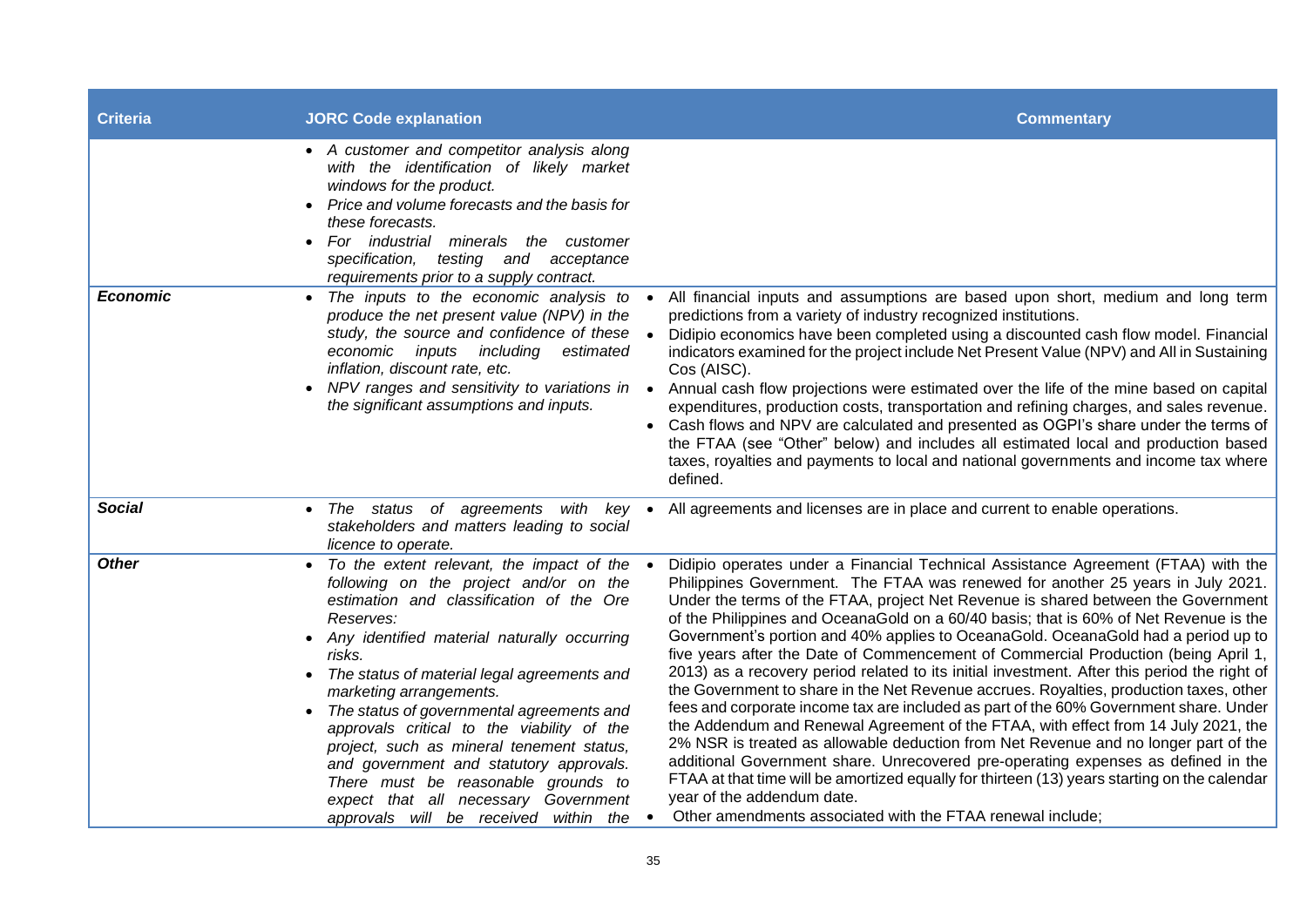| <b>Criteria</b>                                      | <b>JORC Code explanation</b>                                                                                                                                                                                                                                                                                                                                                                                                                                                                             | <b>Commentary</b>                                                                                                                                                                                                                                                                                                                                                                                                                                                                                                                                                                                                                                                                                                                                                                                                                                                              |
|------------------------------------------------------|----------------------------------------------------------------------------------------------------------------------------------------------------------------------------------------------------------------------------------------------------------------------------------------------------------------------------------------------------------------------------------------------------------------------------------------------------------------------------------------------------------|--------------------------------------------------------------------------------------------------------------------------------------------------------------------------------------------------------------------------------------------------------------------------------------------------------------------------------------------------------------------------------------------------------------------------------------------------------------------------------------------------------------------------------------------------------------------------------------------------------------------------------------------------------------------------------------------------------------------------------------------------------------------------------------------------------------------------------------------------------------------------------|
|                                                      | timeframes anticipated in the Pre-Feasibility<br>or Feasibility study. Highlight and discuss<br>the materiality of any unresolved matter that<br>is dependent on a third party on which<br>extraction of the reserve is contingent.                                                                                                                                                                                                                                                                      | 1) Provision for an additional Social Development Fund (SDF) equivalent to 1.5% of<br>the gross mining revenue of the preceding calendar year. 1% of the fund will be<br>allocated as Community Development Fund and 0.5% is for the Provincial<br>Development Fund for the provinces of Quirino and Nueva Vizcaya.<br>Listing of at least 10% of the common shares in OGPI on the Philippine Stock<br>2)<br>Exchange within three years from confirmation of FTAA renewal, which can be<br>extended for another two years as may be required;<br>3) OGPI to offer for purchase by the Central Bank not less than 25% of its annual gold<br>dore production at a fair market price and on mutually agree terms; and<br>4) OGPI shall transfer its principal office to a local government unit in either of the host<br>provinces of Nueva Vizcaya or Quirino within two years. |
| <b>Classification</b>                                | The basis for the classification of the Ore $\bullet$<br>confidence<br>Reserves<br>into<br>varying<br>categories.<br>Whether the result appropriately reflects the<br>Competent Person's view of the deposit.<br>The proportion of Probable Ore Reserves<br>that have been derived from Measured<br>Mineral Resources (if any).                                                                                                                                                                          | The Ore Reserve categories have been assigned based on the Mineral Resource<br>estimate parameters and the Competent Person's judgement based on experience both<br>at this orebody and from within the industry.                                                                                                                                                                                                                                                                                                                                                                                                                                                                                                                                                                                                                                                              |
| <b>Audits or reviews</b>                             | The results of any audits or reviews of Ore $\bullet$<br>Reserve estimates.                                                                                                                                                                                                                                                                                                                                                                                                                              | The Company instigates an internal technical reviews which incorporates internal and<br>external experts in the field of geology, engineering, hydrogeology and geotechnical<br>engineering. The last review was conducted in 2018.<br>No material adverse findings to either the Ore Reserve, Mineral Resource or operating<br>findings have been presented.                                                                                                                                                                                                                                                                                                                                                                                                                                                                                                                  |
| <b>Discussion of relative</b><br>accuracy/confidence | Where appropriate a statement of the •<br>relative accuracy and confidence level in the<br>Ore Reserve estimate using an approach or<br>procedure deemed appropriate by the<br>Competent Person. For example, the<br>application of statistical or geostatistical<br>procedures to quantify the relative accuracy<br>of the reserve within stated confidence<br>limits, or, if such an approach is not deemed<br>appropriate, a qualitative discussion of the<br>factors which could affect the relative | The accuracy and corresponding confidence of the mineralisation is addressed based<br>on both qualitative and quantitative means. The classification of the underground Ore<br>Reserves is believed to appropriately reflect the accuracy of the estimates.<br>No modifying factors have been applied to the Mineral Resource.<br>Mining modifying factors have been applied to the Ore Reserve, namely dilution and<br>recovery.<br>Stoping performance to date at Didipio (planned vs actual) has reconciled well against<br>survey scans and the geological block models, validating the current dilution and<br>recovery factors. As more stopes are mined and more data is gathered around stoping<br>performance (particularly secondary stopes), amendments may be made to current                                                                                      |